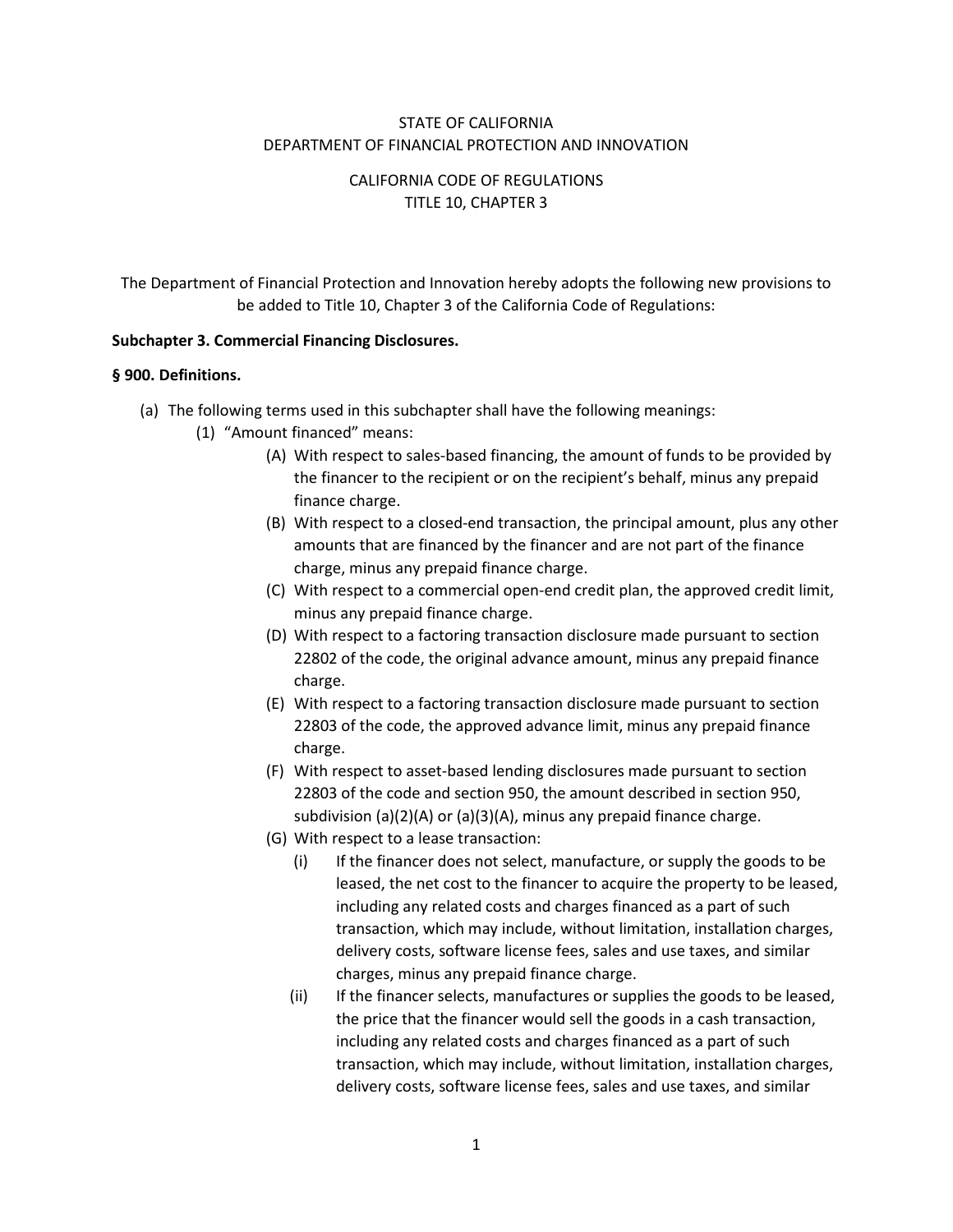charges, minus any prepaid finance charge and any down payment or other deposit to be paid by the recipient.

- (2) "Approved advance limit" means the maximum advance that a financer may provide to a recipient or on the recipient's behalf in exchange for assignment of outstanding, unpaid legally enforceable claims under the factoring agreement, not including any previous distributions advanced to a recipient or on the recipient's behalf under the factoring agreement, to the extent those distributions have been repaid. The approved advance limit does not include reserve amounts or any other amount not advanced to the recipient at the time of assignment. If the factoring agreement provides for the financer to pay different maximum advances for different types of legally enforceable claims, "approved advance limit" means the total maximum advance that a financer may provide to a recipient or on a recipient's behalf in exchange for assignment of the different types of legally enforceable claims, not including any previous distributions advanced to a recipient or on the recipient's behalf under the agreement, to the extent those distributions have been repaid.
- (3) "Approved credit limit" means the maximum advance that a financer may provide to a recipient or on the recipient's behalf under the commercial open-ended credit plan agreement or asset-based lending transaction agreement, not including any previous distributions advanced to a recipient or on a recipient's behalf under the agreement, to the extent those distributions have been repaid. Where the commercial open-ended credit plan agreement or asset-based lending transaction agreement requires the financer to pay different maximum advances for different categories of advance (such as advances secured by inventory, accounts receivable, or others), "approved credit limit" means the total maximum advance that a financer may provide to a recipient or on a recipient's behalf for all categories of advance, not including any previous distributions advanced to a recipient or on the recipient's behalf under the agreement, to the extent those distributions have been repaid.
- (4) "Asset-based lending transaction" as set forth in section 22800, subdivision (c) of the code only includes transactions that are loans under California law.

(A) "Forwarding payments," as it pertains to the definition of "Asset-based lending transaction" set forth in section 22800, subdivision (c) of the code, includes:

- (i) Arrangements in which a recipient and the financer create an account in which third party obligors deposit payments;
- (ii) Arrangements in which a recipient repays advances with the proceeds the recipient collects from the sale or disposition of goods or services financed with such advances; or
- (iii) Arrangements in which the recipient directs third party obligors to make payments directly to the financer.
- (5) "At the time of extending a specific commercial financing offer" under section 22802 of the code means:
	- (A) Any time a specific commercial financing offer is quoted to a recipient. However, if a provider simultaneously presents multiple, distinct specific commercial financing offers to the recipient and allows the recipient to select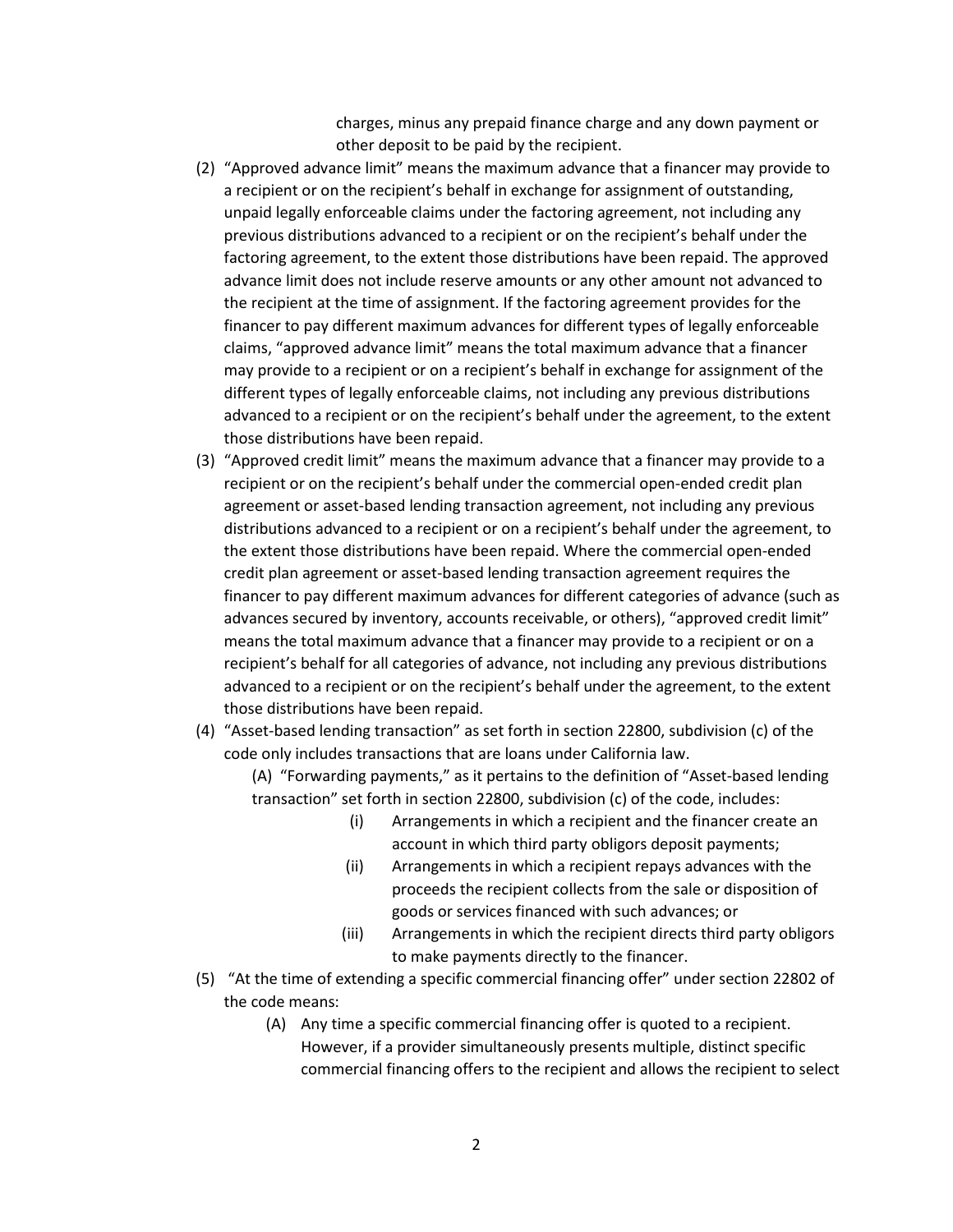from among those options, then "at time of extending a specific commercial financing offer" occurs at the time that the recipient selects an option.

- (B) Any time when the terms of a consummated commercial financing contract are amended, supplemented, or changed, prior to the recipient agreeing to the changes, if the resulting changes to the contract would result in an increase to the annual percentage rate, regardless of whether those terms were previously disclosed to the recipient. This subparagraph does not apply to changes made to resolve a recipient's default on a financing contract.
- (C) Notwithstanding subdivisions (a)(5)(A) and (a)(5)(B), any time a specific commercial financing offer is quoted to a recipient in connection with each draw on an open-end credit plan if:
	- (i) draws occur at the time that a recipient purchases products or services from a retailer or supplier;
	- (ii) the rate or price varies based upon the retailer or supplier the recipient selects, or the products or services the recipient purchases; and
	- (iii) the provider chooses to provide disclosures under section 910 in connection with each draw pursuant to this subparagraph rather than a disclosure under section 911.
- (6) "Average monthly cost" means the average total amount paid by the recipient (periodic and irregular payments) over the term of the contract, divided by the number of months in the term of the contract. To calculate the number of months in the contract term, a provider may divide the number of days in the contract term by 30.4.
- (7) "Benchmark rate" means a rate index (such as, but not limited to, the Secured Overnight Financing Rate (SOFR), Prime Rate, Wall Street Journal (WSJ) Prime Rate, or 1-, 3-, or 5 year Treasury Constant Maturity), based upon general market conditions, that is commonly used to calculate the interest rate in adjustable-rate transactions in the credit industry.
- (8) "Broker" means any person other than a financer, recipient, or recipient's agent, who, for compensation, does any of the following: participates in any financing negotiation; counsels or advises the recipient about financing options; participates in the preparation of any financing documents, including financing applications; contacts the financer on behalf of the recipient other than to refer the recipient; gathers financing application documentation or delivers the documentation to the financer; communicates financing decisions or inquiries from the financer to the recipient; or obtains the recipient's signature on financing documents.
- (9) "Closed-end transaction" means a transaction in which credit is extended only once over a specific term (including contracts that include an option in which the recipient may extend the term), and is repaid:
	- (A) in regular predetermined payments of a specified amount over a fixed period of time; or
	- (B) in the case of sales-based financing, in payments calculated as a percentage of sales or income, but with a minimum required payment or payments such that the recipient is eventually required to repay the amount advanced regardless of the sales or income the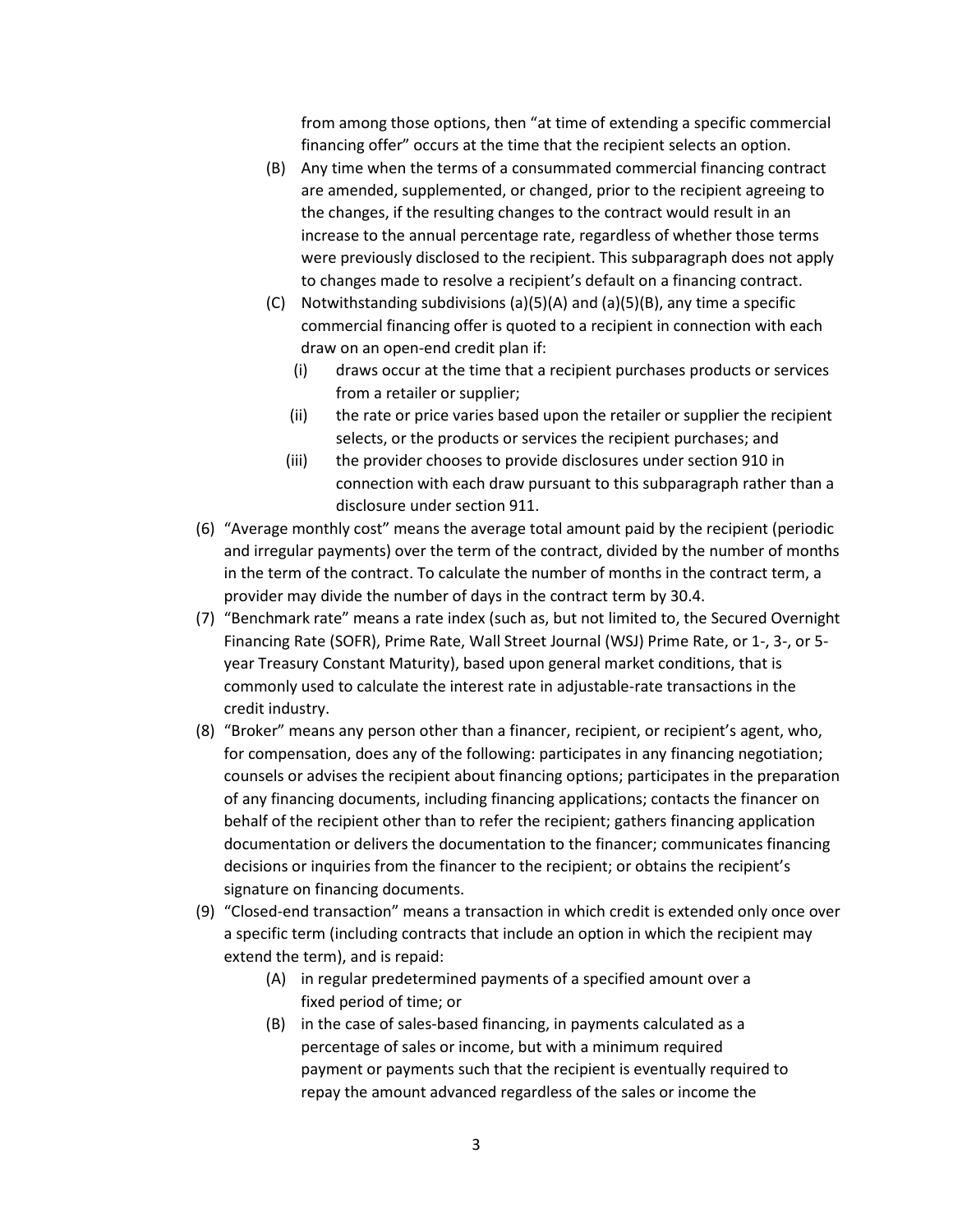recipient collects.

(10)"Code" means the California Financial Code.

- (11)"Draw period" means the length of time during which a recipient may make draws under an open-ended credit plan or general factoring or asset-based lending agreement.
- (12)"Estimated monthly cost" means the estimated average total amount paid by the recipient (periodic and irregular payments) over the estimated term of the contract, divided by the number of months in the estimated term of the contract. To calculate the number of months in the estimated term, a provider may divide the number of days in the estimated contract term by 30.4.
- (13) "Finance charge" means the amount of any and all costs of the financing, represented as a dollar amount, as more specifically described in section 943.
- (14) "Financer" means the person who provides or will provide the commercial financing to the recipient or any nondepository institution which enters into a written agreement with a depository institution to arrange for the extension of commercial financing by the depository institution to a recipient via an online lending platform administered by the nondepository institution.
- (15) "Initial interest rate" means, in a credit transaction with an interest rate that changes over time and that cannot be calculated in advance for the entire term of the transaction, the rate that would be in effect at the time a disclosure is made, assuming the recipient accepted the financing offer.
- (16) "Interest rate" means the periodic rate at which interest accrues on the outstanding principal balance and (if interest is compounded) on accrued but unpaid interest in a commercial financing.
- (17)"Irregular payment" means any payment made to the financer that is not a periodic payment.
- (18) "Margin" means, in a commercial financing with an adjustable interest rate, the adjustment amount added to or subtracted from the benchmark rate used to calculate the interest rate.
- (19) "Maximum non-interest finance charge" means:
	- (A) For all commercial financing except factoring, the maximum amount of the finance charge other than interest accrued that a recipient may be required to pay if the recipient chooses to prepay the outstanding balance due under a commercial financing agreement.
	- (B) For factoring, the maximum amount of the finance charge, other than interest accrued since the time the financer purchased the legally enforceable claim, that the recipient may be required to pay if the recipient repurchases the account receivable before the account receivable is due for payment by the account debtor.
- (20) "Particular payment channel or mechanism" means, with respect to sales-based financing, the payment channel(s) or mechanism(s) that will be used to determine the amount of a recipient's payment or a true-up. This may include, for example, income flowing through a deposit account or accounts, or payments received through a recipient's payment processor.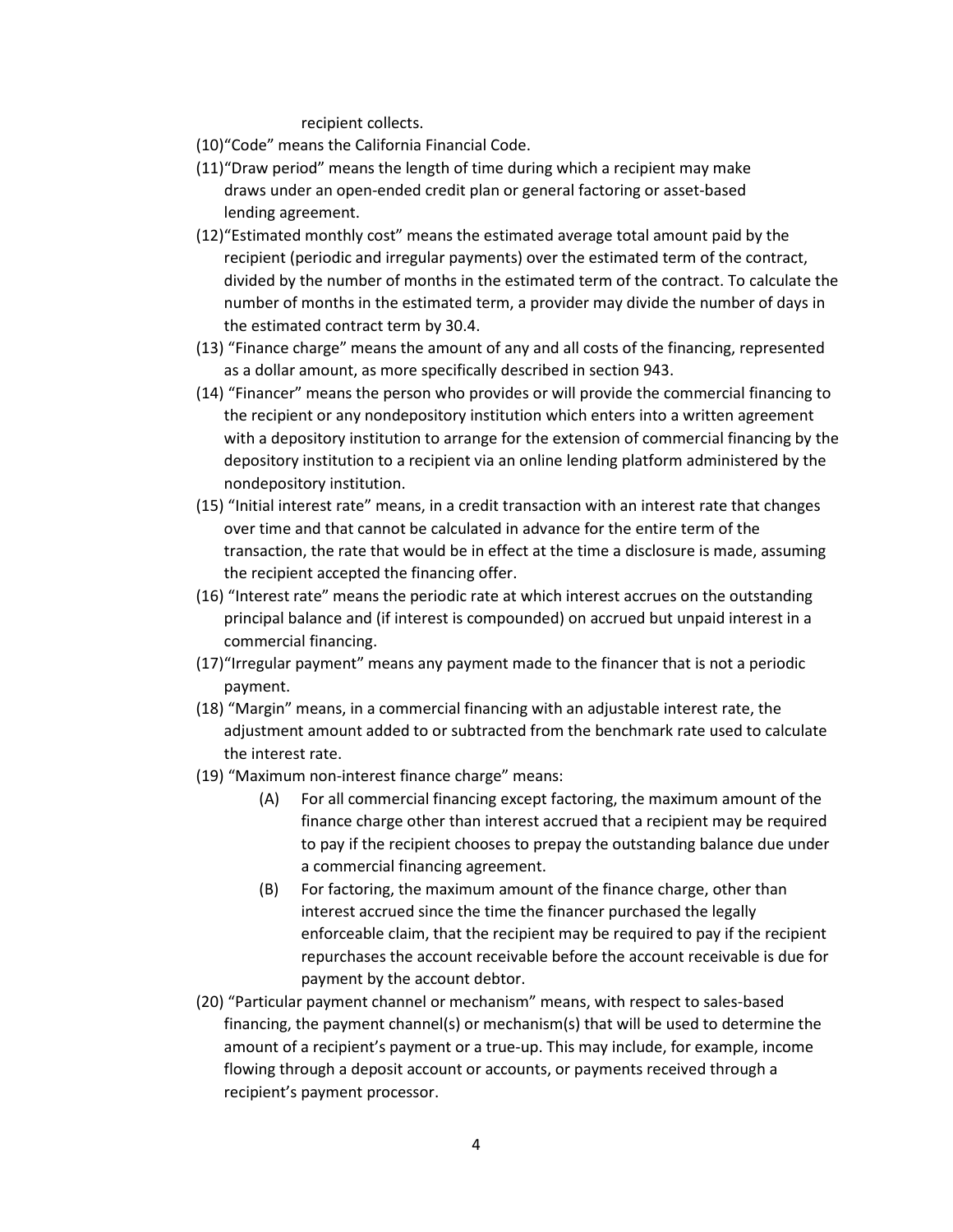- (21) "Periodic payment" means any payment made to the financer at regular intervals.
- (22)The phrase "person who is presented [with] a specific commercial financing offer" in the definition of "recipient" set forth under section 22800, subdivision (n), of the code means the expected primary borrower on a commercial loan, open-ended credit plan, or asset-based lending transaction, seller in accounts receivable purchase transactions (including factoring), and lessee in lease financing transactions.
- (23)"Prepaid finance charge" means any finance charge paid separately to the financer in cash, check or electronic funds transfer before or at consummation of a transaction, or withheld from the proceeds of the financing at any time.
- (24) "Provider" means the definition set forth in section 22800, subdivision (m), of the code with the following clarifications:
	- (A) A provider includes a financer when the financer communicates a specific commercial financing offer either directly to a recipient, or a recipient's agent or broker with the expectation that the information will be shared with a recipient.
	- (B) The phrase "administered by" excludes arrangements where a nondepository institution provides technology or support services for a depository institution's commercial financing program, provided that the nondepository institution has no interest, or arrangement or agreement to purchase any interest in the commercial financing extended by the depository institution in connection with such program, and the commercial financing program is not branded with a trademark owned by the nondepository institution.
- (25)"Reasonably anticipated true-up" means any true-up that the financing provider has a reasonable basis to expect will be made during the term of the contract, accounting for past performance of similar contracts (both those made to the recipient and other similar recipients) and the policies and procedures of the financer.
- (26)"Recipient funds" means the net amount to be given directly to the recipient in the form of cash, check, or electronic funds transfer to an account the recipient controls. Recipient funds excludes, without limitation, funds paid to third parties (including brokers). Recipient funds also excludes any part of the amount financed used to pay off or pay down other amounts owed by the recipient, if known by the provider at the time the disclosure is provided. For the purposes of calculating recipient funds, where part of the amount financed will be used to pay off other amounts owed by the recipient that may change over time, a provider may assume that the amounts due under the recipient's other obligations are the amounts due at the time the disclosure is provided.
- (27) "Retrospective annual percentage rate" is the actual annual percentage rate, determined after the specific financing contract has been fully repaid to the financer, when the dates and amounts of all payments and fees are known.
- (28) "Sales-based financing" means a commercial financing transaction that is repaid by a recipient to the financer as a percentage of sales or income, in which the payment amount increases and decreases according to the volume of sales made or income received by the recipient. Sales-based financing also includes commercial financing transactions with a true-up mechanism.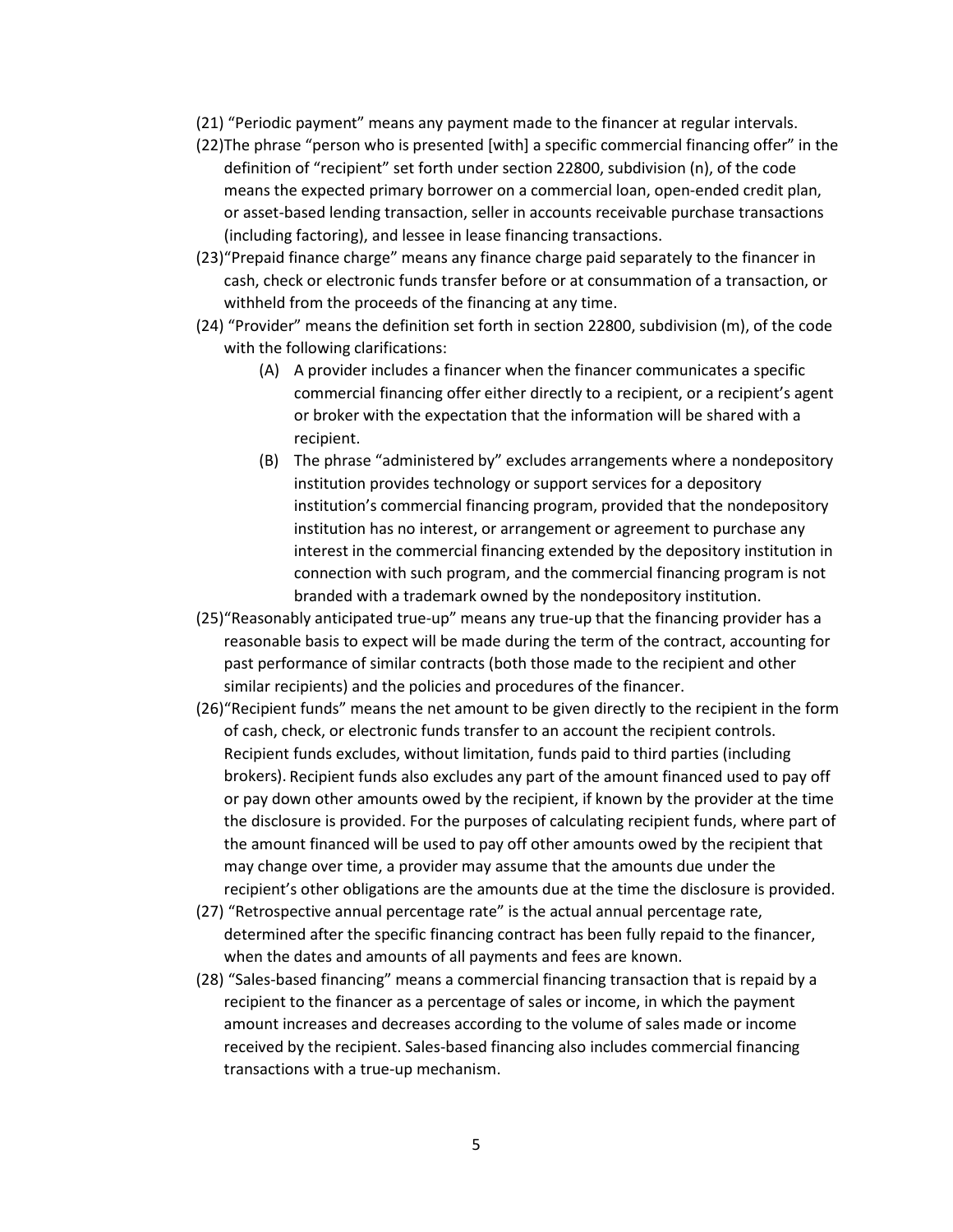- (29) "Specific commercial financing offer" means a written communication to a recipient, based upon information from, or about, the recipient, of (i) a periodic payment amount, irregular payment amount, or financing amount, and (ii) any rate, price, or cost of financing (including, without limitation, any total repayment amount), in connection with a commercial financing. Information "about the recipient" includes information about the recipient that informs the provider's quote to the recipient, such as the recipient's financial or credit information, but not the recipient's name, address, or general interest in financing.
- (30) "Specified payment amount" means the periodic pre-set amount stated in the contract described in subdivision (a)(34)(A) of this section.
- (31) "Split rate" means, with respect to sales-based financing, the percentage used by the financer to calculate the payment amounts to be paid to the financer or to calculate true-ups.
- (32) Subject to the rules with respect to term specified in sections 922 through 931, 940, and 942, as applicable, "term" means:
	- (A) With respect to factoring disclosures made pursuant to section 22802, subdivision (b)(3) of the code, the length of time between when the recipient receives payment from the financer for the legally enforceable claim and the date the legally enforceable claim becomes due and payable.
	- (B) With respect to factoring disclosures made pursuant to section 22803, subdivision (a)(3) of the code, a sample term reasonably expected to be within the range of the terms expected to be used during the life of the master agreement.
	- (C) With respect to closed-end transactions and commercial open-end credit plans, the contracted length of time necessary for the recipient to fulfill its obligations under the financing agreement with respect to a particular loan advance.
	- (D) With respect to asset-based lending disclosures made in accordance with section 22803 of the code and section 950, the length of time necessary for the recipient to fulfill its obligations under the financing contract given the assumptions specified by section 950, subdivisions (a)(2) and (a)(3).
	- (E) With respect to all other commercial financing, the length of time that it is anticipated will be necessary for the recipient to fulfill its obligations under a financing agreement.
- (33) "True-up" means any payment made to a recipient, any charge assessed to a recipient, and any adjustment to recipient's periodic payments pursuant to a true-up mechanism.
- (34) "True-up mechanism" means, with respect to sales-based financing, a contractual arrangement with all the following elements:
	- (A) The financer receives periodic payments based upon a pre-set amount (or amounts) stated in the contract.
	- (B) The contract allows the recipient to request, or the financer to initiate, adjustments to the payment amount, credits to the recipient, or charges to the recipient after execution of the contract, so that the total amount paid by the recipient more closely reflects a split rate listed in the contract.
- (35)With respect to factoring transactions: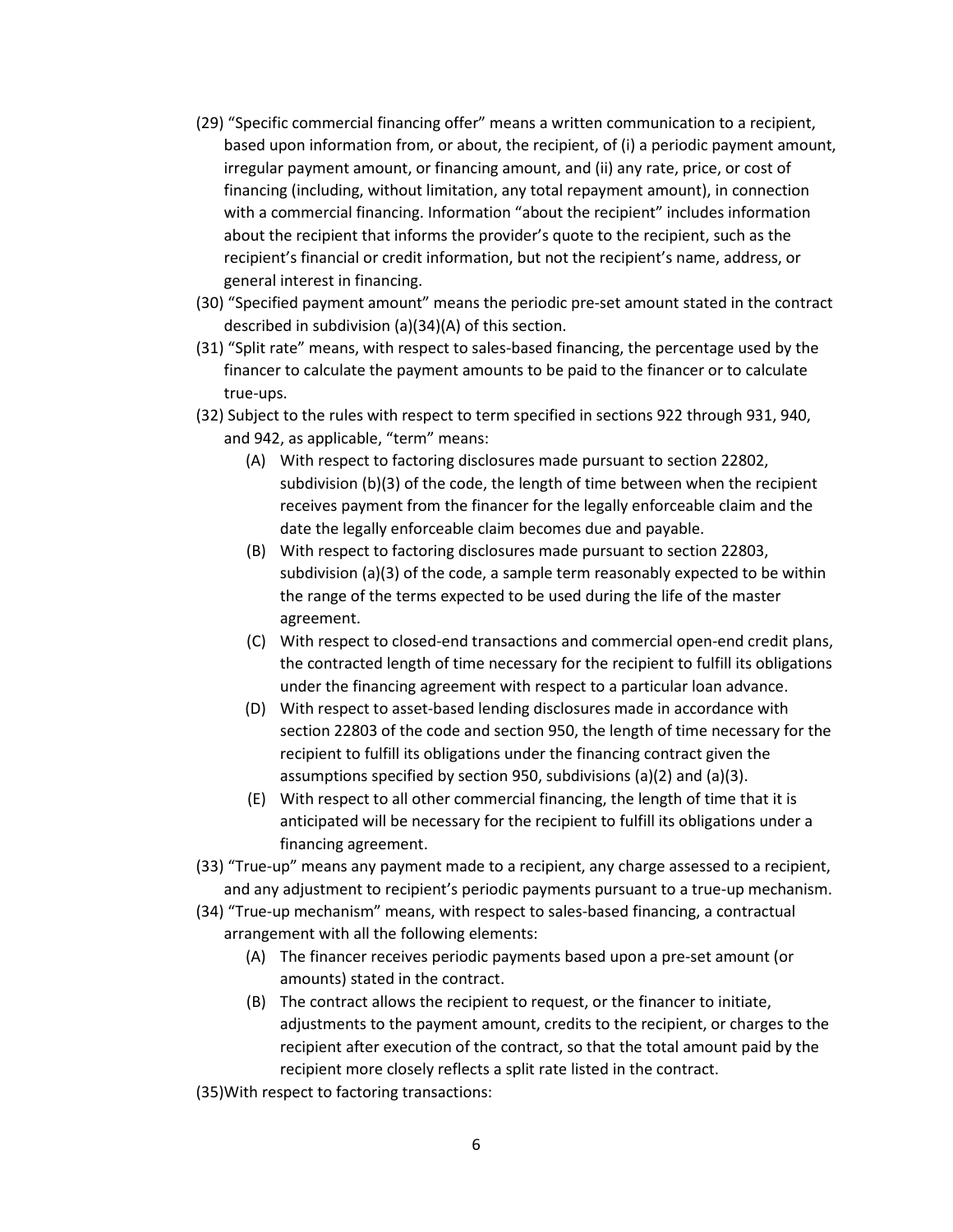- (A) "Account debtor" means the debtor with the primary obligation to pay the legally enforceable claim assigned by the recipient.
- (B) "Purchase price" means the amount that the financer agrees to pay the recipient for assignment of a legally enforceable claim.
- (C) "Factoring fee" means any fee charged by the financer to process the transaction plus the difference between the face value of a legally enforceable claim and the purchase price that the financer agrees to pay the recipient for assignment of that legally enforceable claim.
- (D) "Original advance amount" means the amount that a financer issues to a recipient or on the recipient's behalf upon receipt of a legally enforceable claim for payment.
- (E) "Reserve amount" means, in a reserve factoring transaction, the difference between the purchase price for a legally enforceable claim and the original advance amount, that is held in reserve to secure the financer in the event of non-payment of the legally enforceable claim, or to secure the financer in the event of nonpayment of other legally enforceable claims assigned or to be assigned by the recipient to the financer.
- (F) "Reserve factoring transaction" means a factoring transaction where, upon receipt of a legally enforceable claim for payment, a financer pays an original advance amount to the recipient that is less than the purchase price and holds the difference between the original advance amount and the purchase price to secure the financer against deficiencies on amounts paid by the account debtor on the legally enforceable claim or other legally enforceable claims assigned or to be assigned by the recipient to the financer.
- (b) Unless otherwise stated, all references to "average" within these regulations refer to the arithmetic mean.
- (c) All terms used in this subchapter that are defined in section 22800 of the code shall have the meanings ascribed to them in that section.

# **§ 901. General Requirements.**

(a) Disclosures provided in accordance with sections 22800 through 22804 of the code shall comply with the following requirements.

- (1) At the top of the disclosure, centered on the page or other display medium, the provider shall print "OFFER SUMMARY —" in bold font, followed by a one- to five-word description of the type of product offered (e.g., "Merchant Cash Advance") which may include the financer's branding terminology.
- (2) For any disclosure required to comply with section 920, subdivision (a), at the bottom of the disclosure, below any other information required by this subchapter, the provider shall print the following statement: "Applicable law requires this information to be provided to you to help you make an informed decision. By signing below, you are confirming that you received this information." Below the statement, the provider shall include a space for the recipient to sign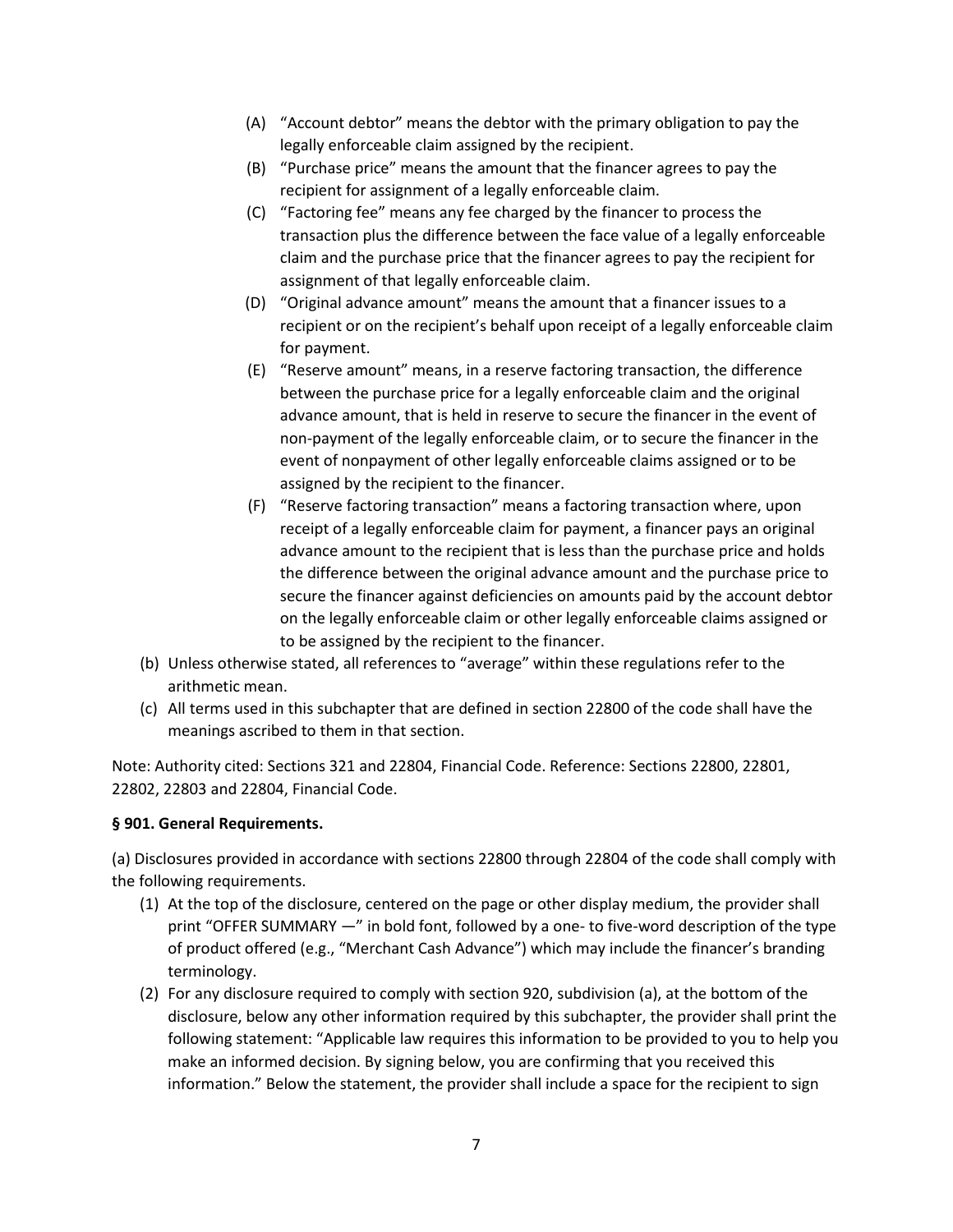the form labeled "Recipient Signature" and a space for the recipient to write the date of their signature, labeled "Date."

- (3) For any disclosure other than a disclosure required to comply with section 920, subdivision (a), at the bottom of the disclosure, below any other information required by this subchapter, the provider shall include the following statement: "Applicable law requires this information to be provided to you to help you make an informed decision."
- (4) If the term or estimated term of a transaction is:
	- (A) One year or less, the term or estimated term shall be disclosed in days;
	- (B) Greater than one year, the term or estimated term shall be disclosed in units of years and months, with any remaining days expressed as a portion of a month to the nearest two decimal points.
- (5) The annual percentage rate shall be expressed to the nearest ten basis points. For example: "10.45%."
- (6) The disclosures shall be presented to the recipient as a separate document from any other contract, agreement, or other disclosure document provided to the recipient, but may be mailed or transmitted in a package that contains other documents.
- (7) Fonts
	- (A) The provider may present the required disclosure in fonts and colors that are clear, complete, conspicuous, easy to compare with other disclosures, and consistent with the requirements of this subchapter. A provider shall not use colors and fonts that make any enumerated terms required by section 22802, subdivision (b), of the code more clear or conspicuous than any other term required by that subdivision.
	- (B) A provider shall use fonts for the disclosures substantially similar in size to:
		- (i) Times New Roman 12- to 14-point font, for information appearing in the first and second columns where those columns are not combined with other columns.
		- (ii) Times New Roman 10- to 12-point font, for information appearing in the third column, information appearing in cells where the second and third columns are combined, and information appearing in cells where the first, second, and third columns are combined.
		- (iii) Times New Roman 16-point font for the content required by subdivision (a)(1) of this section.
	- (C) Notwithstanding subdivision (a)(7)(B), a provider may use a font substantially similar in size to Times New Roman 16-point font for "OFFER SUMMARY –" and content appearing in the first and second columns of the disclosure where those columns are not combined with other columns.
	- (D) A provider may deviate from the font requirements described in subdivisions (a)(7)(B) and (C) if the provider makes a good faith determination that deviating from the standards is necessary:
		- (i) To comply with the Americans with Disabilities Act (42 U.S.C. § 12101 et seq.); or
		- (ii) For clarity based upon the medium (e.g., mobile device) in which the disclosure will be presented.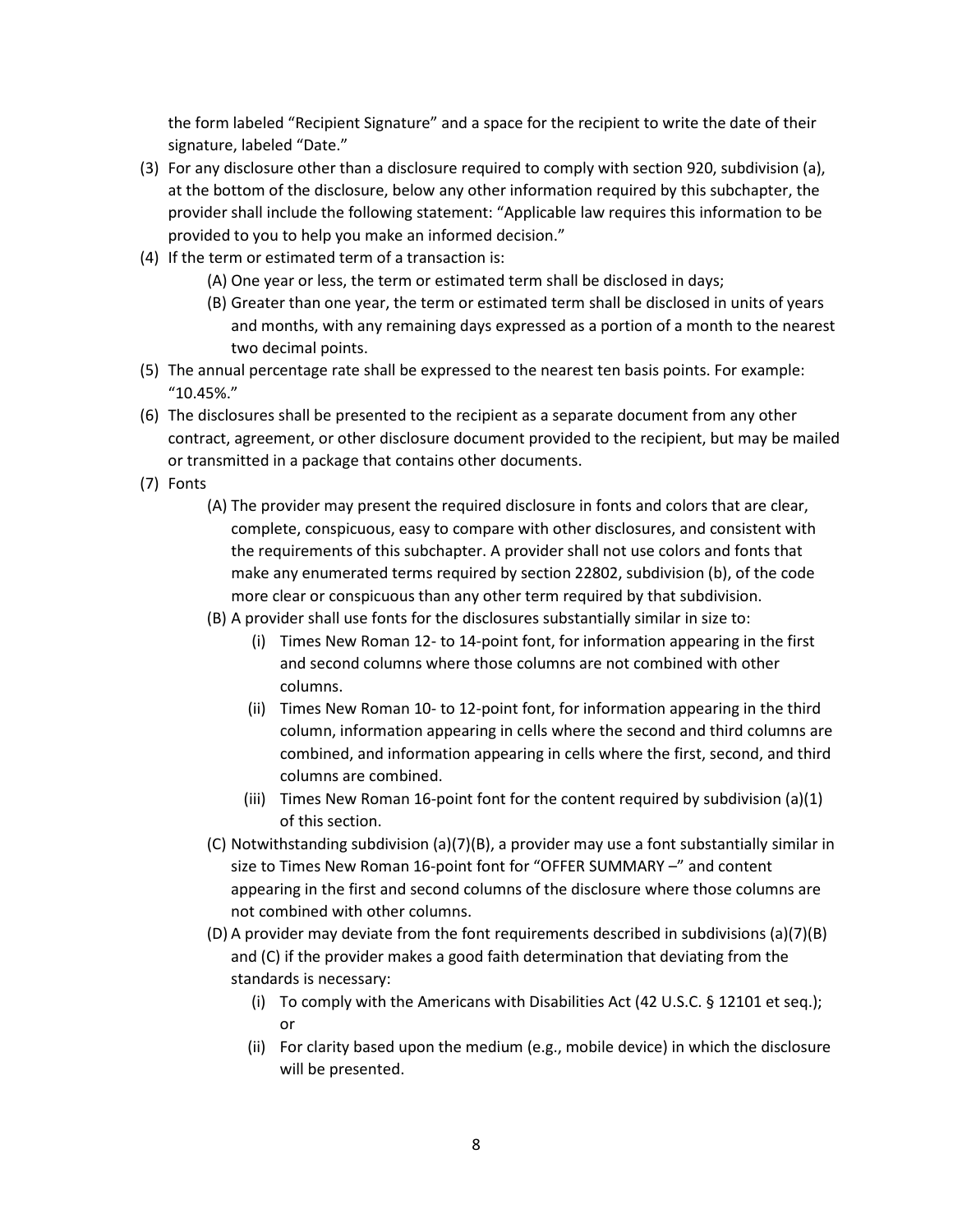- (8) A provider shall ensure that the width of the columns in the required disclosure is such that the disclosure does not unnecessarily extend onto multiple pages. A provider that formats the columns in the required disclosure such that the ratio between the first, second and third columns is 3:3:7 complies with the requirements of this subdivision.
- (9) Where a provider is required or permitted to provide a "short explanation" under this subchapter, the provider shall provide an explanation of not more than 60 words.
- (10) Each of the cells in the required disclosures shall be outlined.
- (11) If disclosures are provided to a recipient electronically, the provider shall include a method for the recipient to submit an electronic signature that complies with Civil Code section 1633.2, subdivision (h), and automatic date stamp to comply with subdivision (a)(2) of this section and provide the recipient with the ability to receive a copy of the disclosure in a format that the recipient may keep. A format the recipient may keep includes hard copy disclosures, and electronic documents containing the required disclosures that the customer can save indefinitely for future reference.
- (12) Except with respect to sales-based financing, if a provider must make estimates or assumptions to provide any disclosure required by this chapter, the provider shall:
	- (A) Base those estimates or assumptions on the best information reasonably available to the provider at the time of the disclosure;
	- (B) State clearly that any disclosure based upon an estimate or assumption is an estimate by adding the word "estimate" to the descriptive language of any required disclosure under this chapter; and
	- (C) State clearly any assumptions or estimates used as the basis for the disclosure in any explanation or description associated with the disclosure.
- (13)When making the disclosures required by this subchapter, for transactions where the applicable interest rate adjusts over time and the interest rate applicable for the entire term of the transaction cannot be calculated in advance, the provider shall assume that the applicable interest rate is the initial interest rate for any period when the interest rate cannot be calculated in advance.
- (14) Numerical values, including but not limited to percentages, dates, and dollar amounts, shall be expressed numerically, such as "23" and not alphabetically, such as "twenty-three."
- (15) If a provider issues a disclosure where the amount financed includes funds used to pay down or pay off other amounts owed by the recipient that may change over time, and the amount due in connection with those amounts owed changes prior to consummation of the agreement between the financer and the recipient, the provider need not provide a new disclosure to the recipient solely because the amount due in connection with those amounts owed has changed.
- (16)A provider may disregard the effects of the following in making calculations and disclosures:
	- (A) That payments must be collected in whole cents.
	- (B) That dates of scheduled payments and advances may be changed because the scheduled date is not a business day.
	- (C) That months have different numbers of days.
	- (D) The occurrence of leap years.
	- (17) Notwithstanding subparagraph (a)(16)(A), any dollar amount disclosed to a recipient shall not be disclosed using fractions of a cent (ex. \$4.025 or \$4.02 and ½ cents).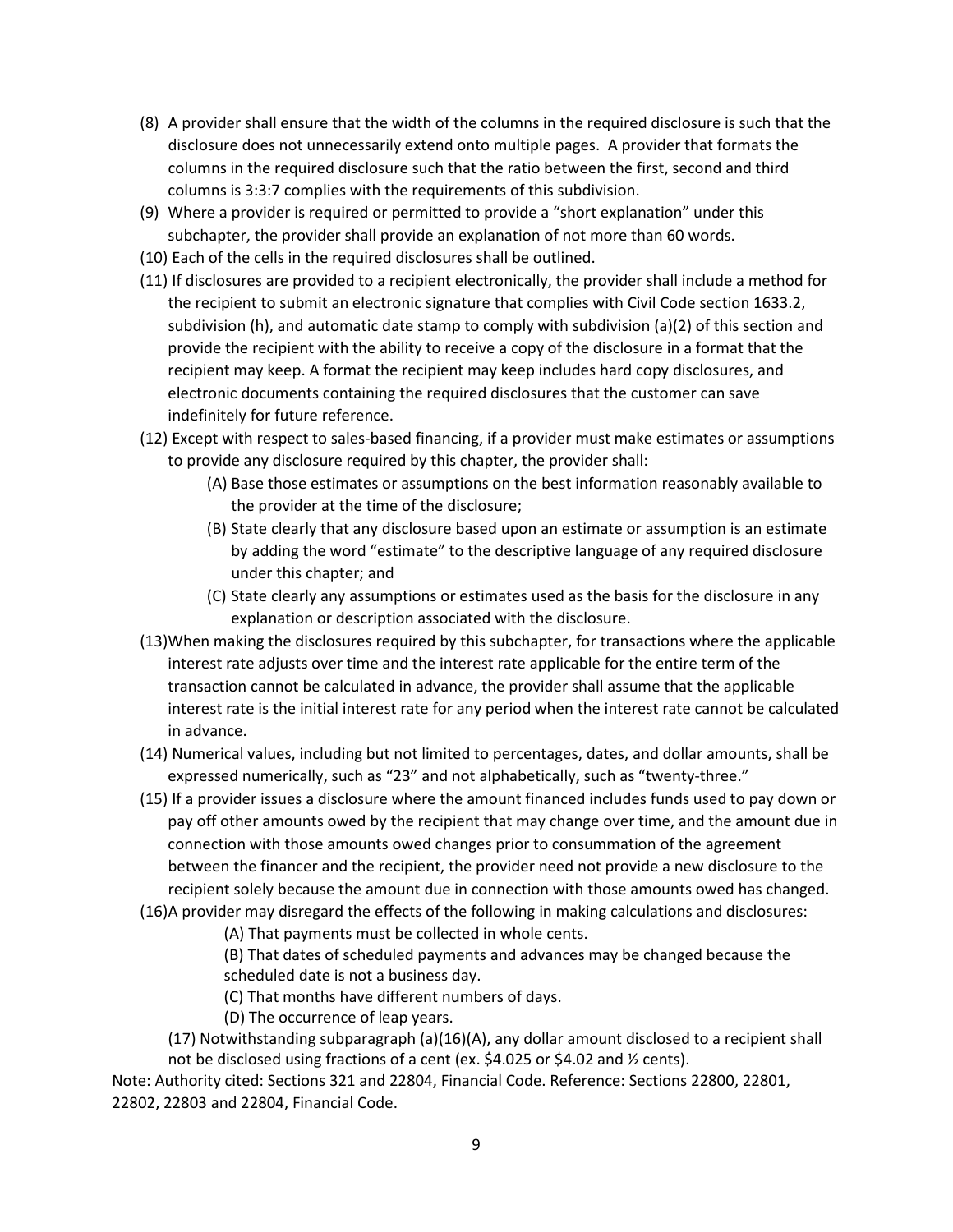### **§ 910 Closed-End Transaction Disclosure Formatting and Contents.**

(a) Disclosures for closed-end transactions provided in accordance with section 22802 of the code, and open-end credit plans described in section 900, subdivision (a)(5)(C), shall comply with the following requirements unless the closed-end transaction meets the definition of sales-based financing.

- (1) The provider shall present the disclosures in a table consisting of eight rows and three columns.
- (2) The first row of the table shall include only the following information.
	- (A) In the first column: "Funding Provided".
	- (B) In the second column, the amount financed.
	- (C) In the third column, the following in the order listed and in one paragraph:
		- (i) "This is how much funding [name of financer] will provide."
		- (ii) If the amount financed is greater than the recipient funds: "Due to deductions or payments to others, the total funds that will be provided to you directly is [recipient funds]. For more information on what amounts will be deducted, please review the attached document "Itemization of Amount Financed.""
		- (iii) If any portion of the amount financed will be used to pay down or pay off other amounts owed by the recipient that may change over time, and the amounts owed are known to the provider, the provider shall also include a short explanation that the amount paid directly to the recipient may change if the amount owed for the recipient's other obligations changes.
		- (iv) If, as a condition of the financing, a recipient's amounts owed to third parties must be paid down or paid off using funds from the amount financed, and an amount owed is not known to the provider, the provider shall also include a short explanation that the amount paid directly to the recipient may change based upon the required disbursements to satisfy other obligations.
- (3) The second row of the table shall include only the following information.
	- (A) In the first column:
		- (i) If the contract provides for a fixed interest rate or rates that are predetermined by the contract, or no interest rate: "Annual Percentage Rate (APR)".
		- (ii) If the contract provides for an adjustable interest rate or rates that are not predetermined by the contract: "Estimated Annual Percentage Rate (APR)".
	- (B) In the second column, the annual percentage rate calculated in accordance with section 940.
	- (C) In the third column:
		- (i) The following language, if the contract provides for a single, fixed interest rate:

"APR is the cost of your financing expressed as a yearly rate. APR includes the amount and timing of the funding you receive, interest and fees you pay and the payments you make.

Your APR is not an interest rate. Your interest rate is [interest rate]. Your APR may be higher than your interest rate because APR incorporates interest costs and other finance charges."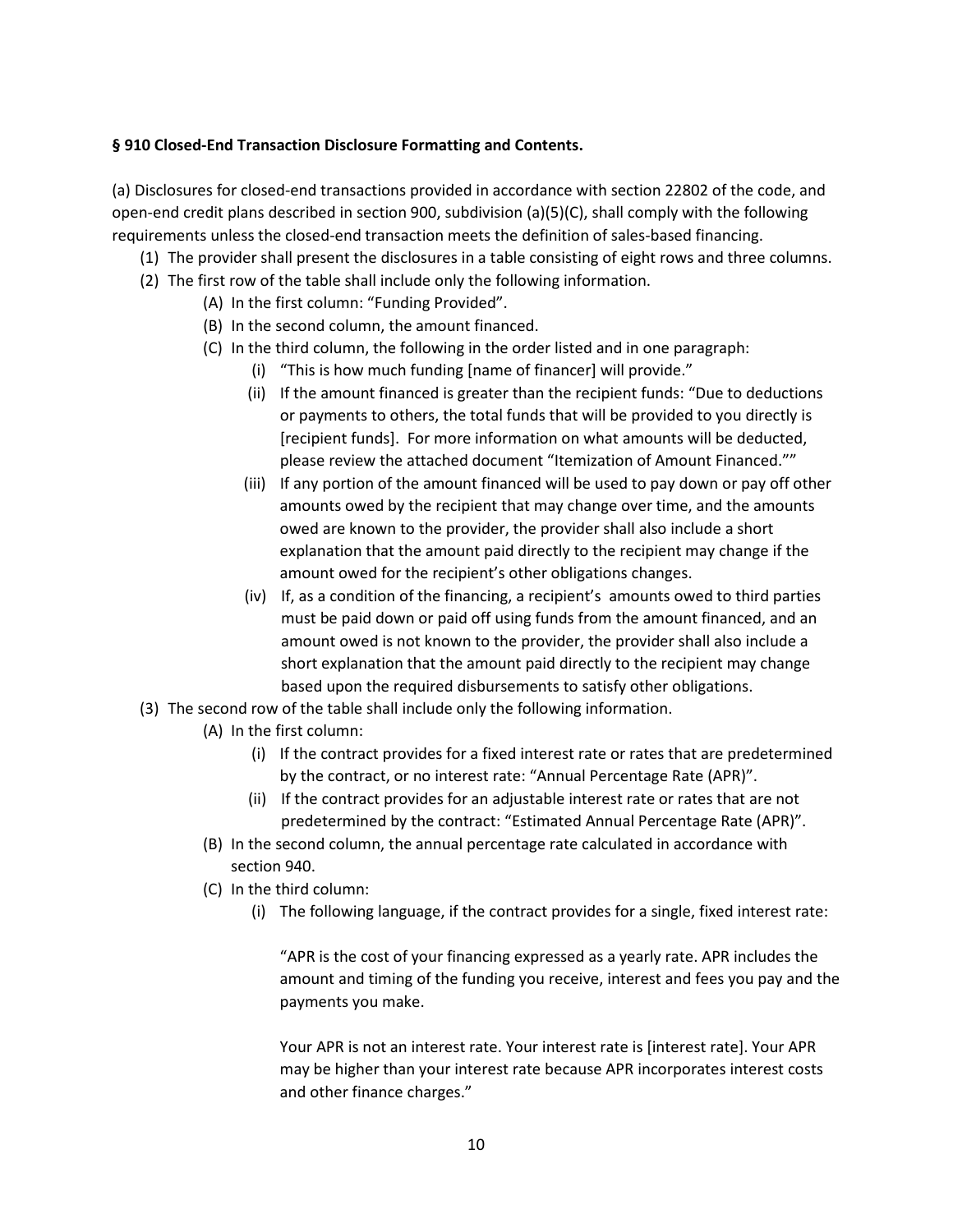(ii) The following language, if the contract provides for a multiple pre-determined interest rates that change over time:

"APR is the cost of your financing expressed as a yearly rate. APR includes the amount and timing of the funding you receive, interest and fees you pay and the payments you make.

Your APR is not an interest rate. Your initial interest rate is [initial interest rate]. Your APR may be higher than your interest rate because APR incorporates interest costs and other finance charges."

(iii) The following language, if the contract provides for an adjustable interest rate or rates that are not predetermined by the contract.

"APR is the cost of your financing expressed as a yearly rate. APR includes the amount and timing of the funding you receive, interest and fees you pay and the payments you make.

APR is not an interest rate. Your initial interest rate is [initial interest rate]. Although your interest rate will adjust over time, for the purposes of calculating this APR estimate, we have used the initial interest rate for future periods where the interest rate is not preset by the contract. Your APR may be higher than your interest rate because APR incorporates interest costs and other finance charges."

(iv) The following language if no part of the finance charge is based upon an interest rate:

"APR is the cost of your financing expressed as a yearly rate. APR includes the amount and timing of the funding you receive, fees you pay and the payments you make.

Your APR is not an interest rate. The cost of this financing is based upon fees charged rather than interest that accrues over time."

- (4) The third row of the table shall include only the following information.
	- (A) In the first column:
		- (i) If the contract provides for a fixed interest rate or rates that are predetermined by the contract, or no part of the finance charge is based upon an interest rate: "Finance Charge".
		- (ii) If the contract provides for an adjustable interest rate or rates that are not predetermined by the contract: "Estimated Finance Charge".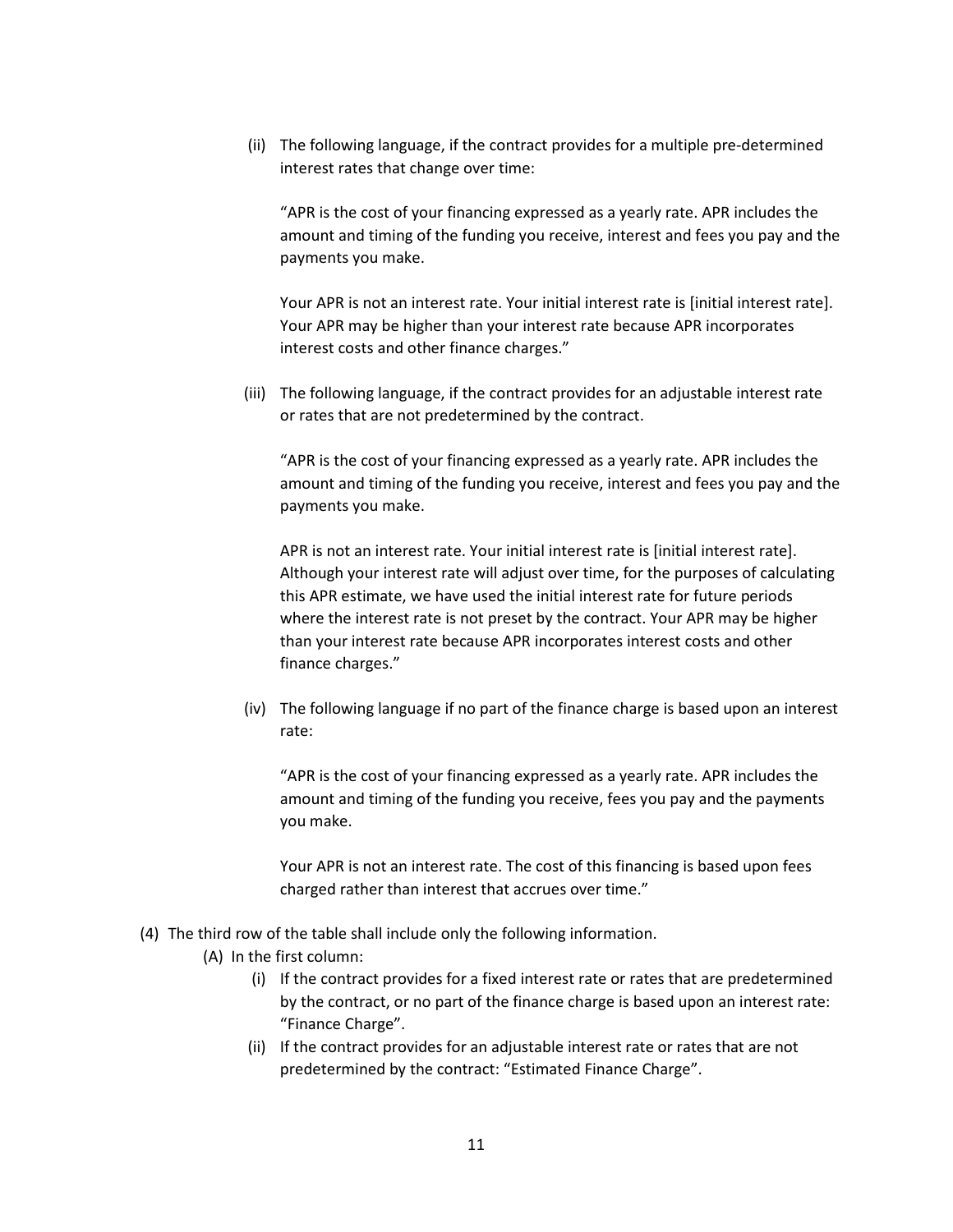- (B) In the second column, the total finance charge, calculated in accordance with section 943.
- (C) In the third column:
	- (i) "This is the dollar cost of your financing."
	- (ii) If the contract provides for an adjustable interest rate or rates that are not predetermined by the contract: "The interest rate under your contract will adjust over time, so your actual finance charge may vary."
- (5) The fourth row of the table shall include only the following information.
	- (A) In the first column:
		- (i) If, assuming the recipient makes minimum required payments under the contract, it is possible to calculate with certainty the total payments the recipient will make during the contract's term: "Total Payment Amount".
		- (ii) If, assuming the recipient makes minimum required payments under the contract, it is not possible to calculate with certainty the total payments the recipient will make during the contract's term: "Estimated Total Payment Amount".
	- (B) In the second column, the total dollar amount of payments or total estimated dollar amount of payments the recipient will make during the term of the contract if the recipient makes minimum required payments.
	- (C) In the third column:
		- (i) If, assuming the recipient makes minimum required payments under the contract, it is possible to calculate with certainty the total dollar amount of payments the recipient will make during the term of the contract: "This is the total dollar amount of payments you will make during the term of the contract."
		- (ii) If, assuming the recipient makes minimum required payments under the contract, it is not possible to calculate with certainty the total dollar amount of payments the recipient will make during the term of the contract: "This is our estimate of the total dollar amount of payments you will make during the term of the contract."
- (6) The fifth row of the table shall include only the following information:
	- (A) In the first column:
		- (i) If the periodic payments will not vary over the term of the transaction or the periodic payments during the term of the transaction will vary and it is possible to calculate the payment amounts in advance: "Payment".
		- (ii) If the periodic payment amounts will vary over the term of the transaction and it is not possible to calculate the payment amounts in advance (e.g. due to an adjustable interest rate using a benchmark rate and a margin): "Initial Payment".
	- (B) If periodic payments during the term of the transaction will not vary:
		- (i) In the second column, the amount of each periodic payment followed by a forward slash (/) and the frequency of each periodic payment (e.g., month, day, or other period) followed by the date and amount of any irregular payments listed in chronological order.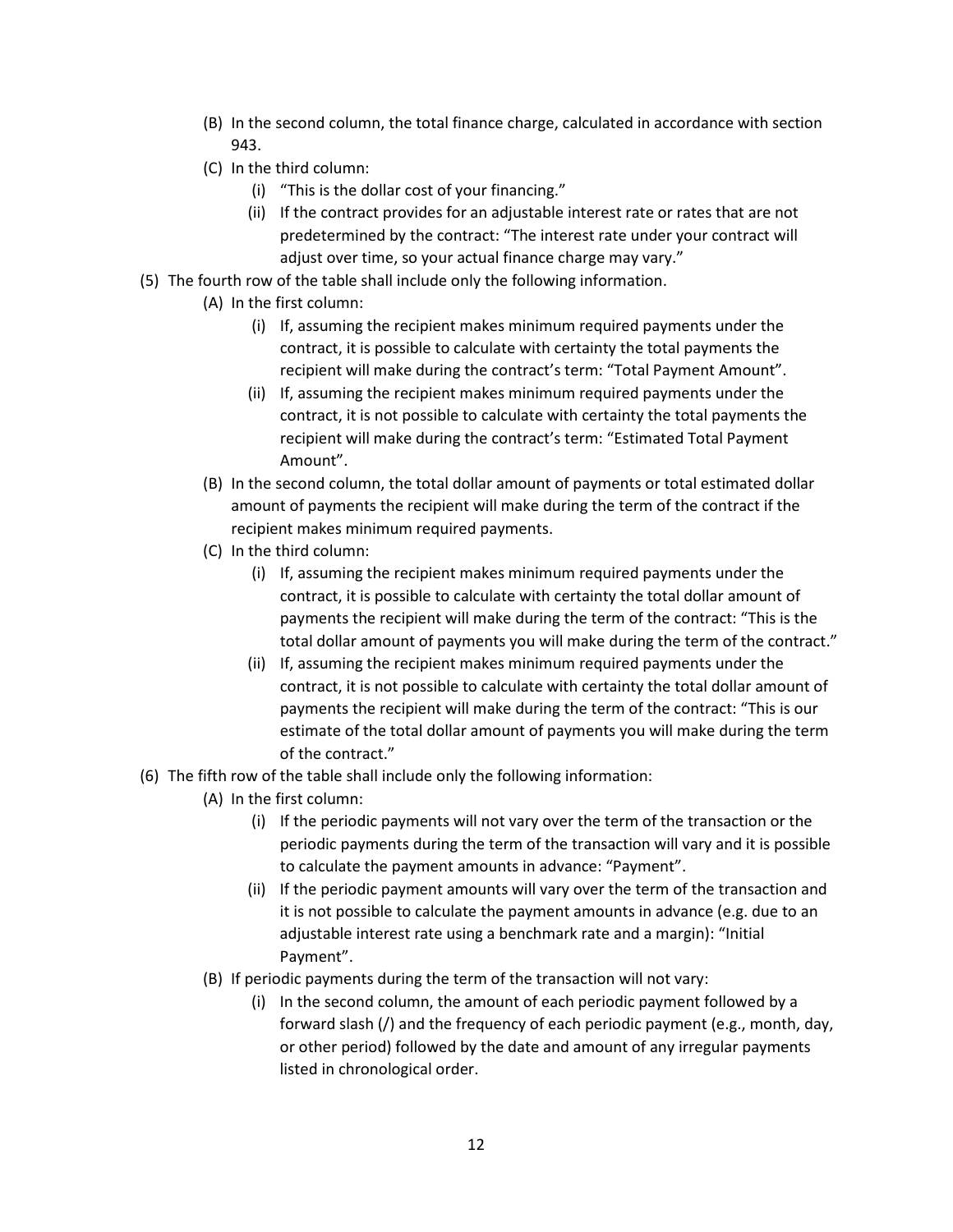- (ii) In the third column, a short explanation of the payment frequency and any irregular payments. The provider may also include a short explanation describing when each periodic payment will become due.
- (C) If periodic payments during the term of the transaction vary and it is possible to calculate the payment amounts in advance, the second and third columns in the fourth row shall be combined and the provider shall list the periodic payment amounts and when each amount will become due followed by the date and amount of any irregular payments in listed chronological order. For example:

Months 1-12: \$600/month Months 13-24: \$1200/month

Maintenance Fee Due 2/1/2021: \$500. Maintenance Fee Due 8/1/2022: \$300.

Or

Payments 1-23: \$600/month Payment 24: \$2000.

Maintenance Fee Due 2/1/2021: \$500. Maintenance Fee Due 8/1/2022: \$300.

- (D) If periodic payments during the term of the transaction vary and it is not possible to calculate all payment amounts in advance:
	- (i) In the second column, the initial periodic payment amount followed by a forward slash (/) and the frequency of each periodic payment followed by the date, followed by the date and amount of any irregular payments listed in chronological order.
	- (ii) In the third column: "This is your initial periodic payment. Your periodic payment may adjust over time."
- (7) The sixth row of the table shall include no information in the third column, and the remaining columns shall include only the following information:
	- (A) In the first column: "Term".
	- (B) In the second column, the term of the transaction.
- (8) In the first column, the seventh and eight rows shall be combined and shall include only the following language: "Prepayment".
- (9) In the seventh row, the second and third columns shall be combined and include only:
	- (A) If, at any time during the term of the transaction, prepayment of the outstanding balance due will require the recipient to pay charges other than interest accrued since the recipient's last payment, the following statement: "If you pay off the financing early, you will still need to pay all or a portion of the finance charge, up to \$[maximum non-interest finance charge]."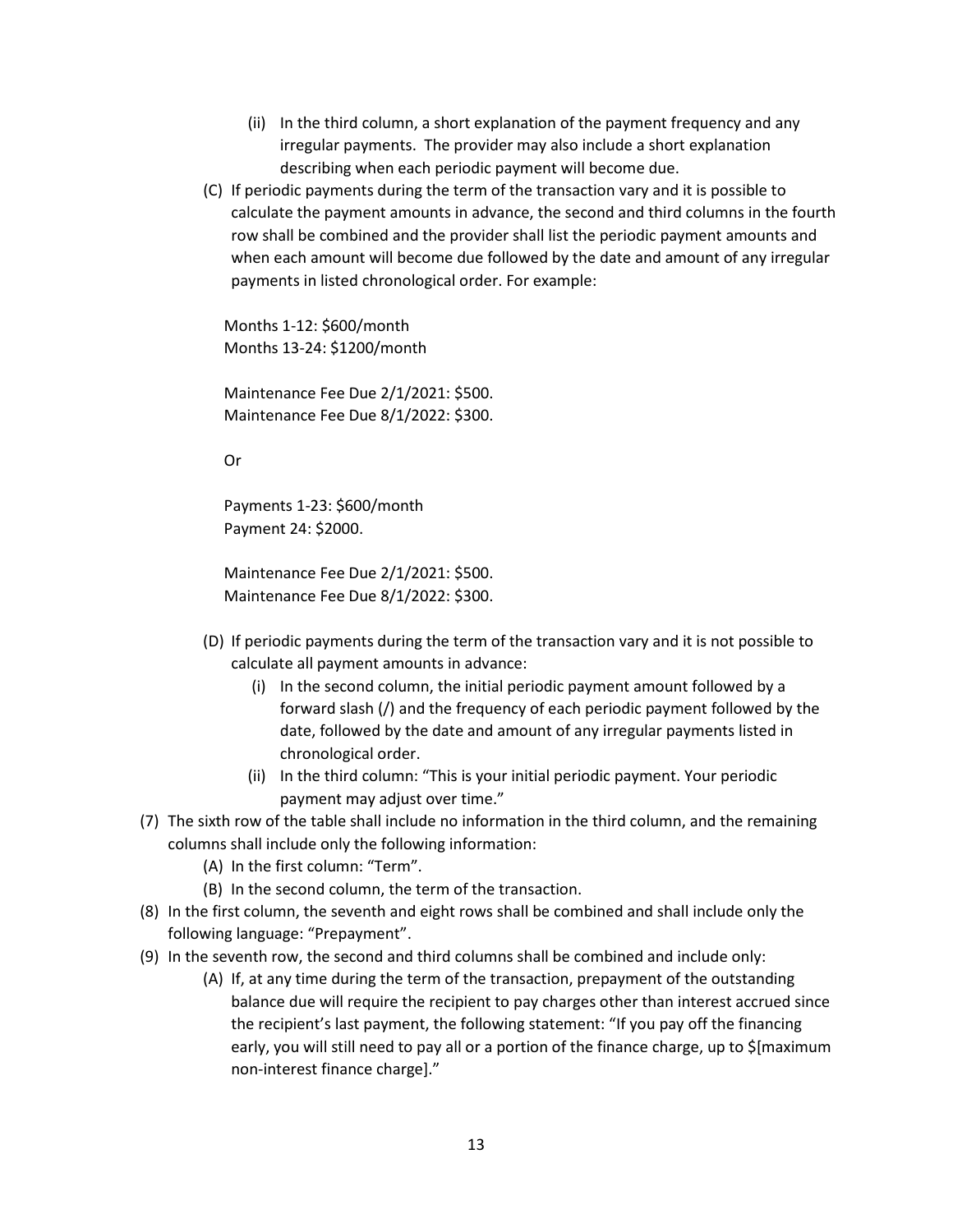- (B) In all other cases, "If you pay off the financing early, you will not need to pay any portion of the finance charge other than unpaid interest accrued (if applicable)."
- (10) In the eighth row, the second and third columns shall be combined and shall include only:
	- (A) If, at any time during the term of the transaction, prepayment of the outstanding balance due will require the recipient to pay additional fees and charges not included in the finance charge, the following statement: "If you pay off the financing early you must also pay the following additional fees:" followed by the amounts and descriptions of each additional fee and charge.
	- (B) In all other cases, the following statement: "If you pay off the financing early you will not pay additional fees."
- (11) If the contract provides for periodic payments that are not monthly, the provider shall insert one additional row below the fourth row, and the additional row shall include only the following information:
	- (A) In the first column: "Average Monthly Cost".
	- (B) In the second column, the average monthly cost that the recipient will pay over the term of the transaction.
	- (C) In the third column: "Although this financing does not have monthly payments, this is our calculation of your average monthly cost for comparison purposes."
- (12) If the contract provides for multiple payment options, then the provider shall insert one additional row above the first row, and in that row, all three columns shall be combined, resulting in a single cell. In that cell, the provider shall include the following: "This financing has multiple payment options. This disclosure assumes you will make the minimum payments permitted under the contract."

# **§ 911. Commercial Open-End Credit Plan Disclosure Formatting and Contents.**

- (a) Disclosures for commercial open-end credit plans provided in accordance with section 22802 of the code, except open-end credit plans described in section 900, subdivision (a)(5)(C), shall comply with the following requirements.
	- (1) The provider shall present the disclosures in a table consisting of ten rows and three columns.
	- (2) In the first row, the first, second and third columns shall be combined, and the resulting cell shall have only the following language, in italics:
		- (A) If the contract allows only for a single payment option: "The calculations below are based on an initial draw of your full Approved Credit Limit of [approved credit limit] and assume that you will pay off the draw entirely according to the agreed payment schedule, that you miss no payments, and that you do not redraw on this line. Actual costs may differ substantially."
		- (B) If the contract allows for multiple payment options: "The calculations below are based on an initial draw of your full Approved Credit Limit of [approved credit limit] and assume that you will choose to make minimum payments, that you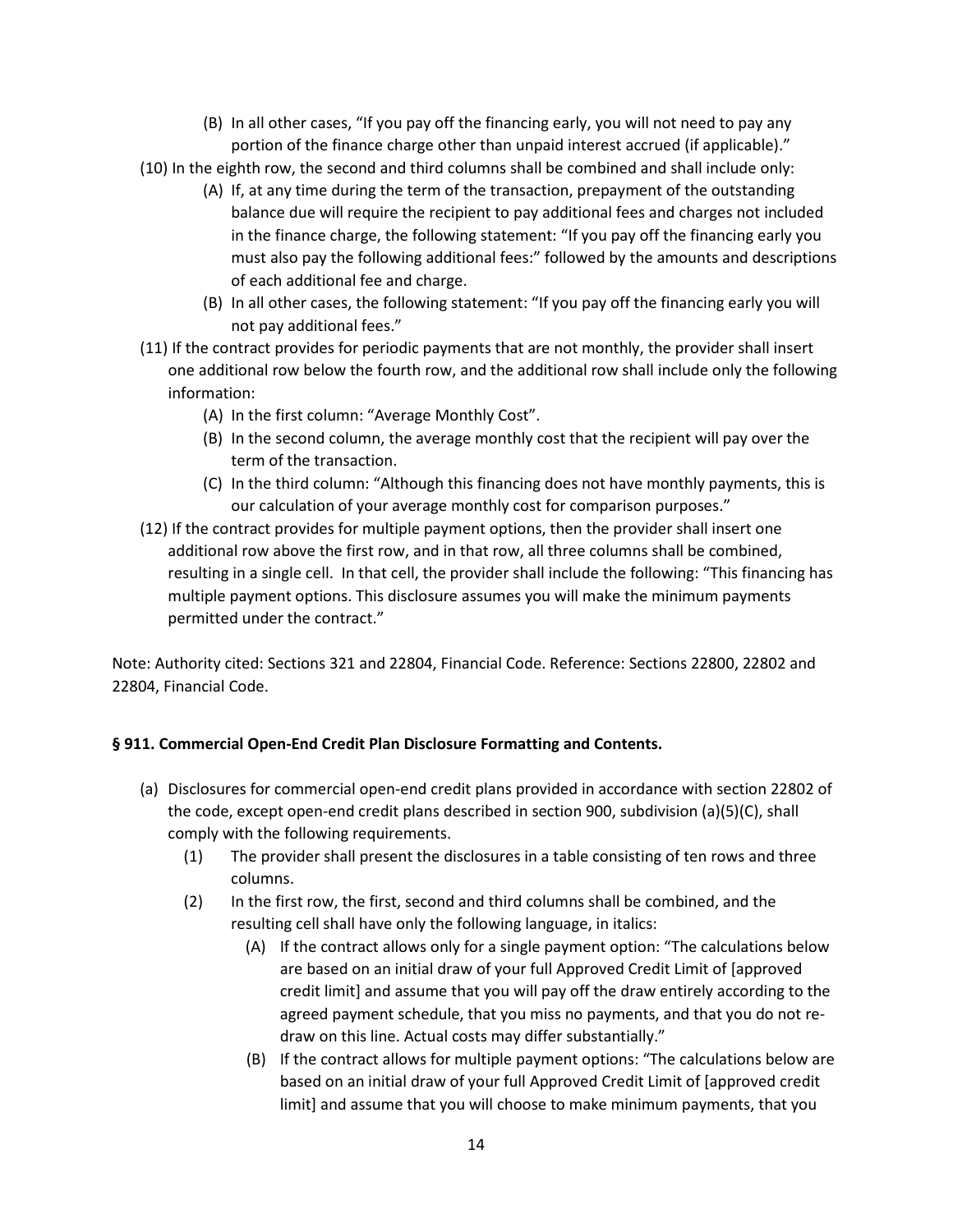miss no payments, and that you do not re-draw on this line. Actual costs may differ substantially."

- (C) If the amount borrowed is payable on demand, the provider shall include a short explanation that amounts borrowed are payable on demand and that the estimate assumes a term of one year.
- (D) If an alternate maturity date is stated in the legal obligation between the parties, then the provider shall include a short explanation that the disclosure is based upon that maturity date.
- (3) The second row of the table shall include only the following information:
	- (A) In the first column: "Funding Provided".
	- (B) In the second column, the amount financed.
	- (C) In the third column, in the order listed and in one paragraph:
		- (i) "This is the maximum amount of funding [name of financer] may provide."
		- (ii) If the amount financed is greater than the recipient funds: "Due to deductions or payments to others, the total funds that will be provided to you directly if you request the maximum amount is [recipient funds]. For more information on what amounts will be deducted, please review the attached document "Itemization of Amount Financed.""
		- (iii) If any portion of the amount financed will be used to pay down or pay off other amounts owed by the recipient that may change over time, and the amounts owed are known to the provider, the provider shall also include a short explanation that the amount paid directly to the recipient may change if the amount owed for the recipient's other obligations changes.
		- (iv) If, as a condition of the financing, a recipient's amounts owed to third parties must be paid down or paid off using funds from the amount financed, and an amount owed is not known to the provider, the provider shall also include a short explanation that the amount paid directly to the recipient may change based upon the required disbursements to satisfy other obligations.
- (4) The third row of the table shall include the following information:
	- (A) In the first column:
		- (i) If the contract provides for a fixed interest rate or rates that are predetermined by the contract: "Annual Percentage Rate (APR)".
		- (ii) If the contract provides for an adjustable interest rate and it is not possible to calculate the interest rates throughout the term of the transaction in advance: "Initial Annual Percentage Rate (APR)".
	- (B) In the second column, the provider's calculation of the annual percentage rate calculated in accordance with section 940.
	- (C) In the third column:
		- (i) If the contract provides for a single, fixed interest rate: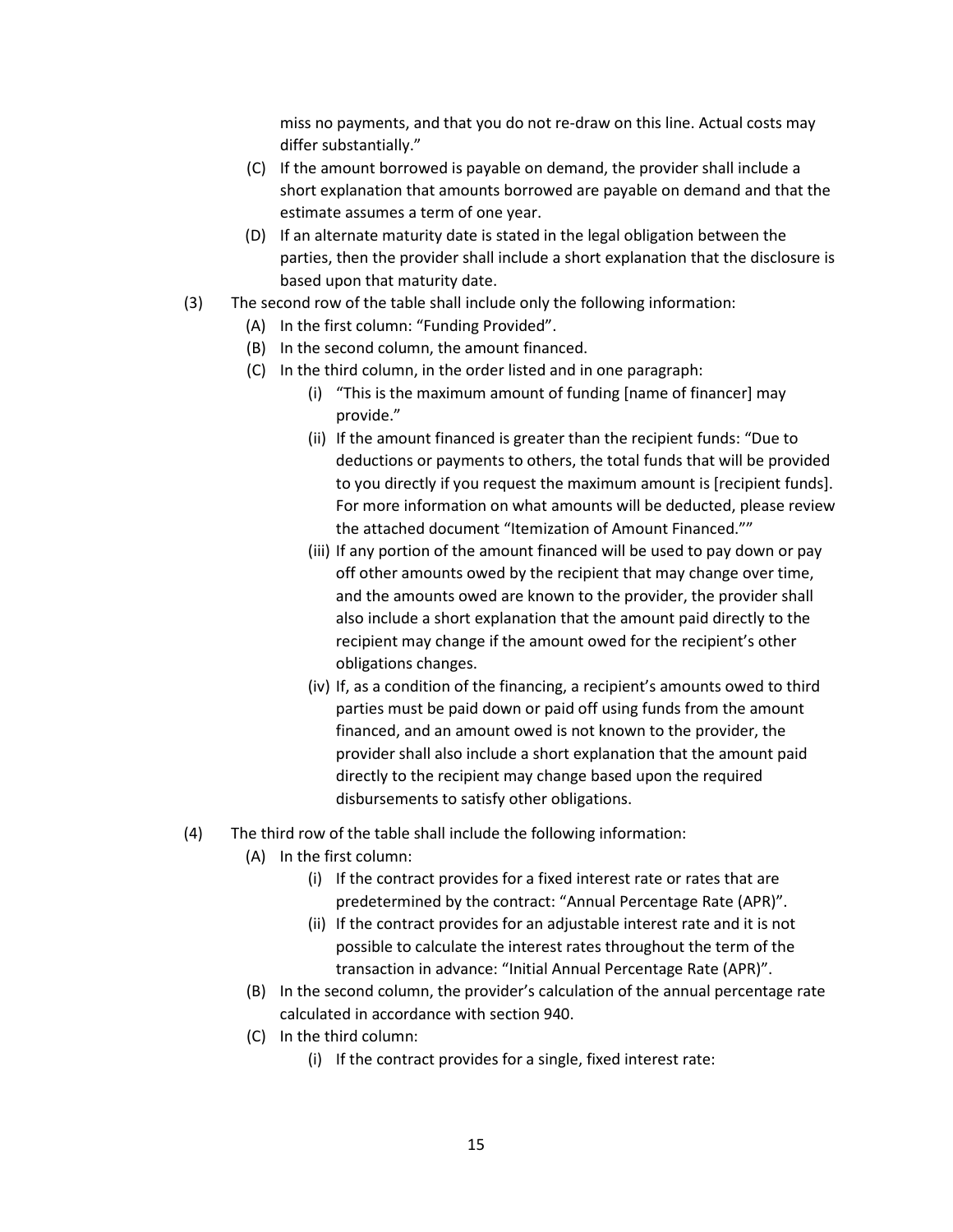"APR is the cost of your financing expressed as a yearly rate. APR includes the amount and timing of the funding you receive, interest and fees you pay and the payments you make.

APR is not an interest rate. Your interest rate is [interest rate]. Your APR may be higher than your interest rate because APR incorporates interest costs and other finance charges."

(ii) If the contract provides for multiple pre-determined interest rates that change over time:

"APR is the cost of your financing expressed as a yearly rate. APR includes the amount and timing of the funding you receive, interest and fees you pay and the payments you make.

Your APR is not an interest rate. Your initial interest rate is [initial interest rate]. Your APR may be higher than your interest rate because APR incorporates interest costs and other finance charges."

(iii) If the contract provides for an adjustable interest rate and it is not possible to calculate the interest rates throughout the term of the transaction in advance:

"APR is the cost of your financing expressed as a yearly rate. APR includes the amount and timing of the funding you receive, interest and fees you pay and the payments you make.

APR is not an interest rate. Your initial interest rate is [initial interest rate]. Although your interest rate will adjust over time, for the purposes of calculating this APR estimate, we have used the initial interest rate for future periods where the interest rate is not preset by the contract. Your APR may be higher than your interest rate because APR incorporates interest costs and other finance charges."

(iv) If no part of the finance charge is based upon an interest rate:

"APR is the cost of your financing expressed as a yearly rate. APR includes the amount and timing of the funding you receive, fees you pay and the payments you make.

APR is not an interest rate. The cost of this financing is based upon fees charged rather than interest that accrues over time."

(5) The fourth row of the table shall include only the following information: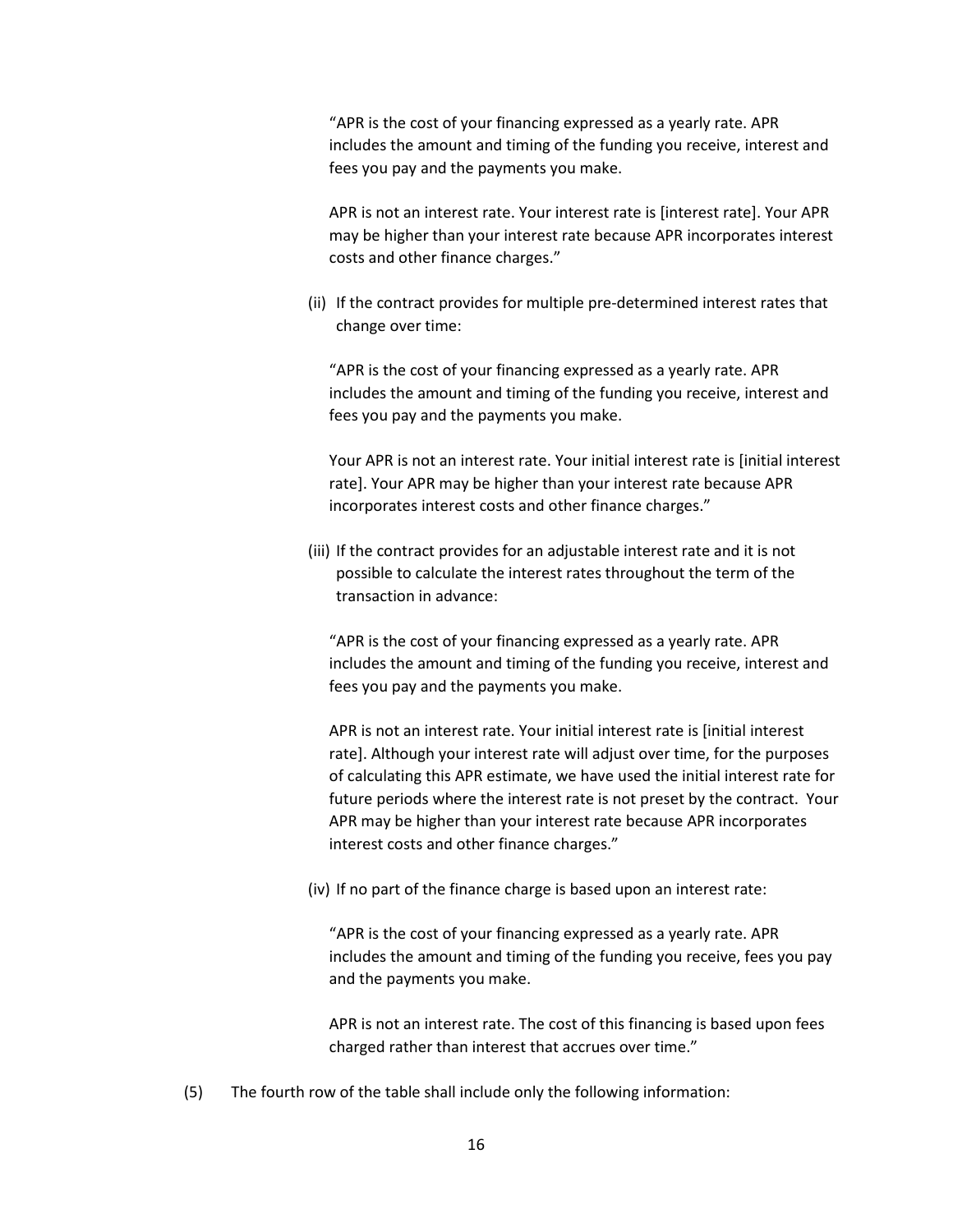- (A) In the first column: "Estimated Finance Charge".
- (B) In the second column, the total finance charge calculated in accordance with section 943.
- (C) In the third column:
	- (i) "This is the dollar cost of our financing based upon the assumptions described at the top of this disclosure."
	- (ii) If the contract provides for an adjustable interest rate or rates that are not predetermined by the contract: "The interest rate under your contract will adjust over time, so your actual finance charge may vary."
- (6) The fifth row of the table shall include only the following information:
	- (A) In the first column: "Estimated Total Payments".
	- (B) In the second column, the total estimated payments the recipient will make during the term of the contract if the recipient makes minimum required payments.
	- (C) In the third column: "This is the total dollar amount of payments you will make during the term of the contract based upon the assumptions described at the top of this disclosure."
- (7) The sixth row of the table shall include only the following information:
	- (A) In the first column: "Estimated Payment".
	- (B) If periodic payments during the term of the transaction will not vary over the term of the transaction:
		- (i) In the second column, the amount of the periodic payment followed by a forward slash (/) and the frequency of each periodic payment followed by the date and amount of any irregular payments listed in chronological order.
		- (ii) In the third column, a short explanation of when each payment will become due.
	- (C) If periodic payments during the term of the transaction vary and it is possible to calculate the payment amounts in advance, the second and third columns in the fifth row shall be combined and the provider shall list the periodic payment and when each amount will become due followed by the date and amount of any irregular payments listed chronological order and any assumptions made when calculating the payment amounts. For example:

Months 1-12: \$600/month Months 13-24: \$1200/month

Maintenance Fee Due 2/1/2021: \$500. Maintenance Fee Due 8/1/2022: \$300.

(D) If periodic payments during the term of the transaction vary and it is not possible to calculate all payment amounts in advance because the transaction has an adjustable interest rate that cannot be calculated in advance: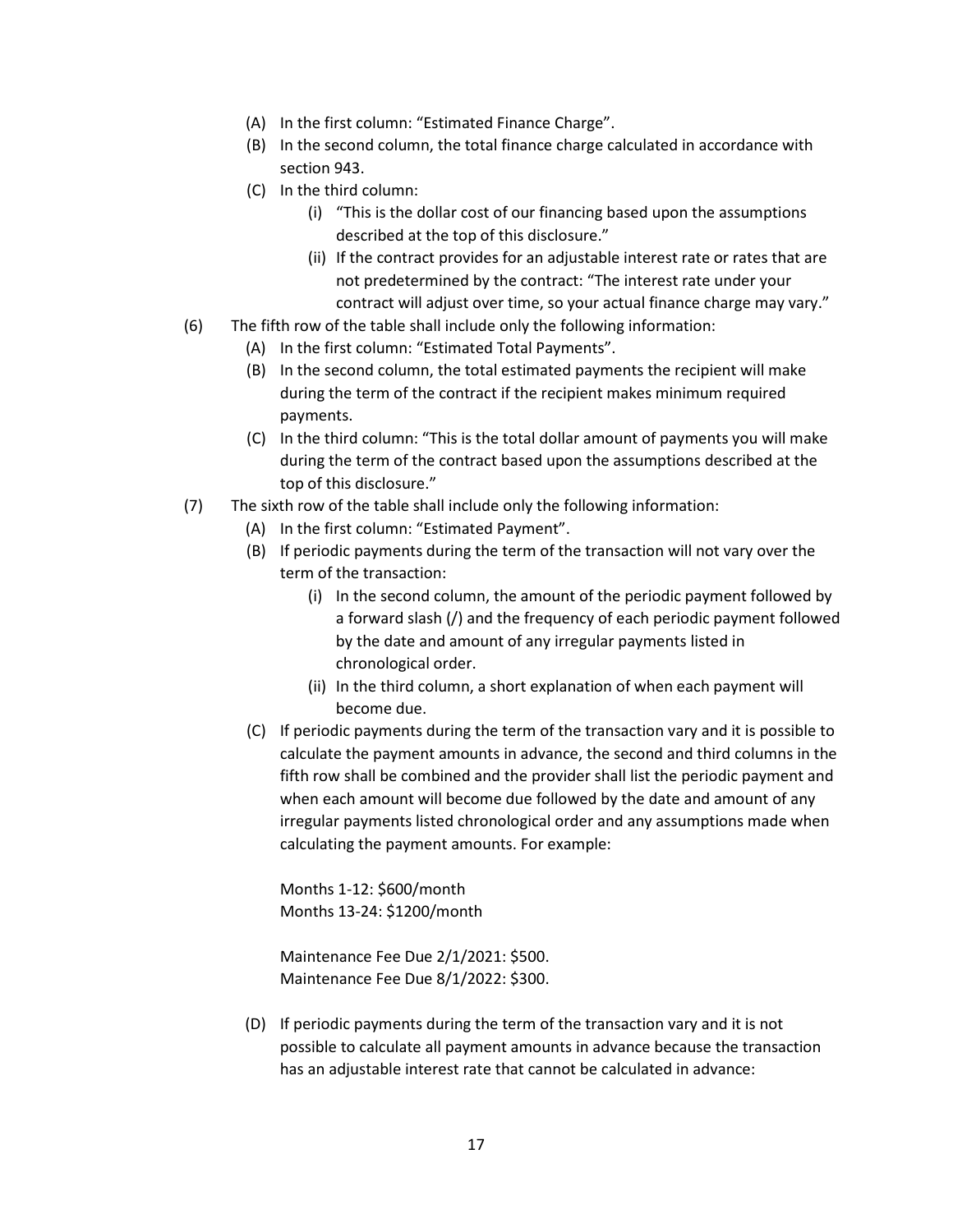- (i) In the second column, a periodic payment amount calculated using the initial interest rate followed by the date and amount of any reasonably anticipated irregular payments listed in chronological order.
- (ii) In the third column, a short explanation that the periodic payment amount disclosed is based upon the initial interest rate, and that the actual rate may change over time. The provider may also include a short explanation describing when the payment will adjust and how it will be calculated.
- (E) If periodic payments of principal during the term of the transaction do not vary but periodic payments of interest during the term of the transaction vary, and it is not possible to calculate all interest payment amounts in advance because the transaction has an adjustable interest rate that cannot be calculated in advance:
	- (i) In the second column, the phrase "Initial Interest Payment:" followed by an interest payment amount calculated using the initial interest rate, followed by a forward slash (/) and the frequency of each periodic interest payment.
	- (ii) In the second column, beneath the disclosure required by subdivision (a)(7)(E)(i), the phrase "Principal Payment Amount:" followed by the amount of each periodic principal payment, followed by a forward slash (/) and the frequency of each periodic principal payment.
	- (iii) In the third column, a short explanation that the Initial Interest Payment Amount disclosed is based upon the initial interest rate, and that the actual rate may change over time.
	- (iv) In the third column, beneath the statement explaining the Initial Interest Payment Amount and at the same height as the disclosure required under subdivision (a)(7)(E)(ii), a short explanation of the principal payment amount and frequency.
- (8) The seventh row of the table shall include only the following information:
	- (A) In the first column: "Draw Period".
	- (B) In the second column, the draw period for the transaction.
	- (C) In the third column, a short explanation of the draw period for the transaction.
- (9) The eighth row of the table shall include no information in the third column, and the remaining columns shall include only the following information:
	- (A) In the first column: "Term".
	- (B) In the second column, the term of the transaction.
- (10) In the first column, the ninth and tenth rows shall be combined and shall include only the following language: "Prepayment".
- (11) In the ninth row, the second and third columns shall be combined and shall include only:
	- (A) If, at any time during the term of the transaction, prepayment of the outstanding balance due will require the recipient to pay finance charges other than interest accrued since the recipient's last payment, the following statement: "If you pay off the financing early you will need pay all or portion of the finance charge, up to \$[maximum non-interest finance charge]."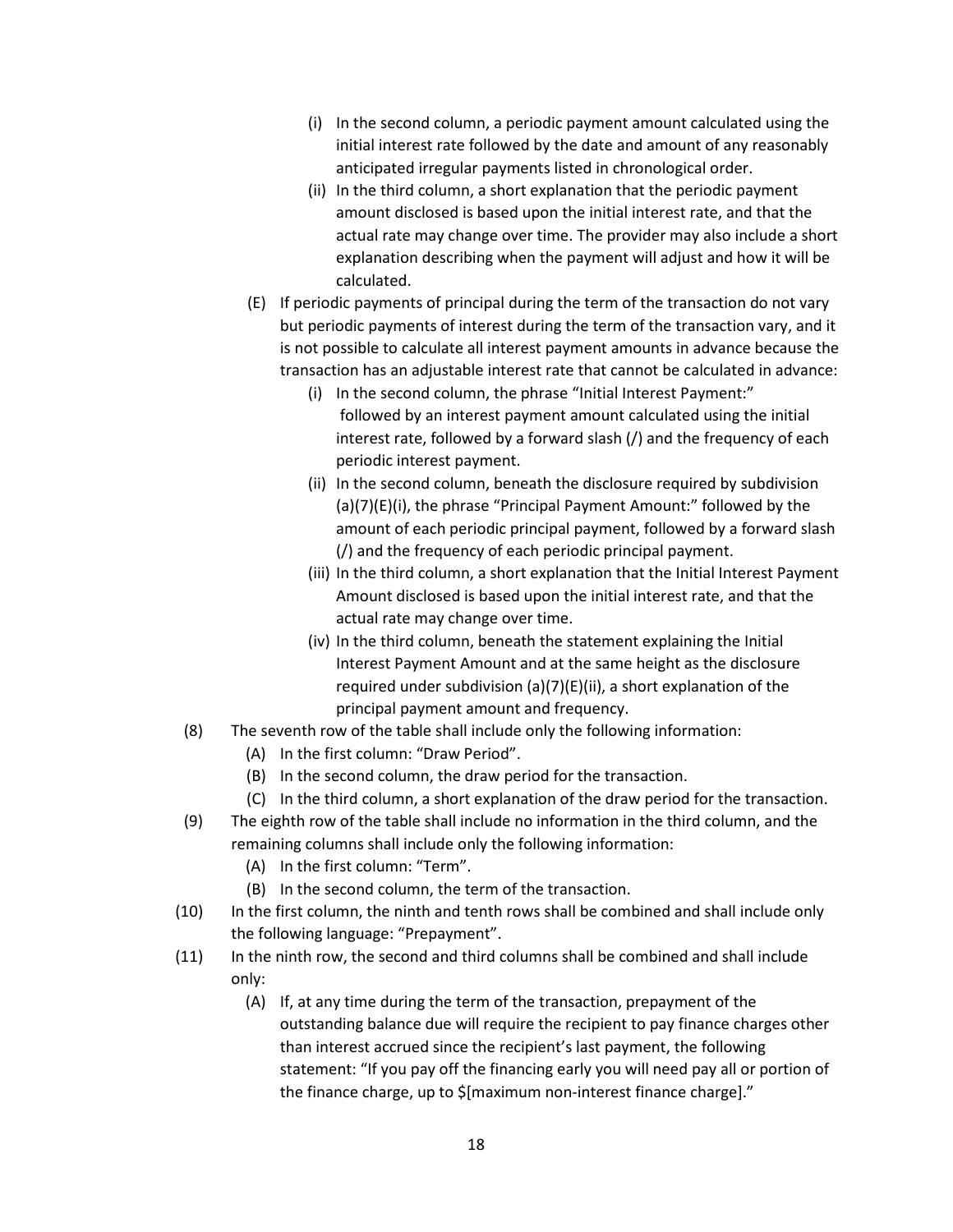- (B) In all other cases, "If you pay off the financing early, you will not need to pay any portion of the finance charge other than unpaid interest accrued (if applicable)."
- (12) In the tenth row, the second and third columns shall be combined and shall include only:
	- (A) If, at any time during the term of the transaction, prepayment of the outstanding balance due will require the recipient to pay additional fees and charges not included in the finance charge, the following statement: "If you pay off the financing early you must also pay the following additional fees:" followed by the amounts and descriptions of the additional fees and charges.
	- (B) In all other cases, the following statement: "If you pay off the financing early you will not pay additional fees."
- (13) If the contract provides for periodic payments that are not monthly, the provider shall insert one additional row below the fifth row, and the additional row shall include only the following information:
	- (A) In the first column: "Average Monthly Cost".
	- (B) In the second column, the average monthly cost that the recipient will pay over the term of the transaction.
	- (C) In the third column: "Although this financing does not have monthly payments, this is our calculation of your average monthly cost for comparison purposes."

### **§ 912. Factoring Disclosure Formatting and Contents.**

- (a) Disclosures for factoring transactions provided in accordance with section 22802 of the code shall comply with the following requirements.
	- (1) The provider shall present the required disclosures in a table consisting of six rows and three columns.
	- (2) The first row of the table shall include only the following information:
		- (A) In the first column: "Funding Provided".
		- (B) In the second column, the amount financed.
		- (C) In the third column, in the order listed and in one paragraph:
			- (i) "This is how much [name of financer] will pay when you assign [description of legally enforceable claim, e.g., "the invoice"] to [name of financer]."
			- (ii) If the amount financed is greater than the recipient funds: "Due to deductions or payments to others, the total funds that will be provided to you directly is [recipient funds]. For more information on what amounts will be deducted, please review the attached document "Itemization of Amount Financed.""
			- (iii) If any portion of the amount financed will be used to pay down or pay off other amounts owed by the recipient that may change over time, and the amounts owed are known to the provider, the provider shall also include a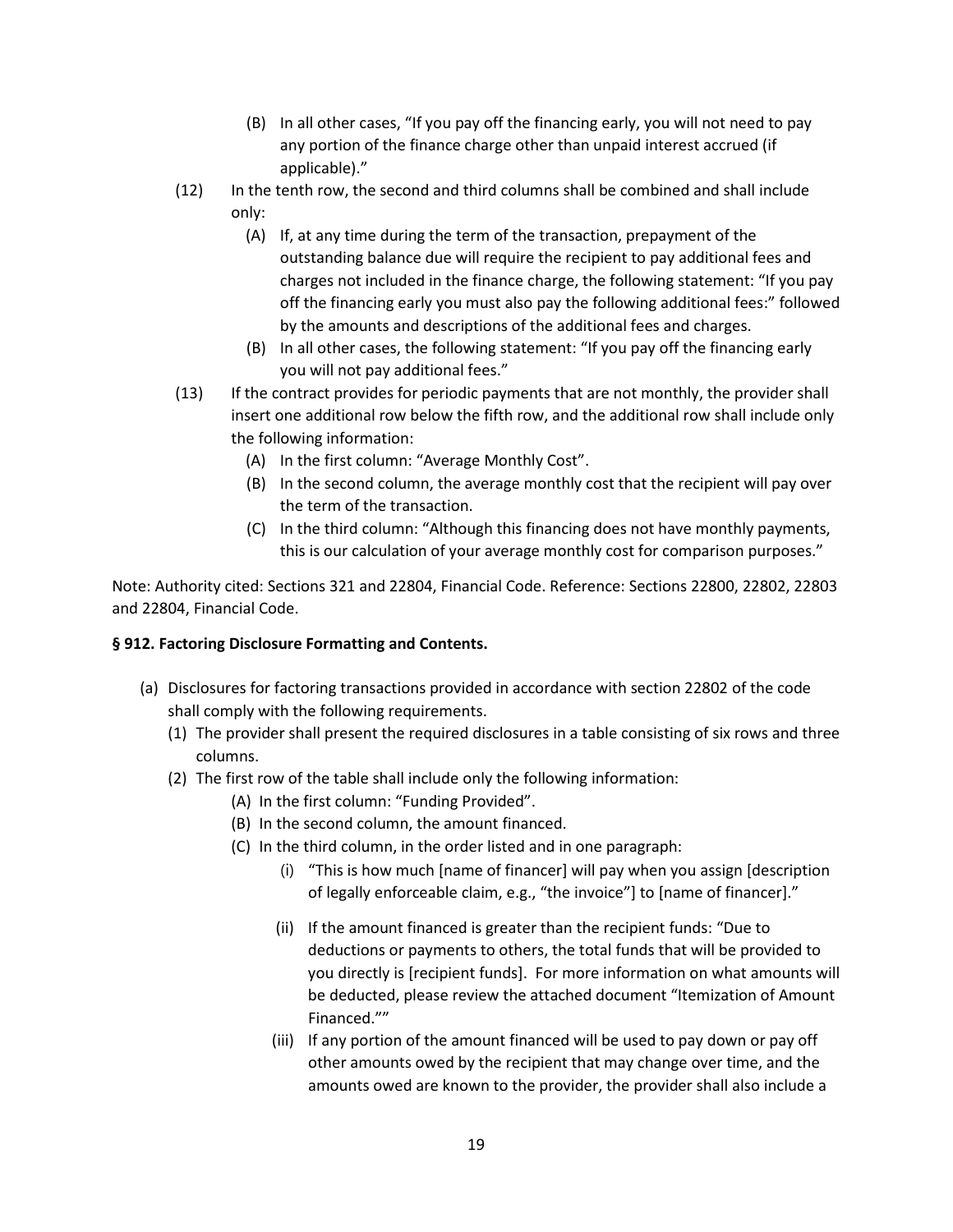short explanation that the amount paid directly to the recipient may change if the amount owed for the recipient's other obligations changes.

- (iv) If, as a condition of the financing, a recipient's amounts owed to third parties must be paid down or paid off using funds from the amount financed, and an amount owed is not known to the provider, the provider shall also include a short explanation that the amount paid directly to the recipient may change based upon the required disbursements to satisfy other obligations.
- (3) The second row of the table shall include only the following information:
	- (A) In the first column: "Estimated Annual Percentage Rate (APR)".
	- (B) In the second column, the estimated annual percentage rate calculated in accordance with sections 940 and 941.
	- (C) In the third column:
		- (i) "APR is the estimated cost of your financing expressed as a yearly rate. APR includes the amount and timing of the funding you receive, fees you pay, and payments made to [name of financer]."
		- (ii) A short explanation of the assumptions relating to payment timing that the provider used to calculate the estimate. For example: "This estimate assumes the account debtor will pay the invoice on the invoice due date."
		- (iii) If no part of the finance charge is based upon an interest rate, in addition to the language required by subdivision (a)(3)(C)(i): "APR it is not an interest rate and the amount of the factoring fee we charge is not based upon an interest rate."
- (4) The third row of the table shall include the following information:
	- (A) In the first column: "Finance Charge".
	- (B) In the second column, the total finance charge calculated in accordance with section 943.
	- (C) In the third column, the provider's calculation of the finance charge, with the amount and description of each expense that is included in the finance charge.
- (5) The fourth row of the table shall include only the following information:
	- (A) In the first column: "Payment".
	- (B) In the second column: "NA" or "N/A" or "Not applicable".
	- (C) In the third column, a short explanation describing why the recipient is not ordinarily required to make payments under the contract. For example: "You are selling an invoice to us, so you will not be required to make any payments to us unless your customer fails to pay the invoice and we find that you breached your warranty to us by failing to deliver the invoiced goods to your customer."
- (6) The fifth row of the table shall include only the following information:
	- (A) In the first column: "Estimated Term".
	- (B) In the second column, the term of the transaction.
	- (C) In the third column, a short explanation describing how the provider calculated the term. For example: "The invoice is due for payment 30 days from today, so we have estimated a term of 1 month. The invoice may be paid sooner or later than the due date."
- (7) The sixth row of the table shall include only the following information: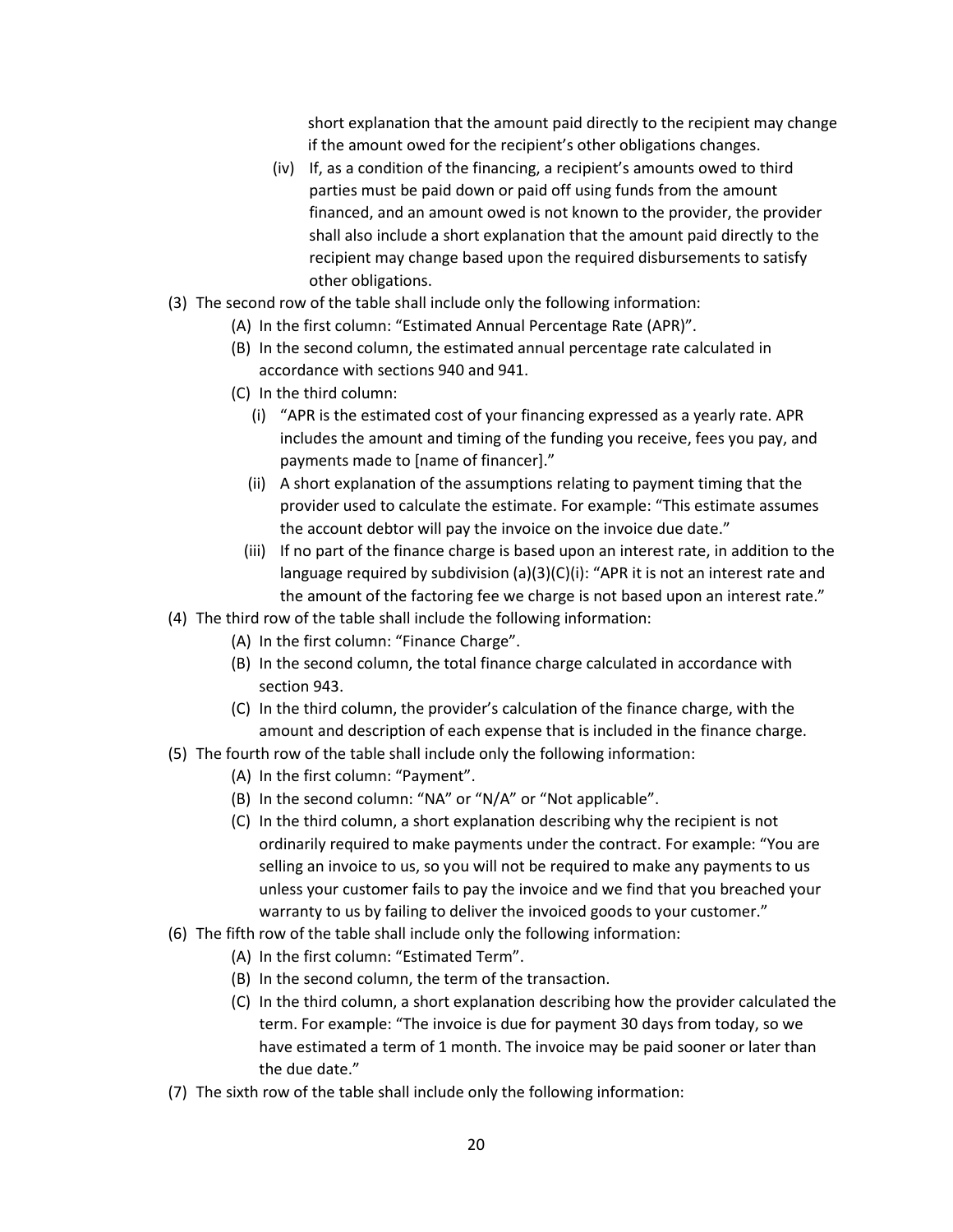- (A) In the first column: "Repurchase Costs".
- (B) The second and third columns shall be combined, and:
	- (i) If the recipient is permitted to repurchase the legally enforceable claim for payment before the legally enforceable claim is due and payable, the resulting combined cell shall be divided vertically into two cells by a horizontal line, and:
		- a. If at any time during the term of the transaction, repurchase of the legally enforceable claim will result in the recipient paying finance charges other than interest since the advance was made, the top cell shall include the following statement: "If you repurchase the [description of legally enforceable claim] before the due date you still must pay all or a portion of the finance charge, which could be as high as \$[maximum non-interest finance charge]."
		- b. In all other cases, the top cell shall include the following statement, "If you repurchase the [description of legally enforceable claim] before the due date you will not pay any portion of the finance charge other than unpaid interest accrued since disbursement."
		- c. If, at any time during the term of the transaction, repurchase of the legally enforceable claim will require the recipient to pay additional fees and charges not included in the finance charge, the bottom cell shall include the following statement: "If you repurchase the [description of legally enforceable claim] before the due date, you must pay additional fees and charges that are not part of the finance charge, including [amount and description of fees]."
		- d. In all other cases, the bottom cell shall state: "If you repurchase the [description of legally enforceable claim] before the due date, you will not be required to pay any additional fees and charges."
	- (ii) If the recipient is not permitted to repurchase the legally enforceable claim for payment before the legally enforceable claim is due and payable, the resulting cell shall include the following statements:
		- a. "You are not permitted to pay the amount due on the [description of legally enforceable claim] before your customer's due date."
		- b. If applicable: "The finance charge will not decrease if your customer pays the [description of legally enforceable claim] before the due date."

### **§ 913. Factoring Disclosure Formatting and Contents for Example Transactions**

- (a) Disclosures for factoring transactions provided in accordance with section 22803 of the code shall comply with the following requirements.
	- (1) The provider shall present the required disclosures in a table consisting of seven rows and three columns.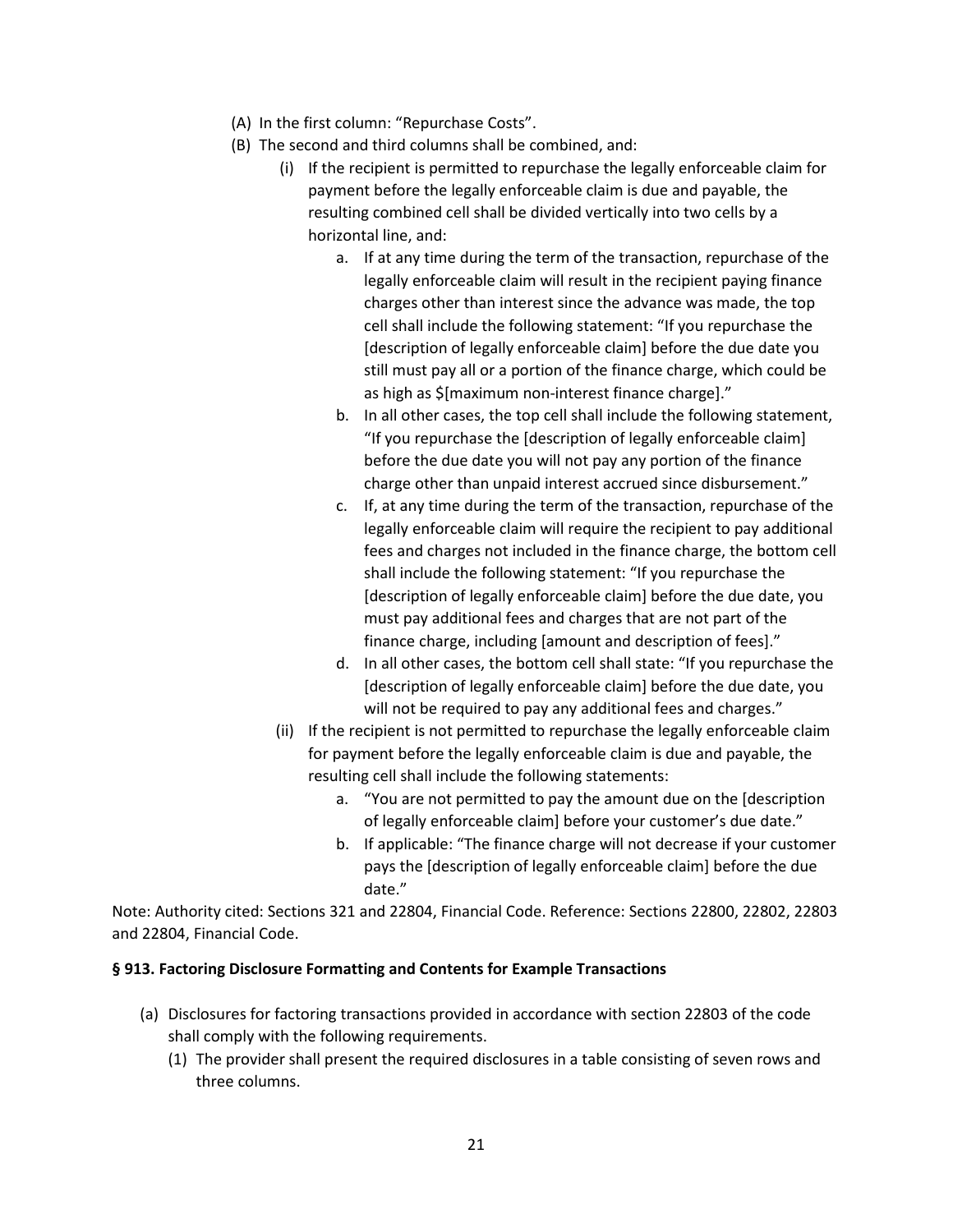- (2) All three columns of the first row of the table shall be combined, and within the cell created, the provider shall include only the following language, in italics:
	- (A) If the finance charge, annual percentage rate and term do not vary for different classes of legally enforceable claim: "The calculations below are based upon a hypothetical [description of legally enforceable claims to be assigned, e.g. "Invoice"] of [value calculated in accordance with section 951], assigned to [insert name of financer] with a due date [term] from the date of assignment. Actual costs may differ substantially."
	- (B) If the finance charge, annual percentage rate or term will vary for different classes of legally enforceable claims with different characteristics, the following in the order listed:
		- (i) "The calculations below are based upon a hypothetical [description of legally enforceable claims to be assigned, e.g., "invoice"] of [insert value calculated in accordance with section 951], assigned to [name of financer] with a due date [term] from the date of assignment."
		- (ii) A short explanation of the class of the legally enforceable claim for which the disclosure applies. For example: "These calculations further assume that the account debtor on the invoice is [name of account debtor]."
		- (iii) "Actual costs may differ substantially."
- (3) The second row of the table shall include only the following information:
	- (A) In the first column: "Funding Provided".
	- (B) In the second column, the amount financed.
	- (C) In the third column, in the order listed and in one paragraph:
		- (i) "This is how much [name of financer] will pay when you assign [description of legally enforceable claim, e.g. "the invoice"] to [name of financer]."
		- (ii) If the amount financed is greater than the recipient funds: "Due to deductions or payments to others, the total funds that will be provided to you directly is [recipient funds]. For more information on what amounts will be deducted, please review the attached document "Itemization of Amount Financed.""
		- (iii) If any portion of the amount financed will be used to pay down or pay off other amounts owed by the recipient that may change over time, and the amounts owed are known to the provider, the provider shall also include a short explanation that the amount paid directly to the recipient may change if the amount owed for the recipient's other obligations changes.
		- (iv) If, as a condition of the financing, a recipient's amounts owed to third parties must be paid down or paid off using funds from the amount financed, and an amount owed is not known to the provider, the provider shall also include a short explanation that the amount paid directly to the recipient may change based upon the required disbursements to satisfy other obligations.
- (4) The third row of the table shall include only the following information:
	- (A) In the first column: "Annual Percentage Rate (APR)".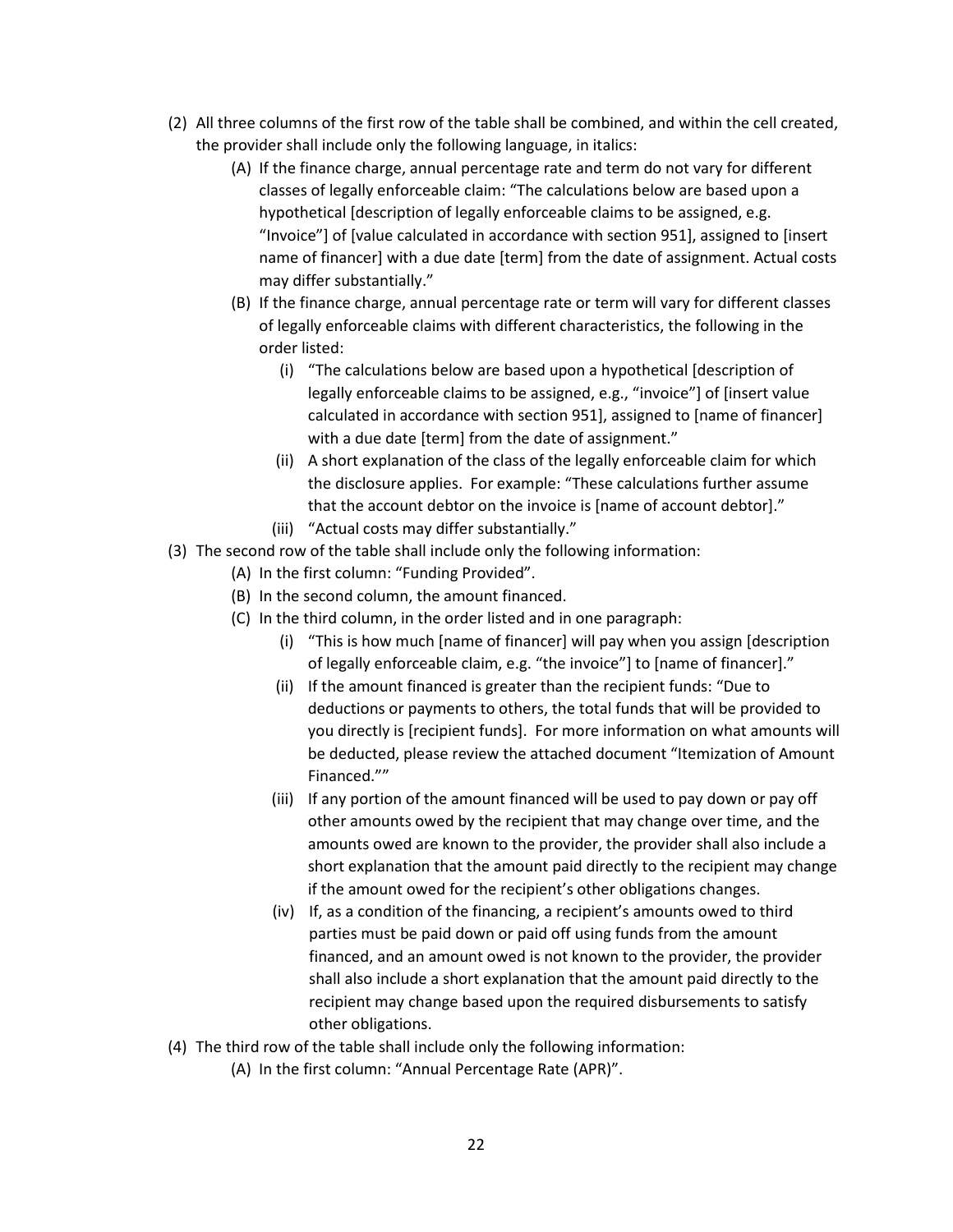- (B) In the second column, the provider's calculation of the annual percentage rate of the transaction calculated in accordance with sections 940 and 941.
- (C) In third column:

"This is the estimated cost of your financing expressed as a yearly rate. APR includes the amount and timing of the funding you receive, fees you pay, and payments made to [name of financer]. This estimate assumes that you will assign the [description of legally enforceable claim assigned, e.g. "invoice"] to [name of financer] today, the [description of legally enforceable claim assigned] is due in [term] and your customer will pay the [name of legally enforceable claim assigned, e.g. "invoice"] in full on the due date."

- (D) If no part of the finance charge is based upon an interest rate, in addition to the language required by subdivision  $(a)(4)(C)$  of this section: "APR is not an interest rate and the amount of the finance charge is not based upon an interest rate."
- (5) The fourth row of the table shall include the following information:
	- (A) In the first column: "Finance Charge".
	- (B) In the second column, the total finance charge calculated in accordance with section 943.
	- (C) In the third column, the provider's calculation of the finance charge, with the amount and a description of each expense (e.g., factoring fee, origination fee, etc.) that is included in the finance charge.
- (6) The fifth row of the table shall include only the following information:
	- (A) In the first column: "Payment Amount".
	- (B) In second column: "NA" or "N/A" or "Not applicable".
	- (C) In the third column, a short explanation describing why the recipient is not ordinarily required to make payments under the contract. For example: "You are selling an invoice to us, so you will not be required to make any payments to us unless your customer fails to pay the invoice and we find that you breached your warranty to us by failing to deliver the invoiced goods to your customer."
- (7) The sixth row of the table shall include only the following information:
	- (A) In the first column: "Estimated Term".
	- (B) In the second column, the term of the transaction.
	- (C) In the third column, a short explanation describing how the provider calculated the term. For example: "You are permitted to assign us invoices that are due a maximum of 60 days from the invoice date, so we have estimated a term of 2 months. The invoice may be paid sooner or later than the due date."
- (8) The seventh row of the table shall include only the following information:
	- (A) In the first column: "Prepayment".
	- (B) The second and third columns shall be combined, and:
	- (C) If the recipient is permitted to repurchase the legally enforceable claim for payment before the legally enforceable claim is due and payable, the resulting combined cell shall be divided vertically into two cells by a horizontal line, and:
		- (i) If at any time during the term of the transaction, repurchase of the legally enforceable claim will result in the recipient paying finance charges other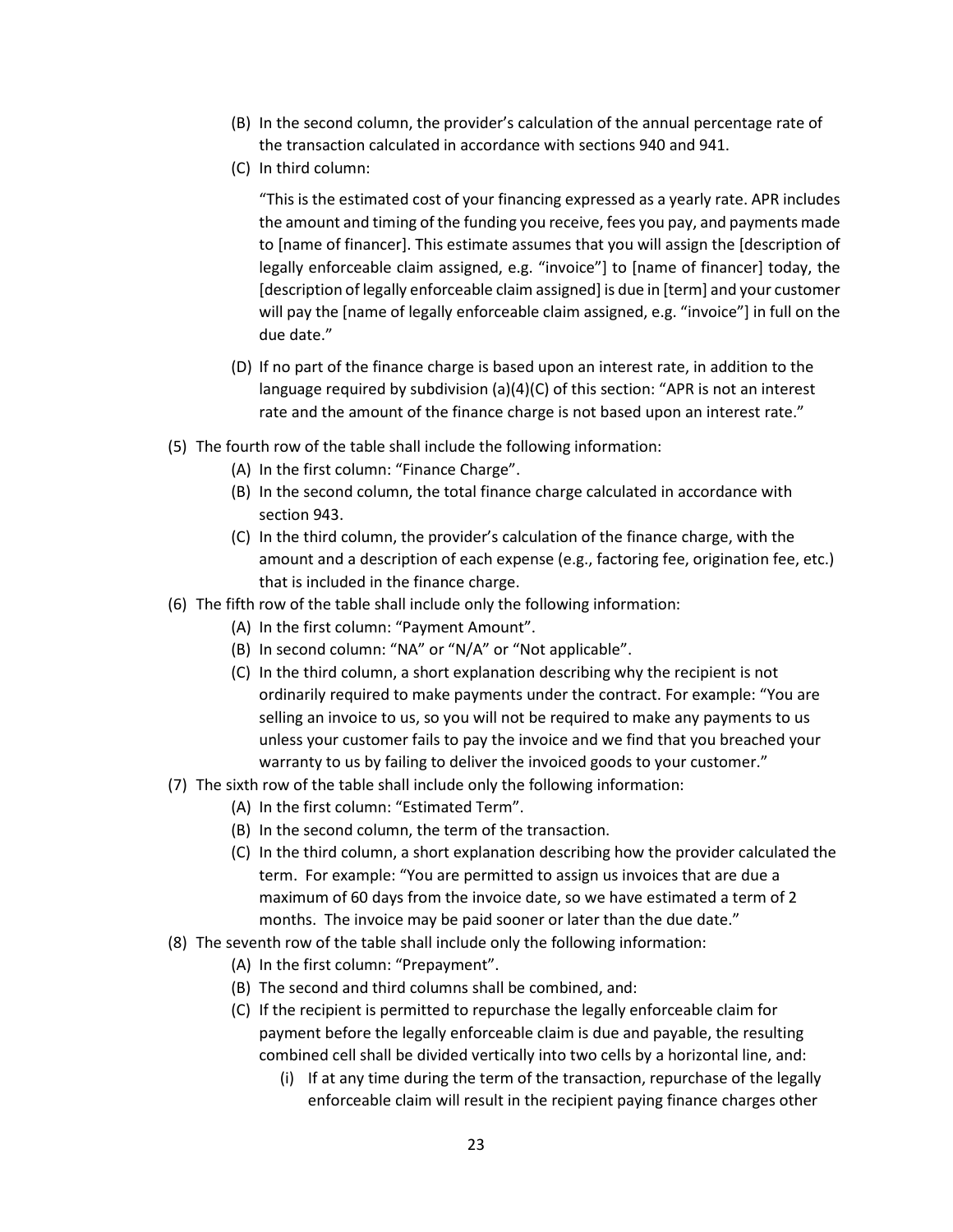than interest since the advance was made, the top cell shall include the following statement: "If you repurchase the [description of legally enforceable claim] before the due date, you still must pay all or a portion of the finance charge, which could be as high as \$[maximum non-interest finance charge]."

- (ii) In all other cases, the top cell shall include the following statement, "If you repurchase the [description of legally enforceable claim] before the due date, you will not pay any portion of the finance charge other than unpaid interest accrued since disbursement, if applicable."
- (iii) If, at any time during the term of the transaction, repurchase of the legally enforceable claim will require the recipient to pay additional fees and charges not included in the finance charge, the bottom cell shall include the following statement: "If you repurchase the [description of legally enforceable claim] before the due date, you must pay additional fees and charges, including [amount and description of fees]."
- (iv) In all other cases, the bottom cell shall state: "If you repurchase the [description of legally enforceable claim] before the due date, you will not be required to pay any additional fees and charges."
- (D) If the recipient is not permitted to repurchase the legally enforceable claim for payment before the legally enforceable claim is due and payable, the resulting cell shall include the following statements:
	- (i) "You are not permitted to pay the amount due on the [description of legally enforceable claim] before your customer's due date."
	- (ii) If applicable: "The finance charge will not decrease if your customer pays the [description of legally enforceable claim] before the due date."

Note: Authority cited: Sections 321 and 22804, Financial Code. Reference: Sections 22800, 22802, 22803 and 22804, Financial Code.

# **§ 914. Sales-Based Financing Disclosure Formatting and Contents.**

- (a) Disclosures for all sales-based financing provided in accordance with section 22802 of the code, except for asset-based lending that meets the definition of sales-based financing, shall comply with the following requirements.
	- (1) The provider shall present the required disclosures in a table consisting of nine rows and three columns.
	- (2) The first row of the table shall include only the following information:
		- (A) In the first column: "Funding Provided".
		- (B) In the second column, the amount financed.
		- (C) In the third column, in the order listed and in one paragraph:
			- (i) "This is how much funding [name of financer] will provide."
			- (ii) If the amount financed is greater than the recipient funds: "Due to deductions or payments to others, the total funds that will be provided to you directly is [recipient funds]. For more information on what amounts will be deducted, please review the attached document "Itemization of Amount Financed.""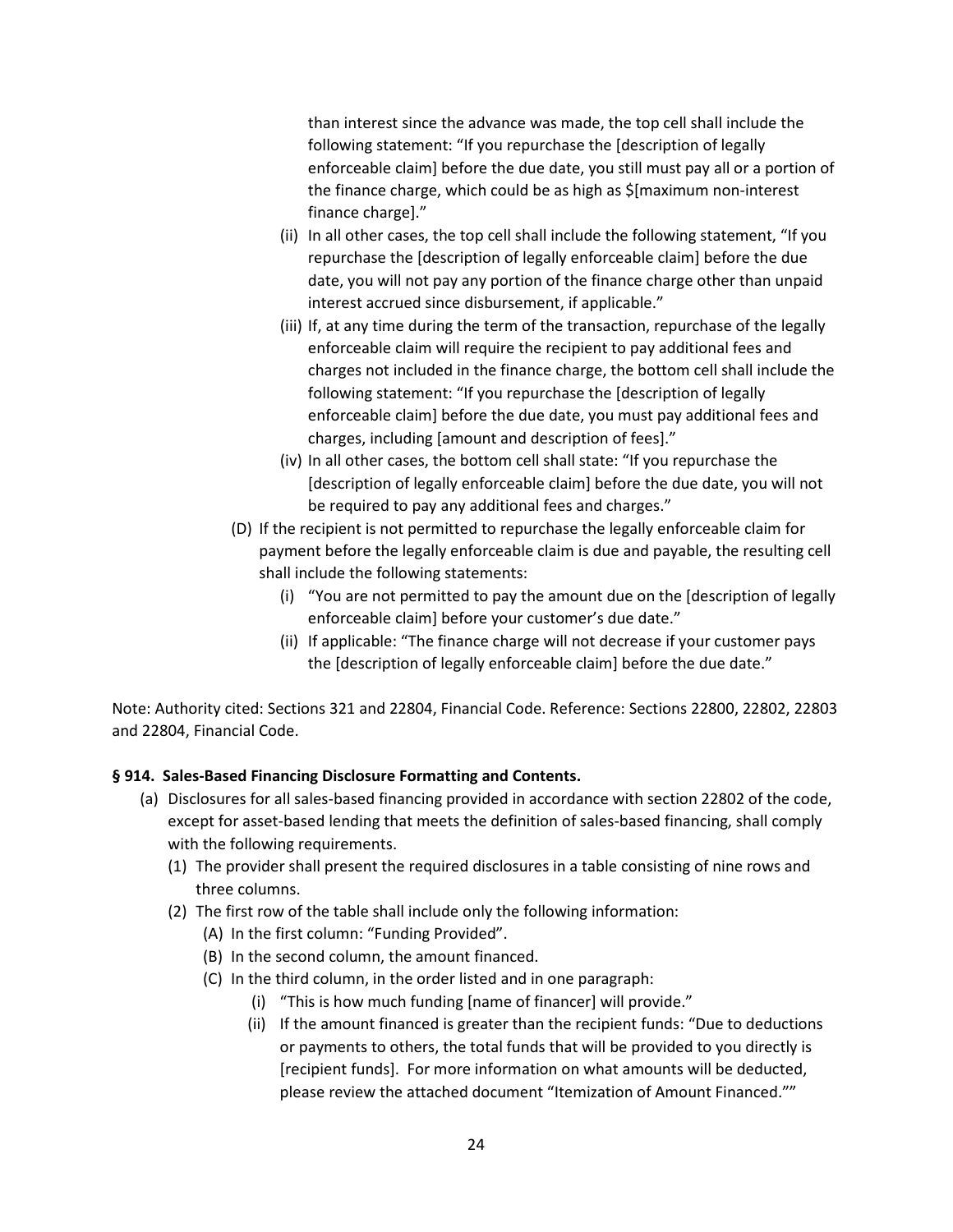- (iii) If any portion of the amount financed will be used to pay down or pay off other amounts owed by the recipient that may change over time, and the amounts owed are known to the provider, the provider shall include a short explanation that the amount paid directly to the recipient may change if the amount owed for the recipient's other obligations changes.
- (iv) If, as a condition of the financing, a recipient's amounts owed to third parties must be paid down or paid off using funds from the amount financed, and an amount owed is not known to the provider, the provider shall also include a short explanation that the amount paid directly to the recipient may change based upon the required disbursements to satisfy other obligations.
- (3) The second row of the table shall include only the following information:
	- (A) In the first column: "Estimated Annual Percentage Rate (APR)".
	- (B) In the second column, the annual percentage rate calculated in accordance with section 940.
	- (C) In the third column:

"APR is the estimated cost of your financing expressed as a yearly rate. APR incorporates the amount and timing of the funding you receive, fees you pay, and the periodic payments you make. This calculation assumes your estimated average monthly income through [description of particular payment channel or mechanism] will be [average monthly income estimate determined in accordance with sections 930 or 931]. Since your actual income may vary from our estimate, your effective APR may also vary."

- (D) If no part of the finance charge is based upon an interest rate, in addition to the language required by subdivision (a)(3)(C) of this section: "APR is not an interest rate. The cost of this financing is based upon fees charged by [financer] rather than interest that accrues over time."
- (4) The third row of the table shall include only the following information:
	- (A) In the first column: "Finance Charge".
	- (B) In the second column, the finance charge calculated in accordance with section 943.
	- (C) In the third column:
		- (i) "This is the dollar cost of your financing."
		- (ii) In addition, if the finance charge will not increase under any circumstance if repayment takes longer than estimated, the provider may include the following statement: "Your finance charge will not increase if you take longer to pay off what you owe."
- (5) The fourth row of the table shall include only the following information:
	- (A) In the first column: "Estimated Total Payment Amount".
	- (B) In the second column, the total dollar amount of estimated payments the recipient will make during the term of the contract.
	- (C) In the third column: "This is the total dollar amount of payments we estimate you will make under the contract."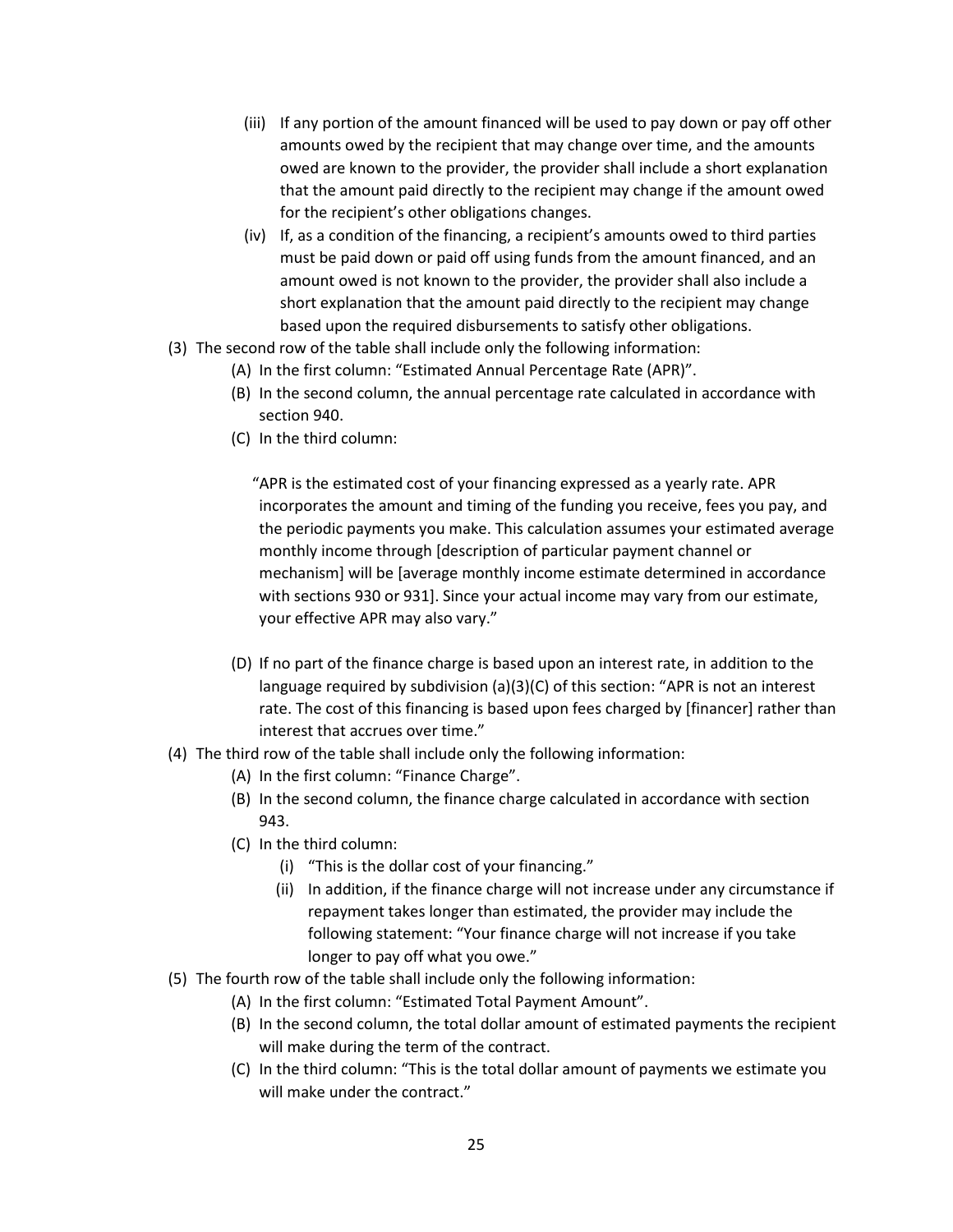- (6) The fifth row of the table shall include only the following information:
	- (A) In the first column: "Estimated Payment".
	- (B) The second and third columns shall be combined, and contain the following information:
		- (i) The average amount of estimated periodic payments calculated in accordance with section 942, followed by a forward slash (/) and the frequency of periodic payments.
		- (ii) The date and amount of any irregular payments listed in chronological order.
		- (iii) The date and amount of any reasonably anticipated true-ups.
- (7) The sixth row of the table shall include only the following information:
	- (A) In the first column: "Payment Terms".
	- (B) The second and third columns shall be combined, and contain the following information:
		- (i) If the contract provides for daily periodic payments, a short explanation of when daily payments will be required. For example, on weekdays or every calendar day.
		- (ii) If applicable, a short explanation of how the financer will use the split rate to calculate the recipient's required payments and/or that the financing does not have a fixed payment schedule or minimum payments. For example: "Each business day, your credit card processer will remit 15% of your gross receipts to us, and send any remaining amounts to you. This financing does not have a fixed payment schedule and there is no minimum payment amount."
		- (iii) If the contract contains a true-up mechanism,
			- (a) A short explanation of how the provider calculated the pre-set periodic payment(s) described in section 900, subdivision (a)(34)(A). For example: "We based your preset daily payment of \$75 upon our estimate of 15% of your total income, based upon average monthly income of \$15,000 for the last three months."
			- (b) A short explanation of the true-up mechanism, and a reference to the part of the contract that describes the terms of the true-up mechanism, if available. For example: "You have the right to receive refunds of all or part of your payments if you demonstrate that your payments have exceeded 15% of your total income during any given month. For more details on your rights, see paragraph 5 of your contract."
		- (iv) A short explanation of any minimum payment terms under the contract. For example: "You must pay us a minimum of \$2,000 per month under the contract."
- (8) The seventh row of the table shall include only the following information:
	- (A) In the first column: "Estimated Term".
	- (B) In the second column, the estimated term of the transaction, calculated in accordance with section 942.
	- (C) In the third column, a short explanation stating that the estimated term is based upon assumptions about the recipient's income. For example: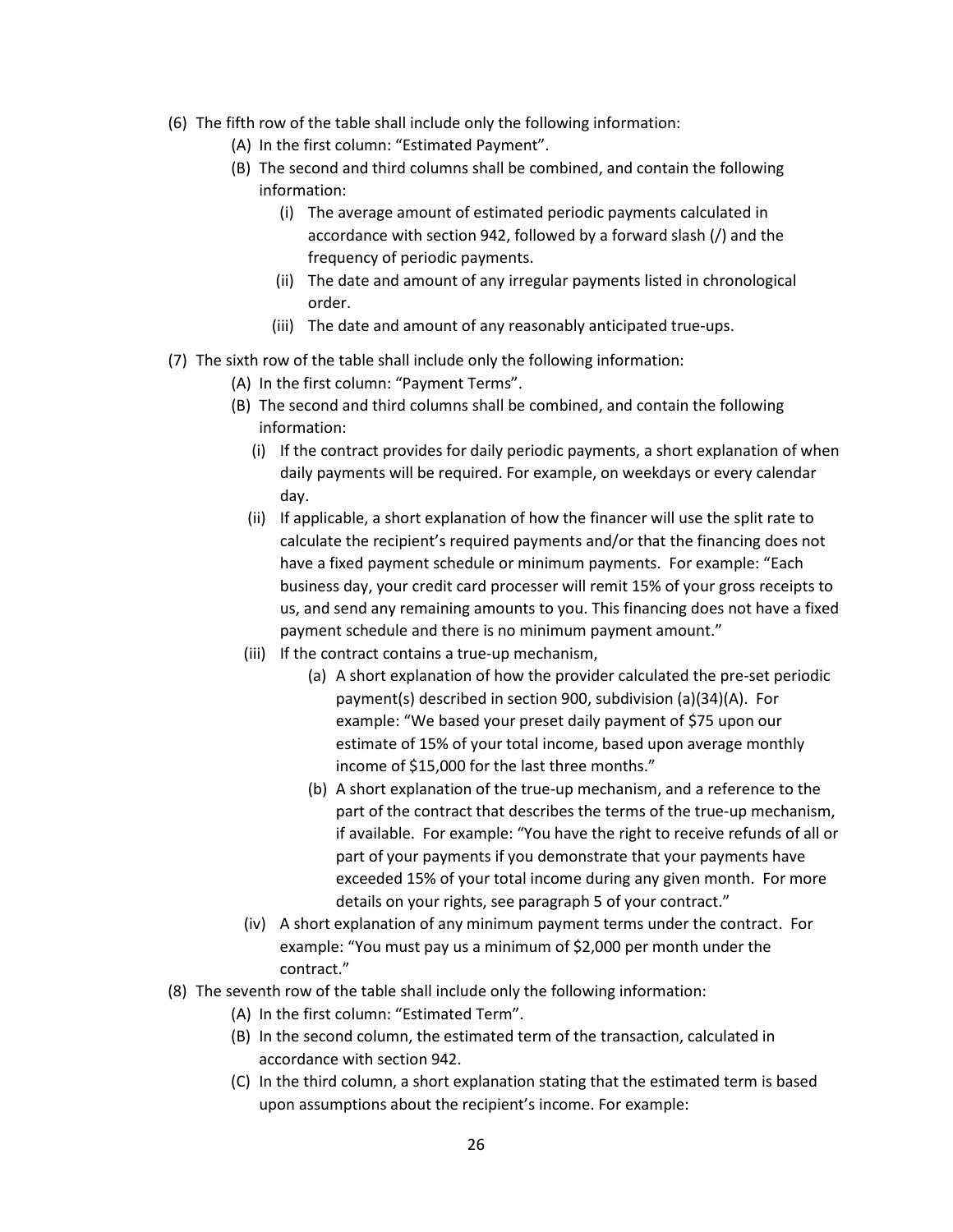"This is our estimate of how long it will take to collect amounts due to us under the contract based upon the assumption that you will receive \$6,000 in monthly income through your BrownPay account."

- (9) In the first column, the eighth and ninth rows shall be combined and shall include the following language: "Prepayment."
- (10)In the eighth row, the second and third columns shall be combined and shall include only:
	- (A) If, at any time during the term of the transaction, prepayment of the outstanding balance due will require the recipient to pay finance charges other than interest accrued since the recipient's last payment, the following statement: "If you pay off the financing faster than required, you still must pay all or a portion of the finance charge, up to \$[maximum non-interest finance charge] based upon our estimates."
	- (B) In all other cases, the following statement: "If you pay off the financing faster than required, you will not be required to pay any portion of the finance charge other than unpaid interest accrued."
- (11)In the ninth row, the second and third columns shall be combined and shall include:
	- (A) If, at any time during the term of the transaction, prepayment of the outstanding balance due will require the recipient to pay additional fees and charges not included in the finance charge, the following statement: "If you pay off the financing faster than required, you must pay additional fees of [amount and description of fees]."
	- (B) In all other cases, the following statement: "If you pay off the financing faster than required, you will not be required to pay additional fees."
- (12)If the contract provides for periodic payments that are not monthly, the provider shall insert one additional row below the fourth row, and the additional row shall include only the following information:
	- (A) In the first column: "Estimated Monthly Cost".
	- (B) In the second column, the estimated monthly cost that the recipient will pay over the term of the transaction calculated in accordance with section 942 of these rules. If the provider anticipates that the estimated monthly cost will vary over the term of the transaction, either due to changes in the recipient's income through the particular payment channel, a change in the split rate, or some other reason provided for in the contract, the provider shall list the estimated monthly costs and the time periods when those estimates apply. For example:

Months 1-2: \$600/month

Months 3-6: \$1200/month

Month 7: \$1000/month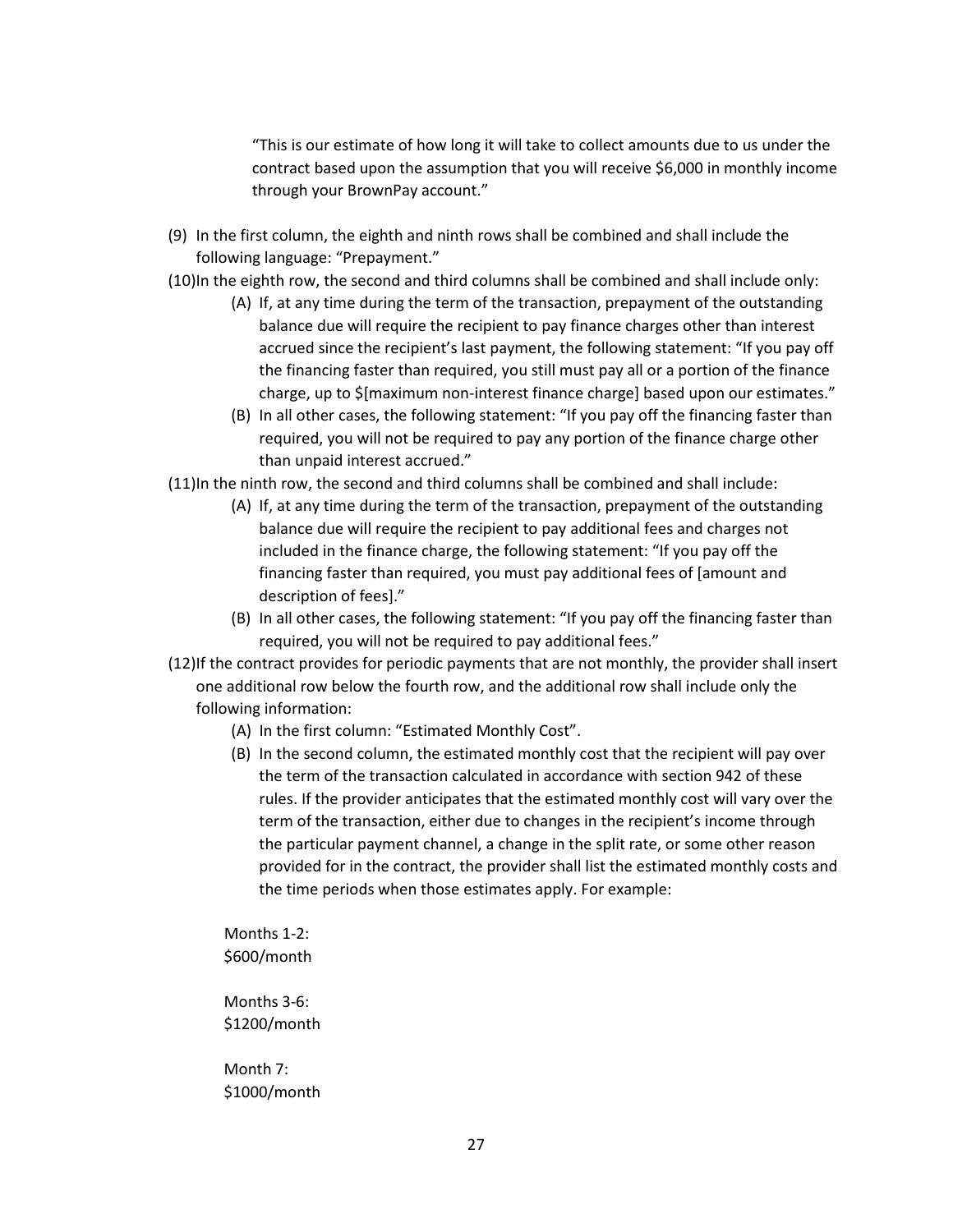(C) In the third column, a short explanation of how the provider calculated the estimated monthly cost. For example: "Although you do not make payments on a monthly basis, this is our calculation of your average monthly cost based upon the payment amounts disclosed below."

Note: Authority cited: Sections 321 and 22804, Financial Code. Reference: Sections 22800, 22802 and 22804, Financial Code.

### **§ 915. Lease Financing Disclosure Formatting and Contents.**

- (a) Disclosures for lease financing provided in accordance with section 22802 of the code shall comply with the following requirements.
- (1) The provider shall present the disclosures in a table consisting of eight rows and three columns.
- (2) The first row of the table shall include only the following information:
	- (A) In the first column: "Funding Provided".
	- (B) In the second column, the amount financed.
	- (C) In the third column: "This is how much funding [name of financer] will provide."
- (3) The second row of the table shall include only the following information:
	- (A) In first column: "Annual Percentage Rate (APR)".
	- (B) In second column, the annual percentage rate calculated in accordance with section 940.
	- (C) In the third column:

"APR is the cost of your financing expressed as a yearly rate. APR incorporates the amount and timing of the funding you receive, fees you pay, the periodic payments you make, and the anticipated cost for you to acquire the property at the end of the lease term.

Your APR is not an interest rate."

- (4) The third row of the table shall include only the following information:
	- (A) In first column: "Finance Charge".
	- (B) In second column, the total finance charge, calculated in accordance with section 943.
	- (C) In the third column, the provider's calculation of the finance charge, with the amount and description of each expense included in the finance charge.
- (5) The fourth row of the table shall include only the following information:
	- (A) In the first column: "Total Payment Amount".
	- (B) In the second column, the total dollar amount of payments the recipient will make during the term of the contract if the recipient makes minimum required payments and exercises the purchase option under the agreement.
	- (C) In the third column: "This is the total dollar amount of payments you will make during the term of the contract (including the cost of the purchase option)."
- (6) The fifth row of the table shall include only the following information:
	- (A) In the first column: "Payment".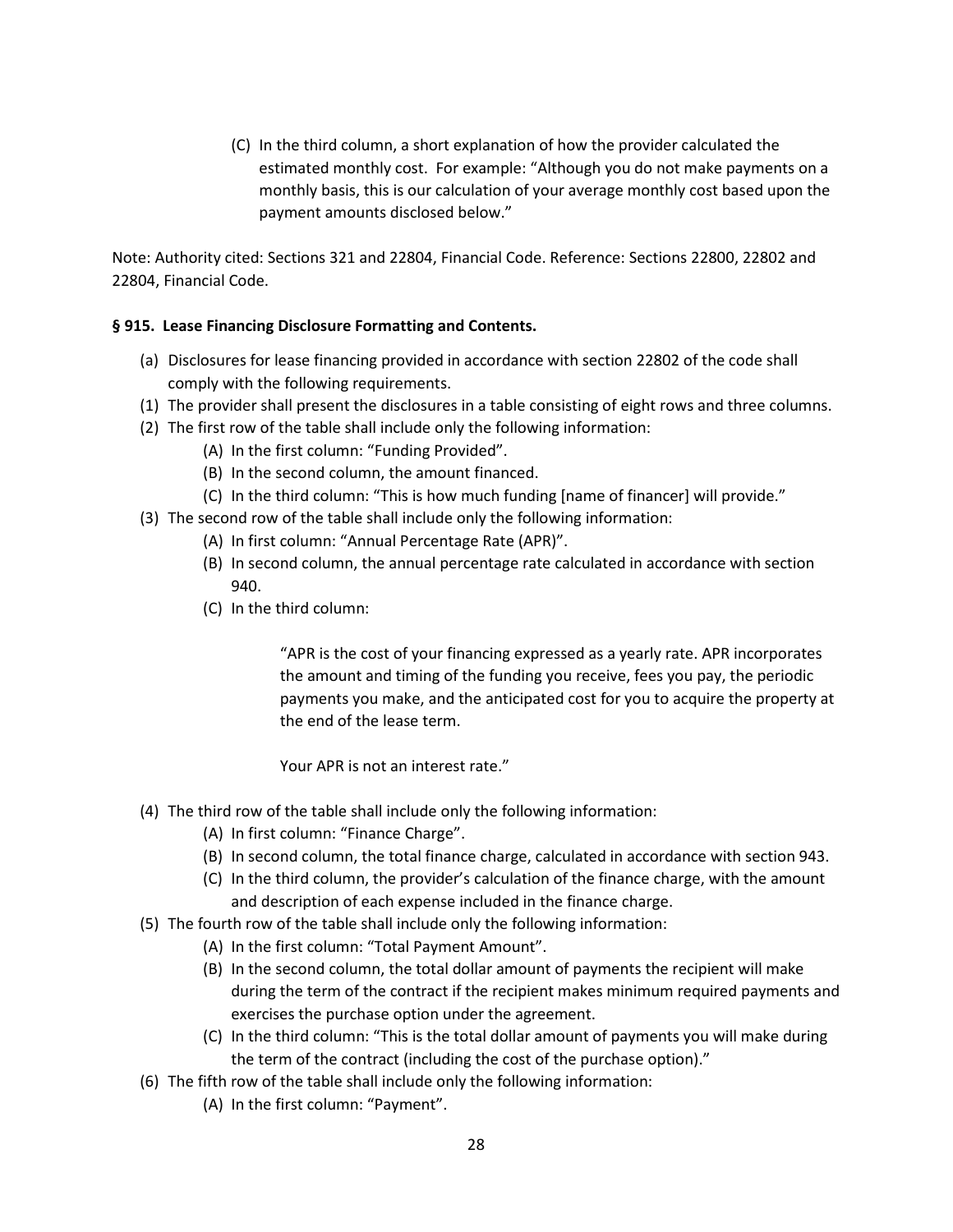- (B) If periodic payments during the term of the transaction will not vary:
	- (i) In the second column, the amount of each periodic payment followed by a forward slash (/) and the frequency of each periodic payment (e.g., month, day, or other period), followed by the date and amount of any irregular payments listed in chronological order, followed by the price of the purchase option.
	- (ii) In the third column, a short explanation of the payment and purchase option. For example: "This is how much you will pay each month, the \$300 maintenance fee due 12 months after you receive funding, and the purchase price you may pay at the end of the lease to acquire the property." The provider may also include a short explanation describing when each payment will become due. For example: "Your monthly payments are due on the  $1<sup>st</sup>$  day of every month."
- (C) If periodic payments during the term of the transaction vary, the second and third column in the fourth row shall be combined and the provider shall list the periodic payment amounts and when each amount will become due, followed by the date and amount of any irregular payments listed in chronological order, followed by the price of the purchase option. For example:

Months 1-12: \$600/month Months 13-24: \$1200/month

Maintenance Fee Due 2/1/2021: \$500. Maintenance Fee Due 8/1/2022: \$300.

Purchase Price: \$1000.

Or

Payments 1-23: \$600/month Payment 24: \$2000.

Maintenance Fee Due 2/1/2021: \$500. Maintenance Fee Due 8/1/2022: \$300.

Purchase Price: \$1000.

- (7) The sixth row of the table shall include no information in the third column, and the remaining columns shall include only the following information:
	- (A) In first column: "Term".
	- (B) In second column, the term of the transaction.
- (8) In the first column, the seventh and eighth rows shall be combined and shall include the following language: "Prepayment".
- (9) In the seventh row, the second and third columns shall be combined and include only:
	- (A) If, at any time during the term of the transaction, prepayment of the outstanding balance due will require the recipient to pay finance charges other than interest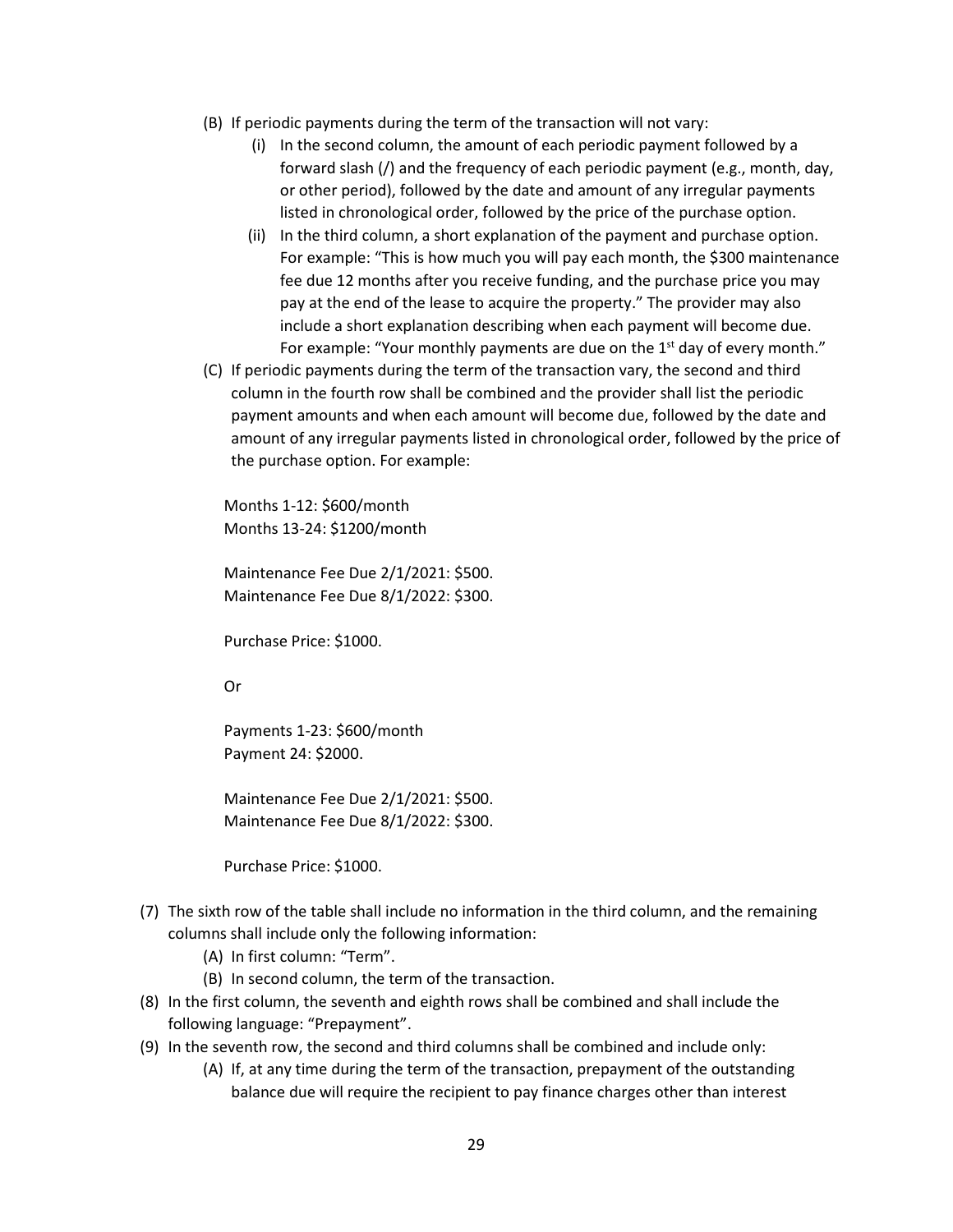accrued since the recipient's last payment, the following statement: "If you pay off the financing before the end of the term, you will be required to pay all or a portion of the finance charge other than accrued and unpaid interest, up to \$[maximum non-interest finance charge]."

- (B) In all other cases, the following statement: "If you pay off the financing before the end of the term, you will not be required to pay any portion of the finance charge other than unpaid interest accrued."
- (10) In the eighth row, the second and third columns shall be combined and shall include only:
	- (A) If, at any time during the term of the transaction, prepayment of the outstanding balance due will require the recipient to pay additional fees and charges not included in the finance charge, the following statement: "If you pay off the financing before the end of the term, you must pay additional fees or charges, including" followed by a description of any prepayment charges.
	- (B) In all other cases, the following statement: "If you pay off the financing before the end of the term, you will not be required to pay additional fees or charges."
- (11) If the contract provides for periodic payments that are not monthly, the provider shall insert one additional row below the fourth row, and the additional row shall include only the following information:
	- (A) In the first column: "Average Monthly Cost".
	- (B) In the second column, the average monthly cost that the recipient will pay over the term of the transaction.
	- (C) In the third column, language explaining that the recipient will not be required to make monthly payments and explaining how the provider has calculated the monthly cost. For example: "Although you do not make payments on a monthly basis, this is our calculation of your average monthly cost based upon the payment amounts disclosed below."

Note: Authority cited: Sections 321 and 22804, Financial Code. Reference: Sections 22800, 22802 and 22804, Financial Code.

### **§ 916 General Asset-Based Lending Transaction Disclosure Formatting and Contents.**

- (a) Disclosures for asset-based lending transactions, provided in accordance with section 22803 of the code and section 950, shall comply with the following formatting requirements.
	- (1) The provider shall present the required disclosures in a table consisting of nine rows and three columns.
	- (2) All three columns of the first row of the table shall be combined, and within the cell created, the provider shall provide an explanation, in italics, of all assumptions used to calculate the disclosures, and a notice, if applicable, that actual costs may differ substantially from those disclosed. For example: "The calculations below assume you draw [amount calculated in accordance with section 950] at origination, you maintain an outstanding balance of that amount for [length of draw period or "one year", whichever is less], and that the amount owed us is paid off thereafter according to the terms of the contract. Actual costs may differ substantially."
	- (3) The second row of the table shall include only the following information: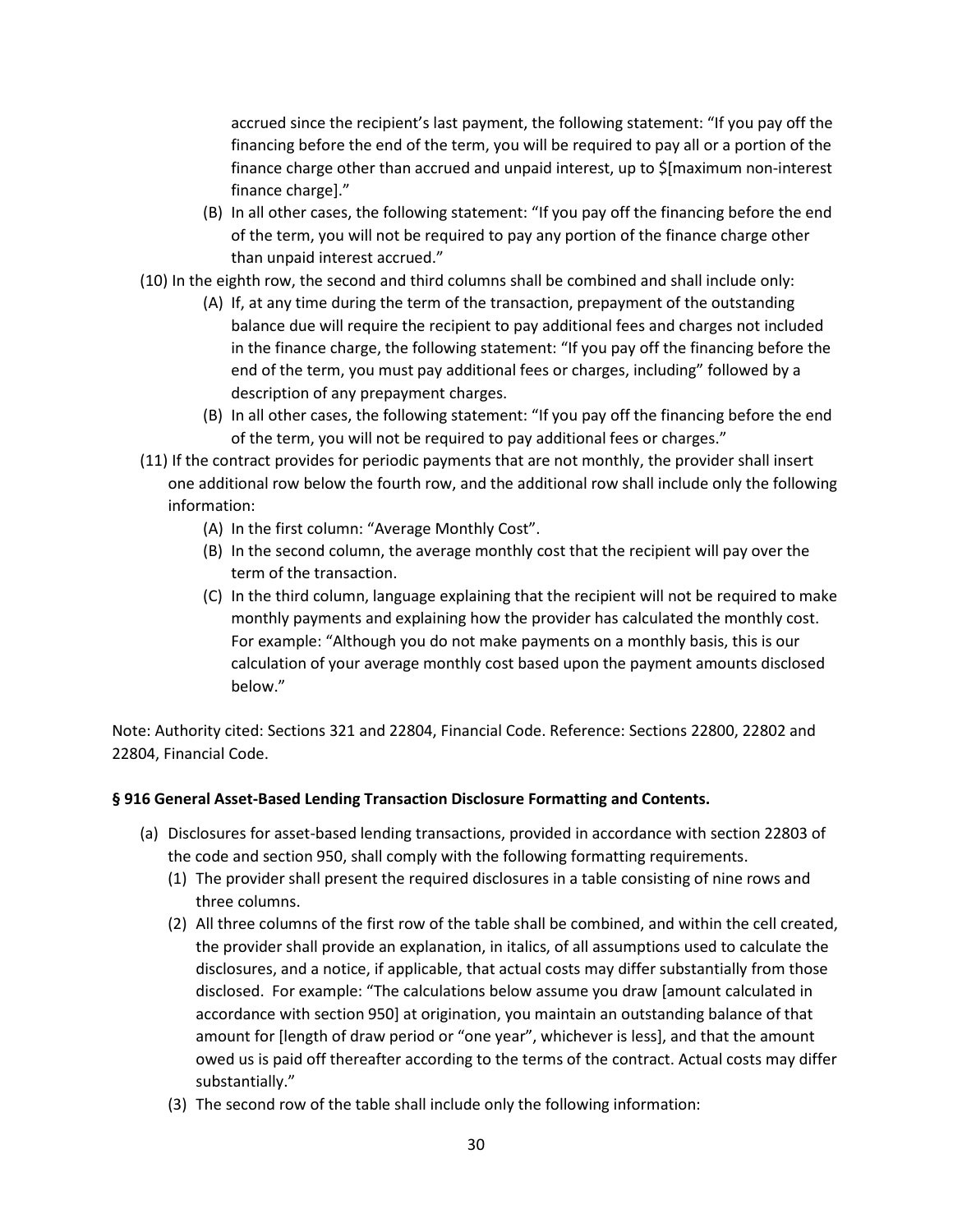- (A) In the first column: "Funding Provided".
- (B) In the second column, the amount financed.
- (C) In the third column, in the order listed and in the same paragraph:
	- (i) "This is the maximum amount of funding [name of financer] will provide."
		- (ii) If the amount financed is greater than the recipient funds: "Due to deductions or payments to others, the total funds that will be provided to you directly if you request the maximum amount is [recipient funds]. For more information on what amounts will be deducted, please review the attached document "Itemization of Amount Financed.""
	- (iii) If any portion of the amount financed will be used to pay down or pay off other amounts owed by the recipient that may change over time, and the amounts owed are known to the provider, the provider may include a short explanation that the amount paid directly to the recipient may change if the amount owed for the recipient's other obligations changes.
	- (iv) If, as a condition of the financing, a recipient's amounts owed to third parties must be paid down or paid off using funds from the amount financed, and an amount owed is not known to the provider, the provider shall also include a short explanation that the amount paid directly to the recipient may change based upon the required disbursements to satisfy other obligations.
- (4) The third row of the table shall include only the following information:
	- (A) In the first column: "Estimated Annual Percentage Rate (APR)".
	- (B) In the second column, the annual percentage rate calculated in accordance with section 940 of these rules.
	- (C) In the third column in the order listed:
		- (i) "APR is the estimated cost of your financing expressed as a yearly rate. APR incorporates the amount and timing of the funding you receive, fees you pay, and the payments we collect. APR is not an interest rate."
		- (ii) A short explanation of the applicable interest rate or rates for the transaction, if applicable.
- (5) The fourth row of the table shall include only the following information:
	- (A) In the first column: "Estimated Finance Charge".
	- (B) In the second column, the finance charge calculated in accordance with section 943 of these rules.
	- (C) In the third column:
		- (i) "This is the dollar cost of your financing."
		- (ii) If the contract provides for an adjustable interest rate or rates that are not predetermined by the contract: "The interest rate under your contract will adjust over time, so your actual finance charge may vary."
- (6) The fifth row of the table shall include only the following information:
	- (A) In the first column: "Payment".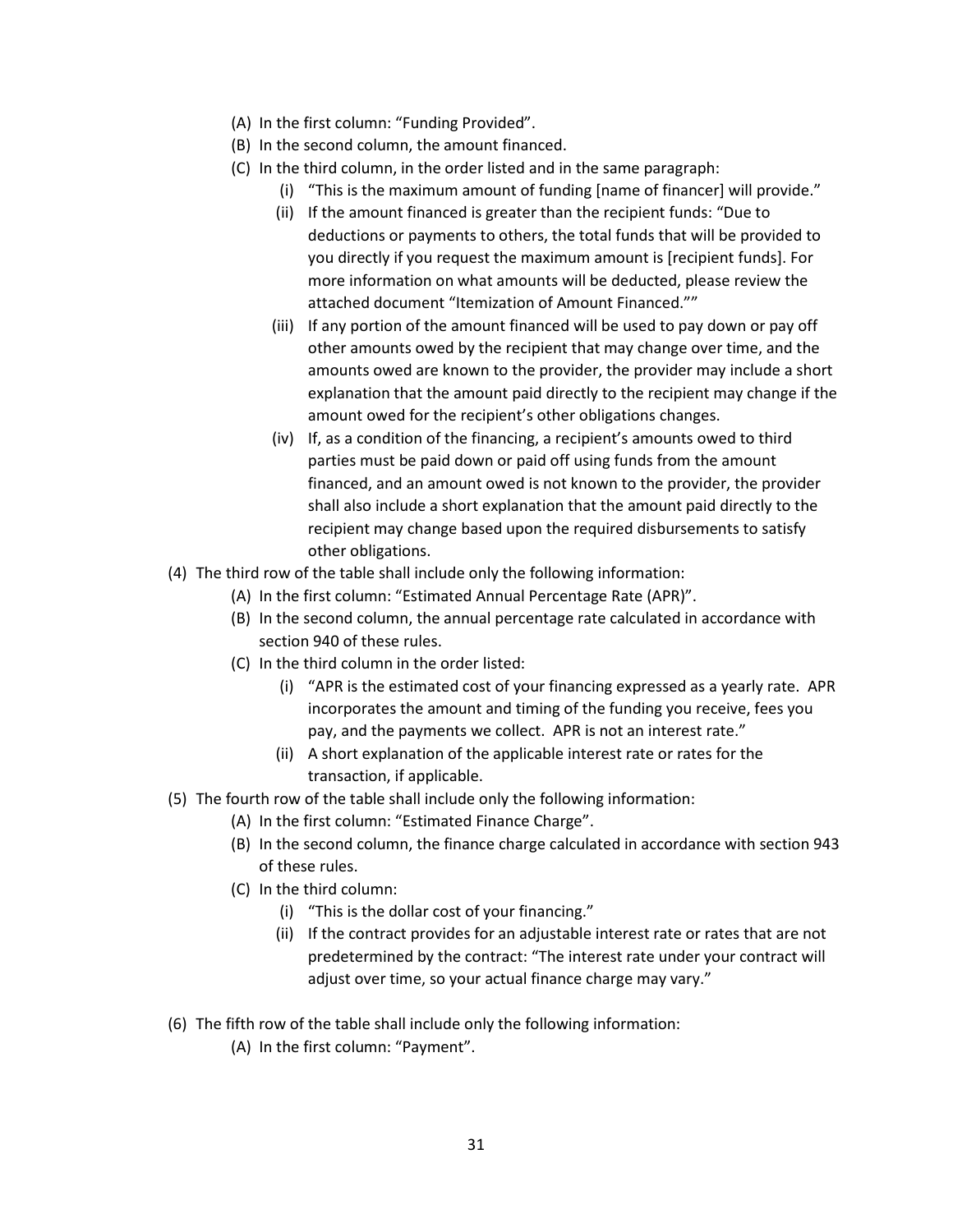- (B) The second and third columns shall be combined, and in the resulting cell, the provider shall provide a short explanation of how balances on the account are repaid.
- (7) The sixth row of the table shall include only the following information:
	- (A) In the first column: "Draw Period".
	- (B) In the second column, the draw period for the transaction.
	- (C) In the third column, a short explanation of the draw period for the transaction.
- (8) The seventh row of the table shall include no information in the third column, and the remaining columns shall include only the following information:
	- (A) In the first column: "Term".
	- (B) In the second column, the term of the transaction.
- (9) In the first column, the eighth and ninth rows shall be combined and shall include the following language: "Prepayment".
- (10)In the eighth row, the second and third columns shall be combined and shall include only:
	- (A) If, at any time during the term of the transaction, prepayment of the outstanding balance due will require the recipient to pay finance charges other than interest accrued since the recipient's last payment, the following statement: "If you pay off the financing faster than required, you still must pay all or a portion of the finance charge, up to \$[maximum non-interest finance charge] based upon our estimates."
	- (B) In all other cases, the following statement: "If you pay off the financing faster than required, you will not be required to pay any portion of the finance charge other than unpaid interest accrued."
- (11) In the ninth row, the second and third columns shall be combined and shall include:
	- (A) If, at any time during the term of the transaction, prepayment of the outstanding balance due will require the recipient to pay additional fees and charges not included in the finance charge, the following statement: "If you pay off the financing faster than required, you must pay additional fees of [amount and description of fees]."
	- (B) In all other cases, the following statement: "If you pay off the financing faster than required, you will not be required to pay additional fees."

### **§ 917 Disclosure Formatting and Contents for All Other Transactions**

- (a) Disclosures for commercial financing that does not meet the definition of a closed-end transaction, sales-based financing, commercial open-end credit plan, factoring transaction, lease financing, or asset-based lending transaction shall comply with the following formatting requirements.
	- (1) The provider shall present the required disclosures in a table consisting of eight rows and three columns.
	- (2) The first row of the table shall include only the following information:
		- (A) In the first column: "Funding Provided".
		- (B) In the second column, the amount financed.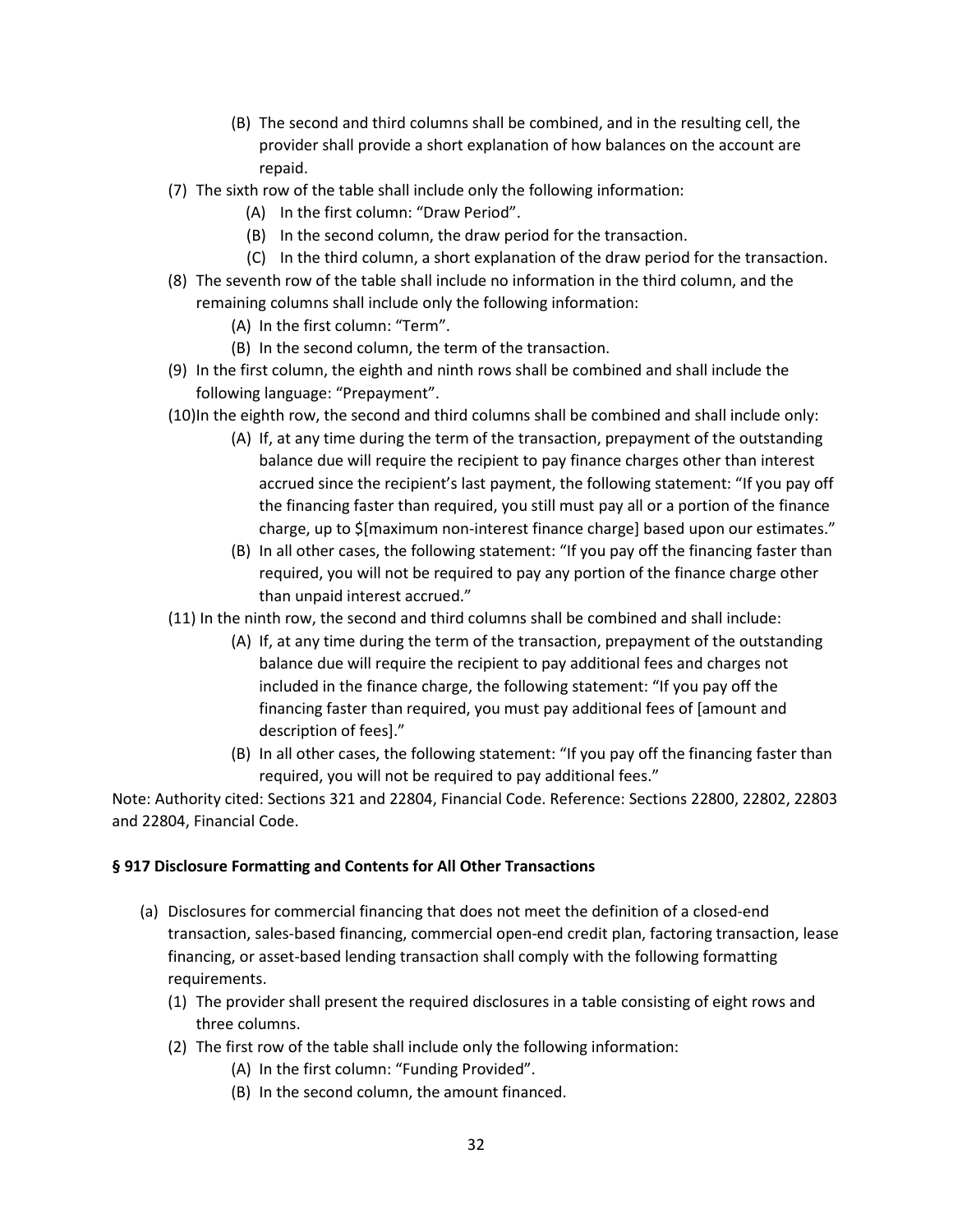- (C) In the third column, the following in the order listed and in one paragraph:
	- (i) "This is how much funding [name of financer] will provide."
	- (ii) If the amount financed is greater than the recipient funds: "Due to deductions or payments to others, the total funds that will be provided to you directly is [recipient funds]. For more information on what amounts will be deducted, please review the attached document "Itemization of Amount Financed.""
	- (iii) If any portion of the amount financed will be used to pay down or pay off other amounts owed by the recipient that may change over time, and the amounts owed are known to the provider, the provider shall include a short explanation that the amount paid directly to the recipient may change if the amount owed for the recipient's other obligations changes.
	- (iv) If, as a condition of the financing, a recipient's amounts owed to third parties must be paid down or off using funds from the amount financed, and an amount owed is not known to the provider, the provider shall also include a short explanation that the amount paid directly to the recipient may change based upon the required disbursements to satisfy other obligations.
- (3) The second row of the table shall include only the following information:
	- (A) In the first column: "Annual Percentage Rate (APR)".
	- (B) In the second column, the annual percentage rate calculated in accordance with section 940.
	- (C) In the third column, the following in order:
		- (i) "APR is the cost of your financing expressed as a yearly rate. APR incorporates the amount and timing of the funding you receive, and payments paid by you or on your behalf to [financer]. APR is not an interest rate."
		- (ii) A short explanation of any assumptions made by the provider to calculate APR.
- (4) The third row of the table shall include only the following information:
	- (A) In the first column: "Finance Charge".
	- (B) In the second column, the finance charge calculated in accordance with section 943.
	- (C) In the third column, the provider's calculation of the finance charge, with the amount and description of each expense that is included in the finance charge.
- (5) The fourth row of the table shall include only the following information:
	- (A) In the first column:
		- (i) If, assuming the recipient makes minimum required payments under the contract, it is possible to calculate with certainty the total payments the recipient will make during the contract's term: "Total Payment Amount".
		- (ii) If, assuming the recipient makes minimum required payments under the contract, it is not possible to calculate with certainty the total payments the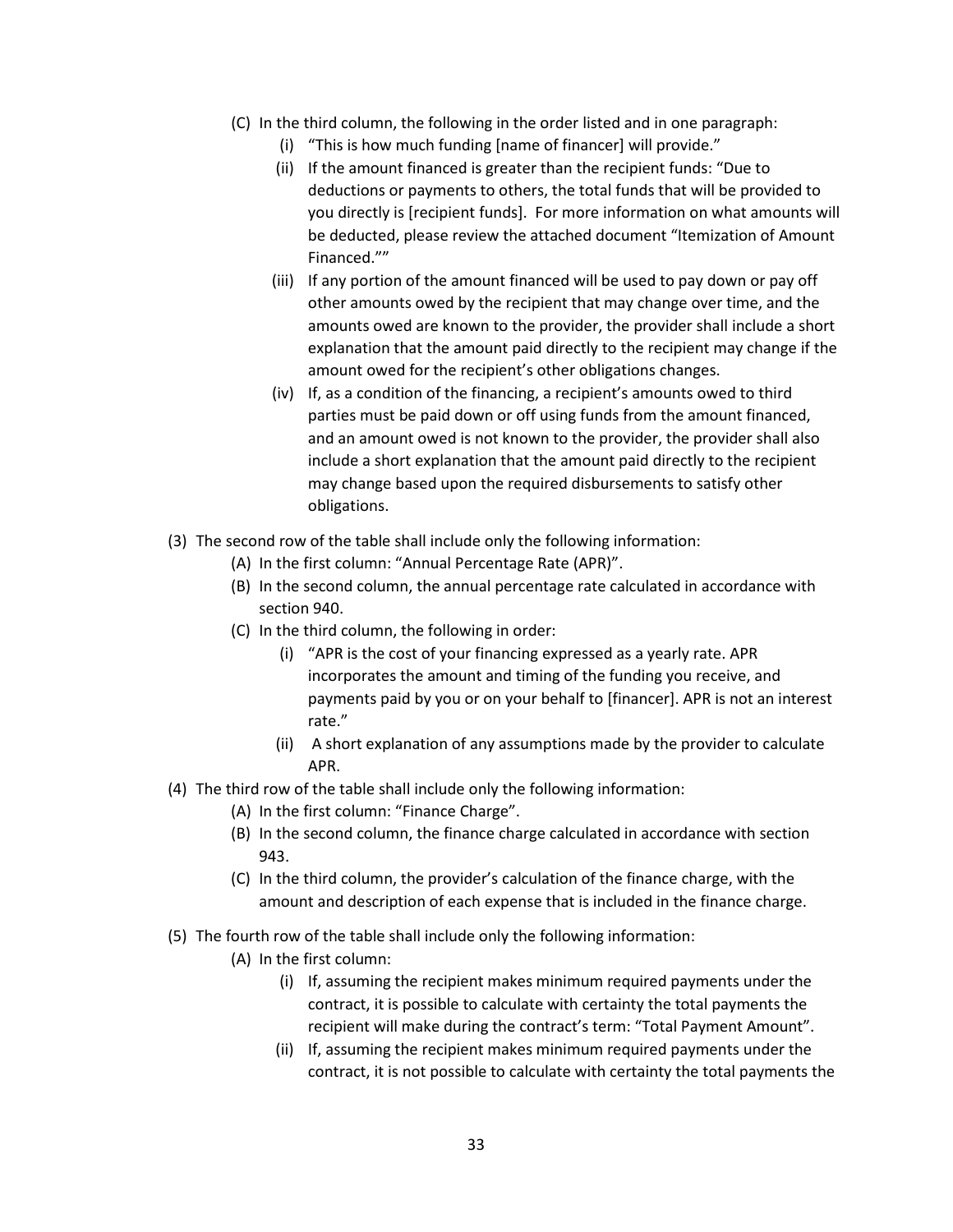recipient will make during the contract's term: "Total Estimated Payment Amount".

- (B) In the second column, the total dollar amount of payments or total dollar amount of estimated payments the recipient will make during the term of the contract if the recipient makes minimum required payments.
- (C) In the third column:
	- (i) If, assuming the recipient makes minimum required payments under the contract, it is possible to calculate with certainty the total dollar amount of payments the recipient will make during the term of the contract: "This is the total dollar amount of payments you will make during the term of the contract."
	- (ii) If, assuming the recipient makes minimum required payments under the contract, it is not possible to calculate with certainty the total dollar amount of payments the recipient will make during the term of the contract: "This is our estimate of the total dollar amount of payments you will make during the term of the contract."
- (6) The fifth row of the table shall include only the following information:
	- (A) In the first column: "Payment".
	- (B) The second and third columns shall be combined, and shall contain the following information in order:
		- (i) The amount of each periodic payment, followed by a forward slash (/) and the frequency of each periodic payment. If the provider anticipates that the periodic payment amount will vary over the term of the transaction, the provider shall list all periodic payment amounts and the time periods when those payments apply. For example:

Months 1-2: \$20/day

Months 3-7: \$40/day

- (ii) The date and amount of any irregular payments listed in chronological order.
- (7) The sixth row of the table shall include no information in the third column, and the remaining columns shall include only the following information:
	- (A) In the first column: "Term".
	- (B) In the second column, the term of the transaction.
- (8) In the first column, the seventh and eighth rows shall be combined and shall include the following language: "Prepayment".
- (9) In the seventh row, the second and third columns shall be combined and shall include only: (A) If, at any time during the term of the transaction, prepayment of the outstanding balance due will require the recipient to pay finance charges other than interest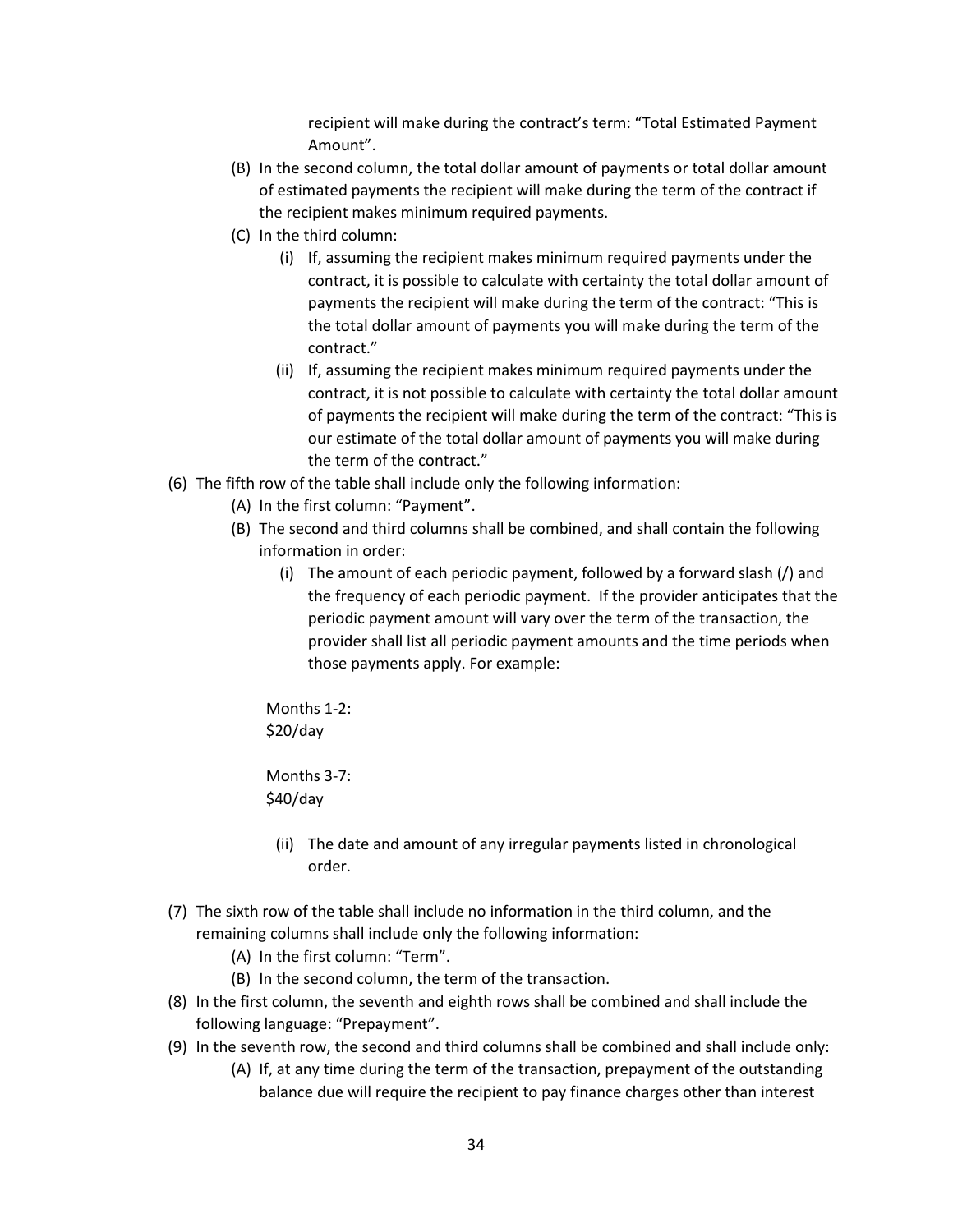accrued since the recipient's last payment, the following statement, "If you pay off the financing faster than required, you still must pay all or a portion of the finance charge, up to \$[maximum non-interest finance charge]."

- (B) In all other cases, the following statement: "If you pay off the financing faster than required, you will not be required to pay any portion of the finance charge other than unpaid interest accrued."
- (10) In the eighth row, the second and third columns shall be combined and shall include:
	- (A) If, at any time during the term of the transaction, prepayment of the outstanding balance due will require the recipient to pay additional fees and charges not included in the finance charge, the following statement: "If you pay off the financing faster than required, you must pay additional fees of [amount and description of fees]."
	- (B) In all other cases, the following statement: "If you pay off the financing faster than required, you will not be required to pay additional fees."
- (11) If the contract provides for periodic payments that are not monthly, the provider shall insert one additional row below the third row, and the additional row shall include only the following information:
	- (A) In the first column: "Monthly Cost".
	- (B) In the second column, the monthly cost that the recipient will pay over the term of the transaction. If the provider anticipates that the estimated monthly cost will vary over the term of the transaction, the provider shall list the estimated monthly costs and the time periods when those estimates apply. For example:

Months 1-2: \$600/month

Months 3-6: \$1200/month

Month 7: \$1000/month

- (C) In the third column, a short explanation of how the provider calculated the monthly cost. For example: "Although you do not make payments on a monthly basis, this is our calculation of your average monthly cost based upon the payment amounts disclosed below."
- (12) If the contract provides for multiple payment options, the provider shall insert one additional row above the first row, and in that row, all three columns shall be combined, resulting in a single cell. In that cell, the provider shall include a short explanation of how the provider has based the disclosure on the minimum payment permitted under the contract.

Note: Authority cited: Sections 321 and 22804, Financial Code. Reference: Sections 22800, 22802, 22803 and 22804, Financial Code.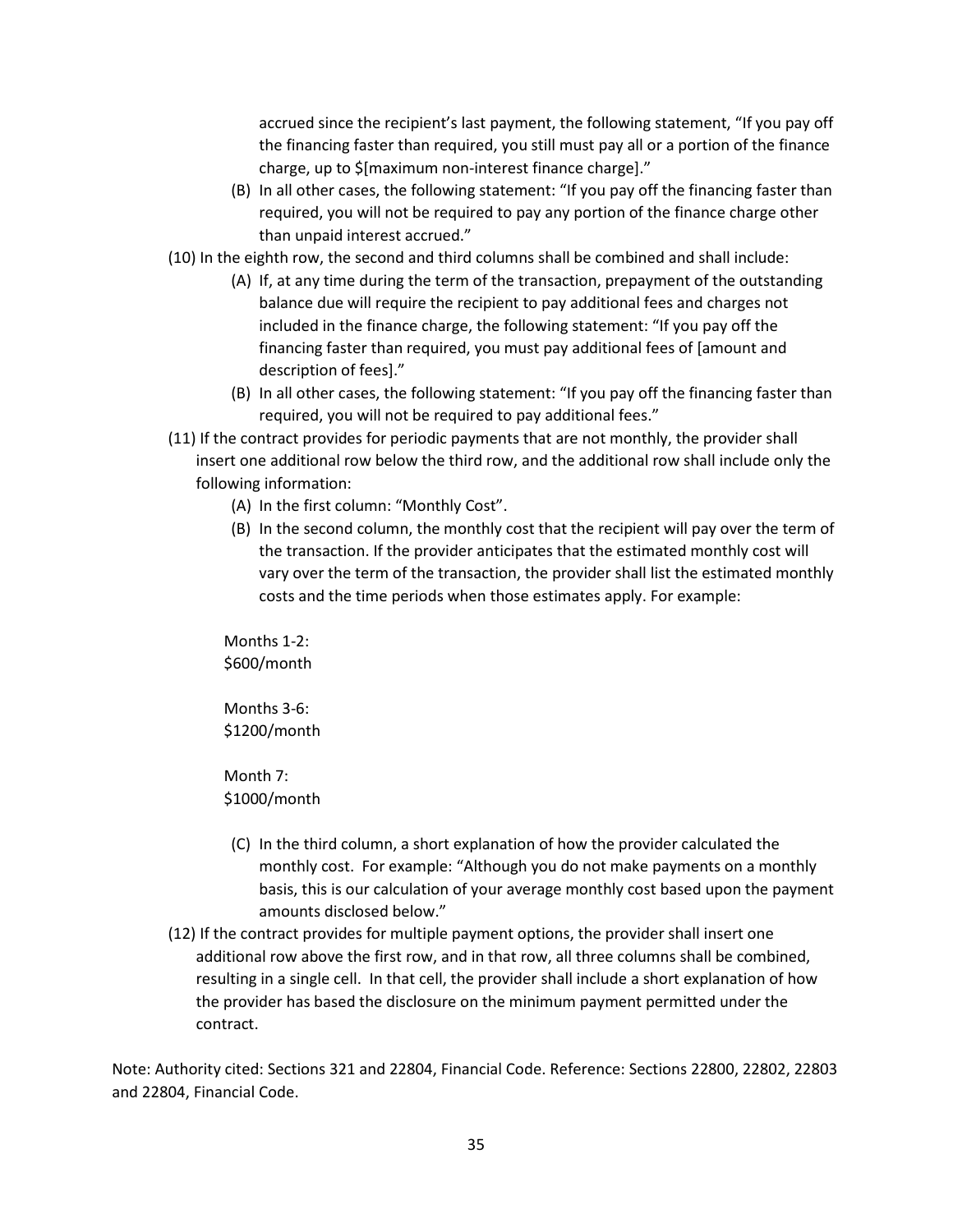#### **§ 920. Signatures.**

- (a) Prior to consummating a commercial financing, a financer shall obtain a copy of the disclosures made pursuant to sections 22802 and 22803 of the code that are signed by the recipient. Where the recipient is not a natural person, a natural person authorized to sign on behalf of the legal entity may sign the disclosure, provided that the natural person is not a broker. Such disclosures may be transmitted between the recipient and the provider via electronic transmission and utilizing electronic signatures, regardless of whether subsequent financing agreements, amendments and supplements are provided to the recipient in person, by mail or electronically.
- (b) If a commercial financing transaction is consummated electronically, a provider may obtain a recipient's signature on the required disclosures electronically or by facsimile.
- (c) A provider is not required to obtain the recipient's signature on any disclosure for a commercial financing transaction that is not consummated. When a provider provides multiple disclosures to a recipient during the negotiation of a commercial financing transaction that is ultimately consummated, the provider need only obtain the recipient's signature on the final disclosure that corresponds to the consummated transaction.

Note: Authority cited: Sections 321 and 22804, Financial Code. Reference: Sections 22800, 22802, 22803 and 22804, Financial Code.

#### **§ 921. Thresholds for Disclosure**

- (a) For the purpose of determining whether the amount of a commercial financing offer is equal to or less than \$500,000, a provider shall:
	- (1) For an open-end credit plan, use the approved credit limit.
	- (2) For an asset-based lending transaction:
		- (A)Use the approved credit limit if transaction meets all of the following requirements:
			- (i) The provider offers the recipient an agreement that describes the general terms and conditions of the commercial financing transaction that will occur under the agreement;
			- (ii) The approved credit limit exceeds \$500,000; and
			- (iii) The parties to the asset-based lending transaction agree in writing that an amount exceeding \$500,000 is reasonably expected to be advanced to the recipient and outstanding at some point during the agreement and such agreement is made in writing before the execution of the financing agreement, before any amendment to an agreement entered into before the effective date of these regulations, or before any amendment increasing the approved credit limit for a consummated financing agreement to an amount exceeding \$500,000.
		- (B)If the asset-based lending transaction does not meet all of the requirements listed in subdivision (a)(2)(A) above, the commercial financing offer shall be considered less than or equal to \$500,000.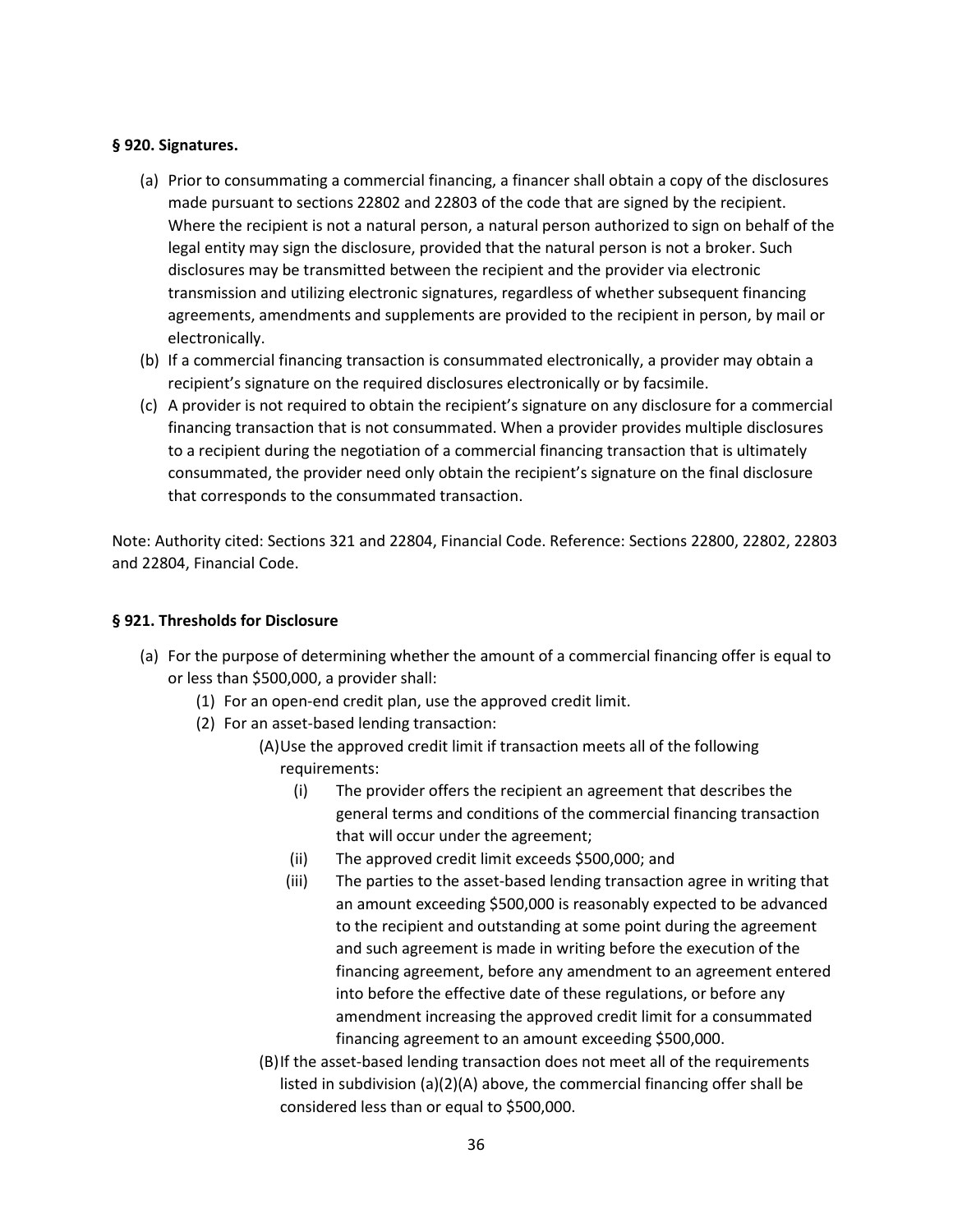- (3) For a factoring transaction,
	- (A) Use the approved advance limit if the transaction meets all of the following requirements:
		- (i) The provider offers the recipient an agreement that describes the general terms and conditions of the commercial financing transaction that will occur under the agreement;
		- (ii) The approved advance limit exceeds \$500,000; and
		- (iii) The parties to the factoring transaction agree in writing that an amount exceeding \$500,000 is reasonably expected to be advanced to the recipient and outstanding for legally enforceable claims that have not yet been paid at some point during the agreement and such agreement is made in writing before the execution of the financing agreement, before any amendment to an agreement entered into before the effective date of these regulations, or before any amendment increasing the approved advance limit for a consummated agreement to an amount exceeding \$500,000.
	- (B) If the factoring transaction does not meet all of the requirements listed in subdivision (a)(3)(A) above, the commercial financing offer shall be considered less than or equal to \$500,000.
- (4) In all other transactions, use the amount financed.

### **§ 922. Commercial Financings with Multiple Payment Options; Balances Payable on Demand.**

- (a) For commercial financings that offer multiple payment options to the recipient, the provider shall calculate required disclosures based upon the minimum payments allowed under the contract.
- (b) For commercial financings where the balance due is payable on demand, the provider shall calculate required disclosures based upon an assumed term of one year unless the provider reasonably anticipates that the balance will be repaid more quickly. If an alternate maturity date is stated in the legal obligation between the parties, the disclosures shall be based on that date.

Note: Authority cited: Sections 321 and 22804, Financial Code. Reference: Sections 22800, 22802, 22803 and 22804, Financial Code.

### **§ 930. Estimates – Sales-Based financing – Historical Method.**

- (a) This section shall apply only to sales-based financing.
- (b) With respect to any assumptions about a recipient's future monthly sales, income, or receipts necessary to calculate the disclosures required by this subchapter, a provider shall use the "estimated monthly sales, income, or receipts projection" described below.
	- (1) The estimated monthly sales, income, or receipts projection shall be calculated as the recipient's historical average of: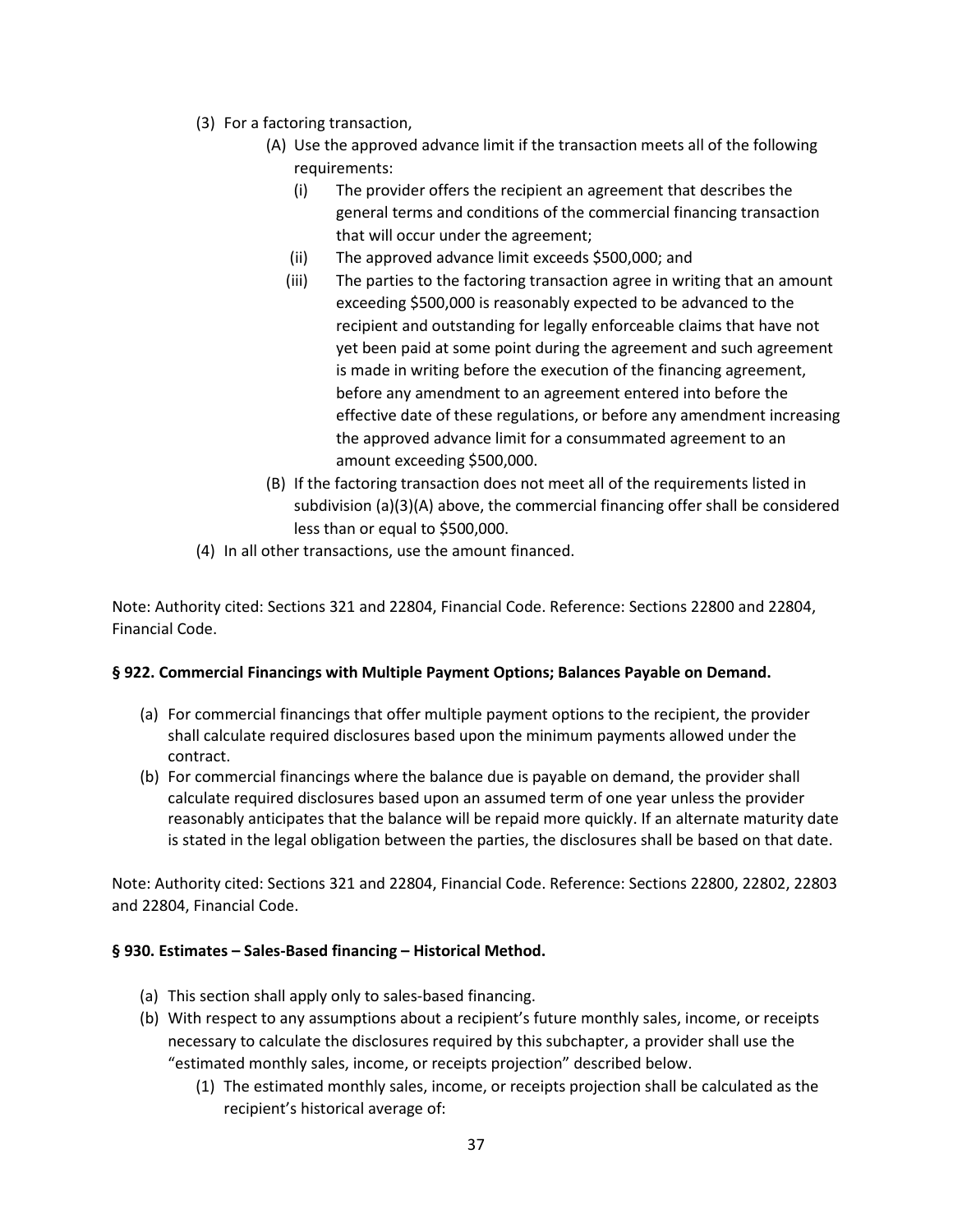- (A) The monthly sales, income or receipts volume received through the particular payment channel or mechanism; and
- (B) The monthly sales, income, or receipts received through any other payment channel or mechanism that the financing contract would have required recipients to redirect to the particular payment channel or mechanism had the financing contract been operative previously.
- (2) For all transactions, or by recipient industry or financing amount (or both), a provider shall fix the number of months used to calculate the recipient's average monthly historical sales, income, or receipts, provided that the period of historical data used by the provider shall not be less than four (4) months or more than twelve (12) months.
- (3) When a recipient has not been in operation for the number of months set by the provider as described in subdivision (b)(2) of this section, the provider may calculate the recipient's historical average sales volume, income, or receipts using an average from the months the recipient has been in operation.
- (4) Notwithstanding subdivision (b)(2), a provider may exclude from the average calculation required by subdivision (b)(1):
	- (A) the monthly sales, income, or receipts from any month that is less than the average monthly sales, income, or receipts of the months required to be considered under paragraphs (2) and (3), if the provider determines that the decreased monthly sales, income or receipts volume in that month arose from a cause, such as a natural disaster or uncommon business interruption, that is unlikely to recur during performance of the contract. A provider shall have no liability for failing to exercise the option permitted under this subparagraph.
	- (B) the monthly sales, income, or receipts from any month for which the recipient failed to provide documentation of average monthly sales, income, or receipts following the provider's request.
	- (C) the monthly sales, income, or receipts from any number of months at the beginning of the period (starting with the oldest month) set by the provider under paragraph (2), if the provider does not require and receive monthly sales, income, or receipts documentation from those months from the recipient.
- (5) In addition to the months considered pursuant to subdivision (b)(2) of this section, a provider may include in its average calculation all or none of the additional months for which the recipient has provided sales, income or receipts documentation, excluding any months in which the recipient was not in operation.
- (6) When a provider fixes the number of months it will consider pursuant to subdivision (b)(2), the provider shall record this decision in an internal document that includes the effective date of the provider's decision. If the provider modifies the months fixed pursuant to subdivision (b)(2), the provider shall create a new version of the document required by this paragraph. The provider shall maintain a copy of every version of the document while it is in effect and for a period of four years thereafter.
- (c) If a provider must make additional estimates or assumptions other than a recipient's estimated monthly sales, income, or receipts projection to provide disclosures required by this subchapter, the provider shall: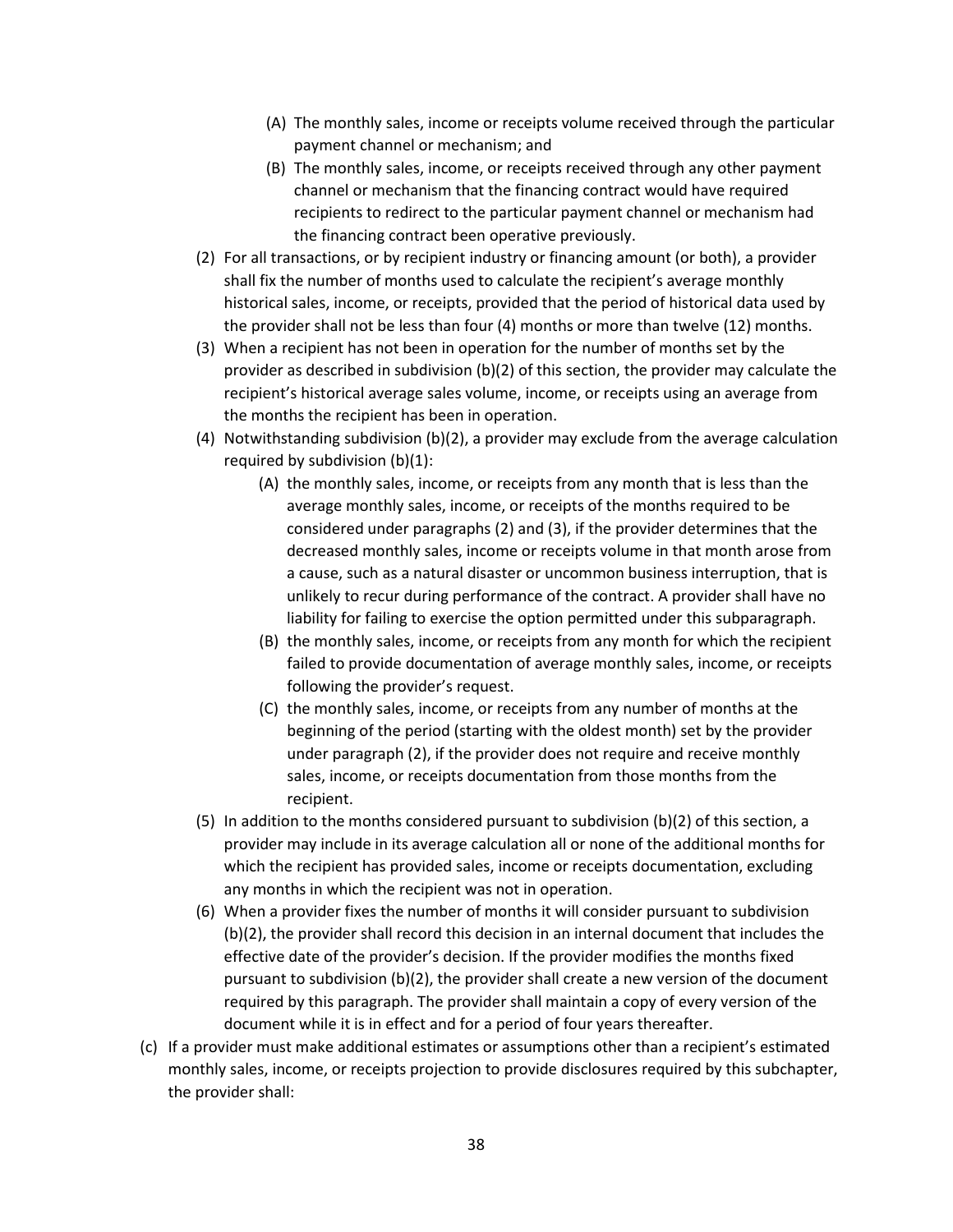- (1) Base those estimates or assumptions on the best information reasonably available to the provider at the time of the disclosure;
- (2) State clearly that any disclosure based upon an estimate or assumption is an estimate by adding the word "estimate" to the descriptive language of any required disclosure under this chapter.
- (3) State clearly any assumptions or estimates used as the basis for the disclosure in any description associated with the disclosure.

### **§ 931. Estimates – Sales-based financing – Underwriting Method.**

- (a) This section shall apply only to sales-based financing.
	- (1) With respect to any assumptions about a recipient's future sales, income or receipts, and as an alternative to the methods described in section 930 for calculating disclosures required by this subchapter, a provider may elect to calculate the required disclosures in accordance with this section.
	- (2) A provider shall calculate the disclosures using an "internal estimated sales, income, or receipts projection" through the particular payment channel or mechanism designated in the contract.
	- (3) The "internal estimated sales, income, or receipts projection" through the particular payment channel or mechanism shall be calculated using the best information reasonably available to the provider.
	- (4) Once every four months, a provider who makes disclosures based upon internal estimated sales projections shall conduct an audit of its commercial financings.
		- (A) The audit shall cover all sales-based financings paid off during the previous four-month period where the provider made disclosures based upon internal estimated sales projections, including transactions with contractually required true-up payments, but excluding transactions where:
			- (i) The provider or financer initiated legal action against the recipient in court or arbitration for breach of the contract or to collect amounts due under the contract;
			- (ii) The provider or financer stopped collection of amounts due under a contract after determining that the recipient had violated the terms of the contract; or
			- (iii) The provider modifies the contract terms pursuant to an agreement with a recipient.
		- (B) The provider shall calculate the retrospective annual percentage rate for each sales-based financing in the audit. With respect to financing where a lump sum payment is used to pay off the financing faster than required by the contract, a provider may calculate the retrospective annual percentage rate by ignoring the lump sum payment and assuming that the contract would have been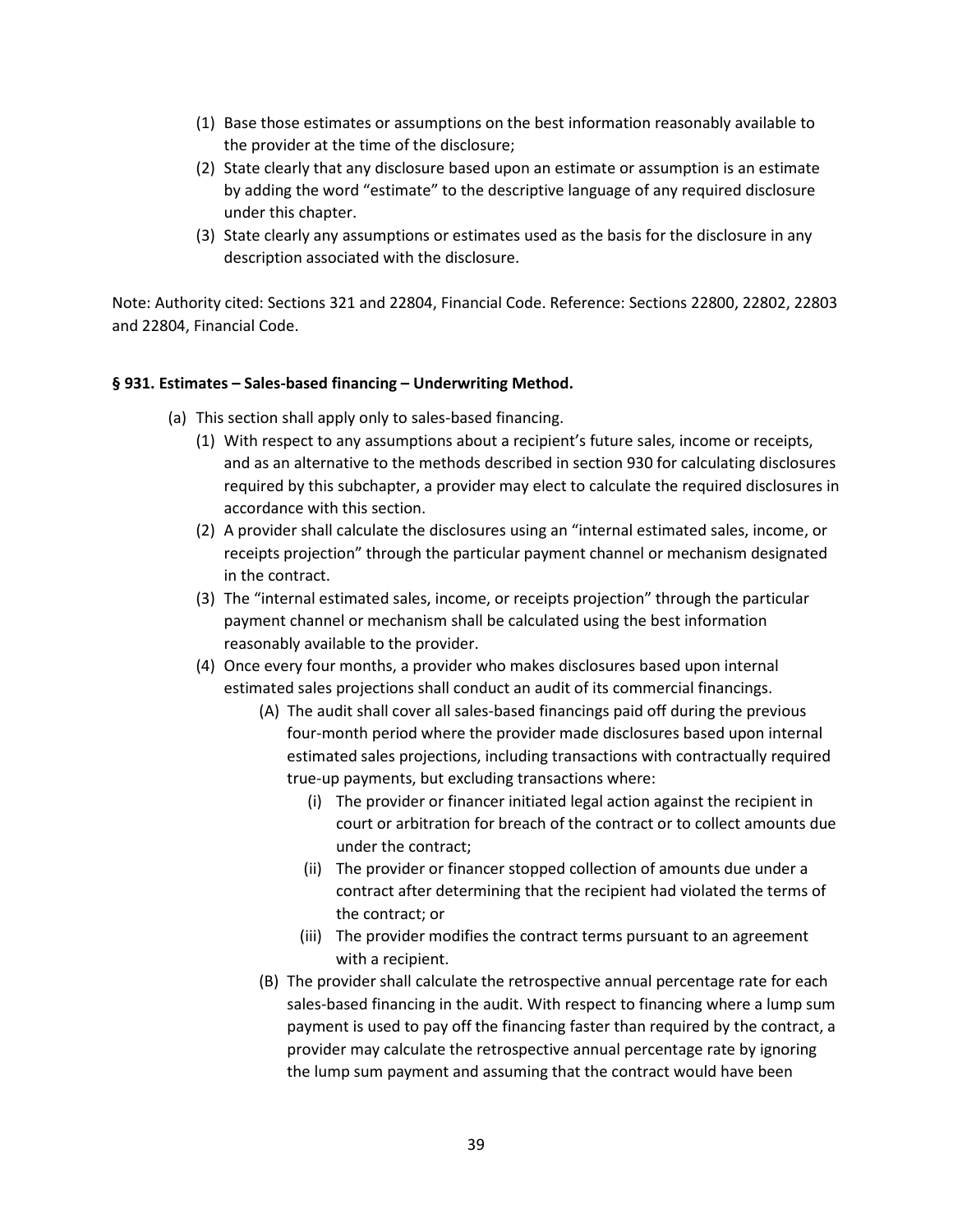repaid in periodic payments that are an average of the past periodic payments under the contract.

- (C) The provider shall calculate the percentage of the difference between the disclosed annual percentage rate and the retrospective annual percentage rate for each sales-based financing in the audit. The provider shall subtract the disclosed annual percentage rate from the retrospective annual percentage rate for each sales-based financing in the audit, divide the resulting amount by the disclosed annual percentage rate, and multiply that number by 100. The percentage resulting from this calculation shall be called the "APR spread".
- (D) The provider shall find the median APR spread for all sales-based financings in the audit. The median shall be called the "audited APR spread."
- (5) After completing its audit, the provider shall calculate the weighted average of the audited APR spreads for the last three audits, the last five audits, and the last seven audits using the total number of transactions used to calculate the audited APR spreads for each audit period. This paragraph does not require a provider to calculate a weighted average for the last three audits if the provider has not conducted three audits, the weighted average for the last five audits if the provider has not conducted five audits, or the weighted average for the last seven audits if the provider has not conducted seven audits.
	- (A) If the weighted average for the last three audits is greater than 15 percent, the provider shall not utilize the method described in this section to calculate the required disclosure terms for 24 months, but shall instead employ the methods described in section 930 unless the provider determines that the method described in section 930 would have yielded a higher weighted average.
	- (B) If the weighted average for the last five audits is greater than 10 percent, the provider shall not utilize the method described in this section to calculate the required disclosure terms for 24 months, but shall instead employ the method described in section 930 unless the provider determines that the method described in section 930 would have yielded a higher weighted average.
	- (C) If the weighted average for the last seven audits is greater than 5 percent, the provider shall not utilize the method described in this section to calculate the required disclosure terms for 24 months, but shall instead employ the method described in section 930 unless the provider determines that the method described in section 930 would have yielded a higher weighted average.
	- (D) If the weighted average for the last three audits is 5 percent or less, the provider may reduce the frequency of the audit process required by paragraph (4) to once every twelve months. For any audit conducted twelve months following the previous audit pursuant to this subparagraph, the provider shall review all sales-based financings paid off during the previous twelve-month period, rather than the previous four-month period, but shall otherwise comply with the process required by paragraph (4).
- (6) Following the end of the 24-month period described in paragraph (5) above, the provider may begin calculating estimated payments, term and annual percentage rate in accordance with this section only if the provider has made a good-faith effort to modify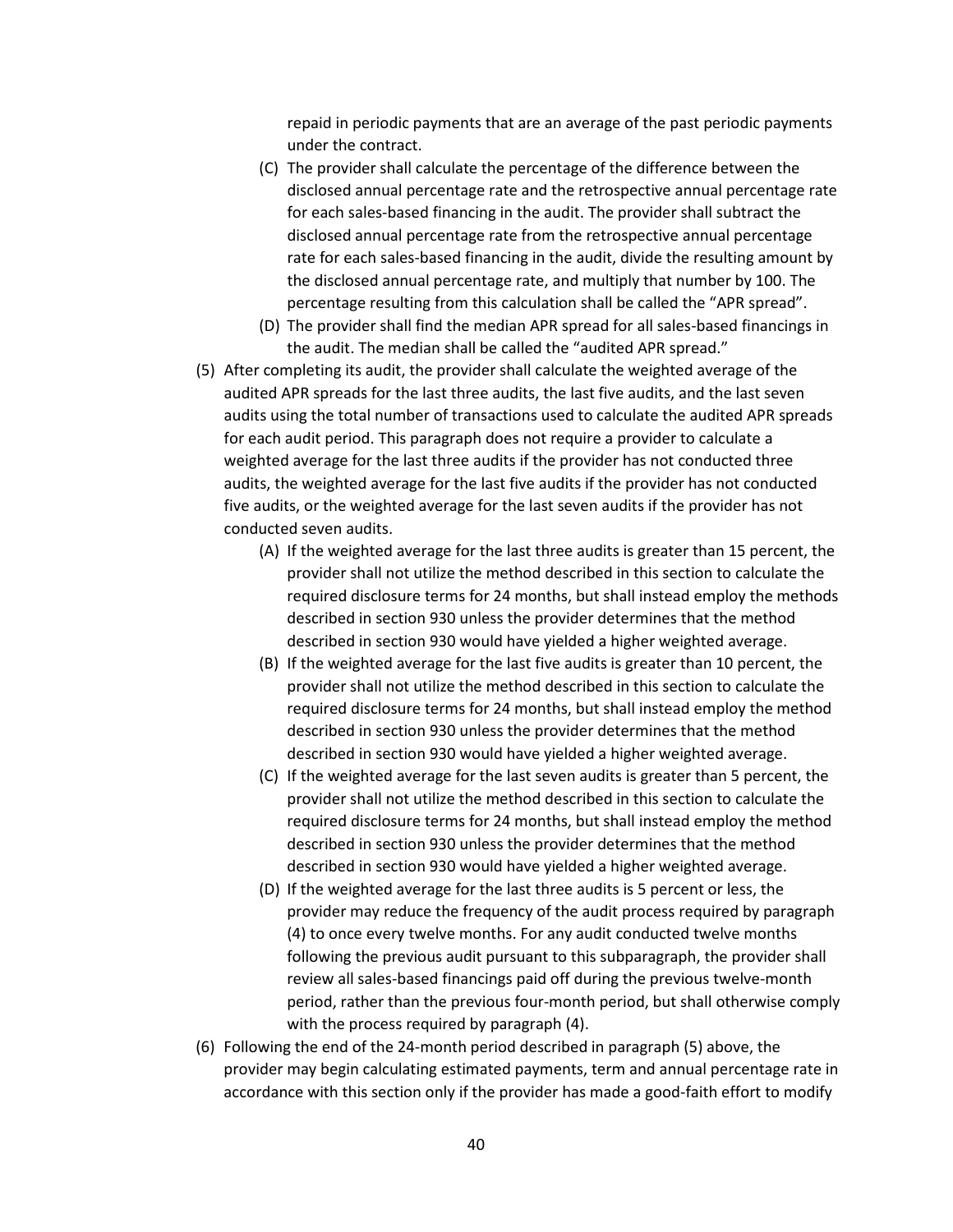its method for calculating internal estimated sales projections to make its disclosures more accurate.

- (7) If a provider must make additional estimates or assumptions other than an estimate of a recipient's future sales, income or receipts in order to provide disclosures required by this subchapter, the provider shall:
	- (A) Base those estimates or assumptions on the best information reasonably available to the provider at the time of the disclosure;
	- (B) State clearly that any disclosure based upon an estimate or assumption is an estimate by adding the word "estimate" to the descriptive language of any required disclosure under this subchapter; and
	- (C) State clearly any assumptions or estimates used as the basis for the disclosure in any description associated with the disclosure.

Note: Authority cited: Sections 321 and 22804, Financial Code. Reference: Sections 22800, 22802, 22803 and 22804, Financial Code.

# **§ 940. Calculation of Annual Percentage Rate.**

- (a) The annual percentage rate is a measure of the cost of credit, expressed as a yearly rate, that relates the amount and timing of value received by the recipient to the amount and timing of payments made to the provider. For purposes of this subchapter, the annual percentage rate shall be determined in accordance with either the United States Rule method or the actuarial method, as both are set forth in Appendix J, 12 C.F.R. Part 1026 (1-1-21 Edition), and which is incorporated herein by this reference.
- (b) The annual percentage rate calculation shall include all finance charges as that term is defined in section 943.
- (c) When calculating the required disclosures for commercial open-ended credit plans made pursuant to section 911, the provider shall assume that the recipient borrows the approved credit limit at origination and makes no subsequent draws and that minimum on-time payments are made pursuant to the contract.

Note: Authority cited: Sections 321 and 22804, Financial Code. Reference: Sections 22800, 22802, 22803 and 22804, Financial Code.

### **§ 941. Additional Assumptions for Factoring Transactions**

- (a) When calculating the required disclosures in accordance with section 912 for factoring transactions, to provide a disclosure based upon a single transaction as described by section 22802 of the code, the provider shall assume that it will receive full payment of the legally enforceable claim upon the date that legally enforceable claim becomes due and payable.
- (b) When calculating the required disclosures in accordance with section 913 for factoring transactions, to provide a disclosure based upon an example transaction as described by section 22803 of the code, the provider shall assume that it will receive full payment of the legally enforceable claim upon the date that results from adding the term to the date the disclosure is made.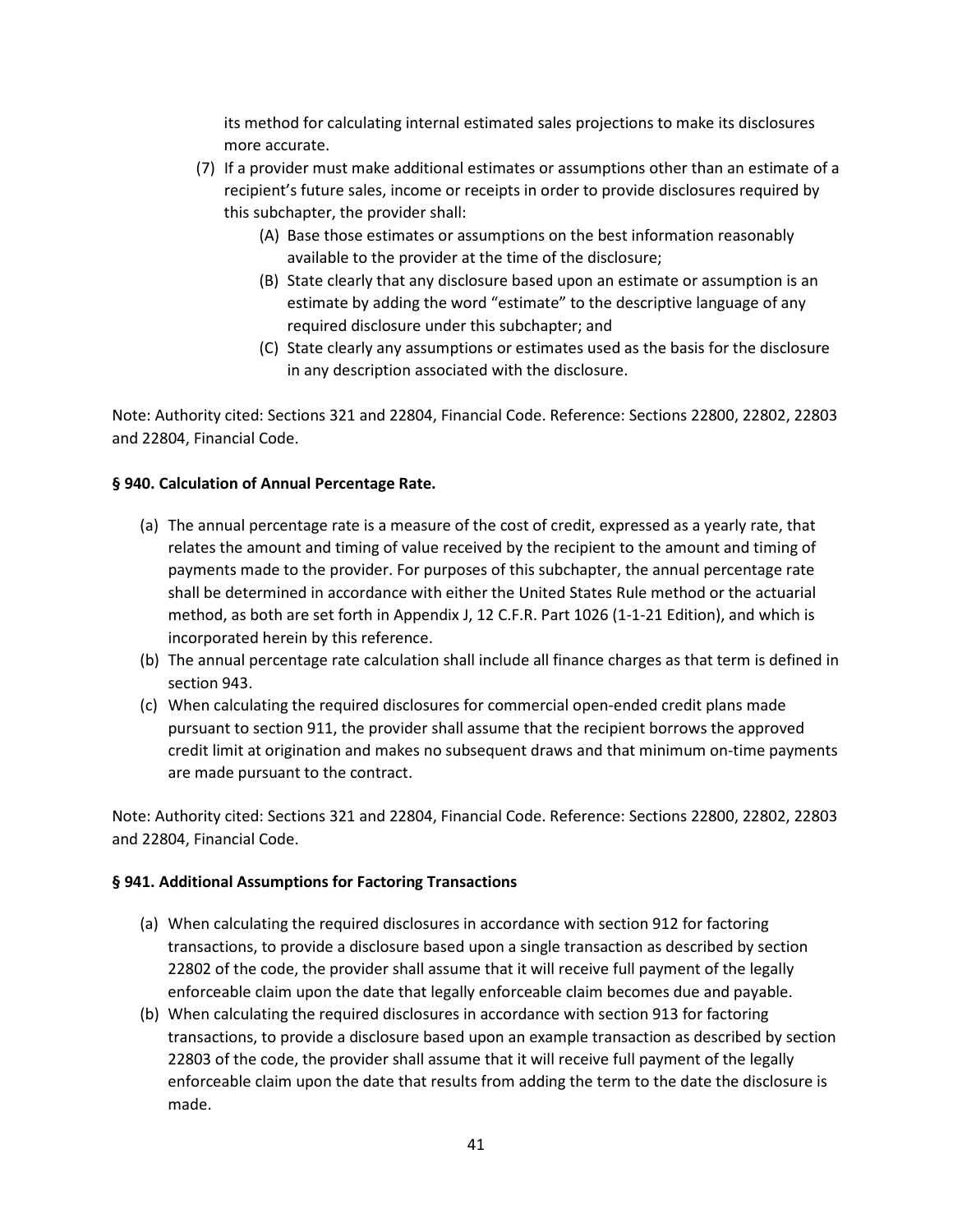### **§ 942. Estimated Annual Percentage Rate – Sales-based financing**

- (a) When calculating the estimated payments and reasonably anticipated true-ups for sales-based financing, a provider shall use the estimated monthly sales, income or receipts projection described in subdivision (b) of section 930 or the internal estimated sales, income, or receipts projection described in subdivision (a)(3) of section 931, accounting for:
	- (1) Specified payment amounts;
	- (2) Changes to the split rate over time;
	- (3) Contractual provisions requiring a minimum payment amount;
	- (4) Payments required when the recipient's timely payment or series of payments falls below a contracted threshold; and
	- (5) Any other finance charges that may be reasonably anticipated based upon the estimated monthly sales, income, or receipts projection or the provider's internal estimated sales, income, or receipts projection.
- (b) When calculating estimated monthly cost, finance charge, term, and annual percentage rate for the sales-based financing, a provider shall use the estimated monthly, income or receipts sales projection described in subdivision (b) of section 930, or internal estimated sales, income, or receipts projection described in subdivision (a)(3) of section 931, accounting for the following:
	- (1) Specified payment amounts;
	- (2) Changes to the split rate over time;
	- (3) Contractual provisions requiring a minimum payment amount;
	- (4) Payments required when the recipient's timely payment or series of payments falls below a contracted threshold;
	- (5) Reasonably anticipated true-ups; and
	- (6) Any other finance charges that may be reasonably anticipated based upon the estimated monthly sales, income, or receipts projection or the provider's internal estimated sales, income, or receipts projection.

Note: Authority cited: Sections 321 and 22804, Financial Code. Reference: Sections 22800, 22802, 22803 and 22804, Financial Code.

### **943. Finance Charge.**

- (a) The "finance charge" for a commercial financing transaction is the sum of:
	- (1) For all commercial financing transactions, all charges that would be included in the finance charge under 12 C.F.R. Part 1026.4 (1-1-21 Edition), which is incorporated herein by this reference, if the transaction were a consumer credit transaction and the financer were a creditor under federal law. This paragraph is intended to require finance charges to include any charge that would be a finance charge under 12 C.F.R. Part 1026.4, regardless of whether the transaction in question would be considered an "extension of credit" under federal law and regardless of whether the financer would be considered a "creditor" under federal law;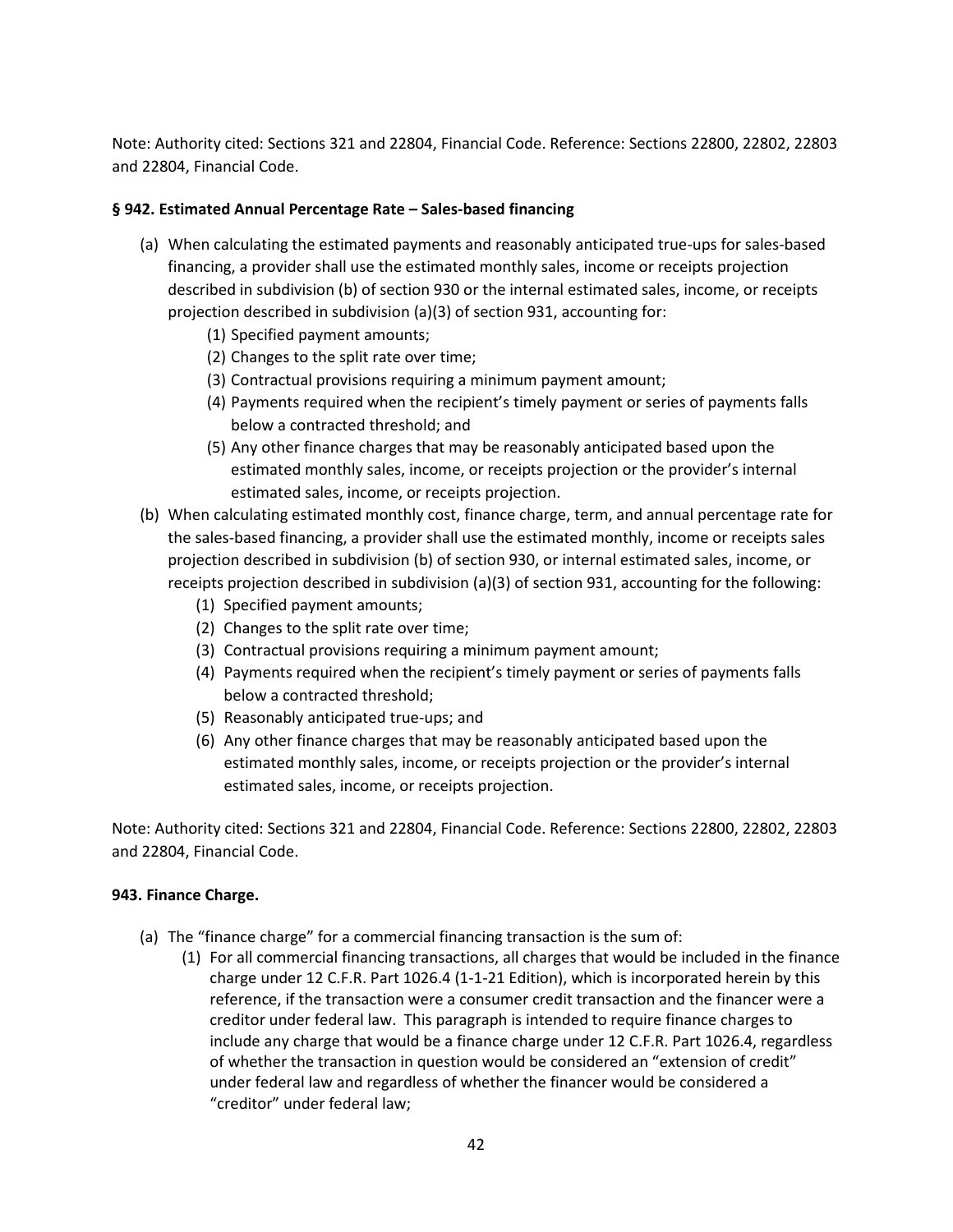- (2) In any accounts receivable purchase transaction that is not a factoring transaction, the discount taken on the face value of the accounts receivable;
- (3) In a factoring transaction, the face value on the invoice minus the amount paid directly to the recipient upon assignment of the legally enforceable claim to the financer. For the purposes of the calculation described in the preceding sentence, if the transaction involves a reserve amount, the reserve amount shall also be subtracted from the face value on the invoice only if the financer reasonably anticipates that it will return all reserve amounts to the recipient once it has been paid for the legally enforceable claim or claims assigned by the recipient or upon termination of the contractual relationship between the financer and the recipient, properly crediting payments made by account debtors and previous collections by the financer from the recipient, all amounts held in reserve, and payments by insurers on defaulted accounts. In determining what the financer can reasonably anticipate, the financer shall consider past performance of similar contracts (both those made to the recipient and other similar recipients) and the policies and procedures of the financer; and
- (4) In any lease financing transaction, the sum of lease payments (including any regular periodic payments and irregular payments) and price of the purchase option that the lessee may pay to acquire the leased goods at the end of the lease, minus the amount financed.
- (b) For products where any part of the finance charge is based upon interest that accrues on the outstanding principal balance owed by the recipient, the interest charge adjusts over time, and it is not possible to calculate the interest charges in advance for the entire term of the transaction because the charge adjusts based upon a benchmark rate plus a margin, the provider shall calculate the interest charges for periods of time when the interest charge cannot be calculated in advance based upon the benchmark rate in effect at the time of disclosure and the margin.
- (c) For the purposes of the calculation required by subdivision (a) of this section, a charge or amount that meets the requirements of subdivision (a)(1) and subdivisions (a)(2), (a)(3), or (a)(4) shall not be counted twice.

### **§ 950. Asset-based lending; Example transaction.**

- (a) The alternative disclosures to a recipient under section 916 shall be made using an example transaction and in accordance with the formatting requirements of section 916. The example transaction shall be based on the proposed agreement governing the actual transaction between the provider and recipient with the following parameters, as applicable:
	- (1) For asset-based lending transactions where the finance charge, annual percentage rate, or term varies based upon the type of advance received, where the provider offers the recipient an agreement that describes the general terms and conditions of the commercial financing transactions that will occur under the agreement, and where the financer provides disclosures based upon an example of a transaction that could occur under the agreement under section 22803 of the code, the provider shall give the recipient a separate disclosure for each type of advance.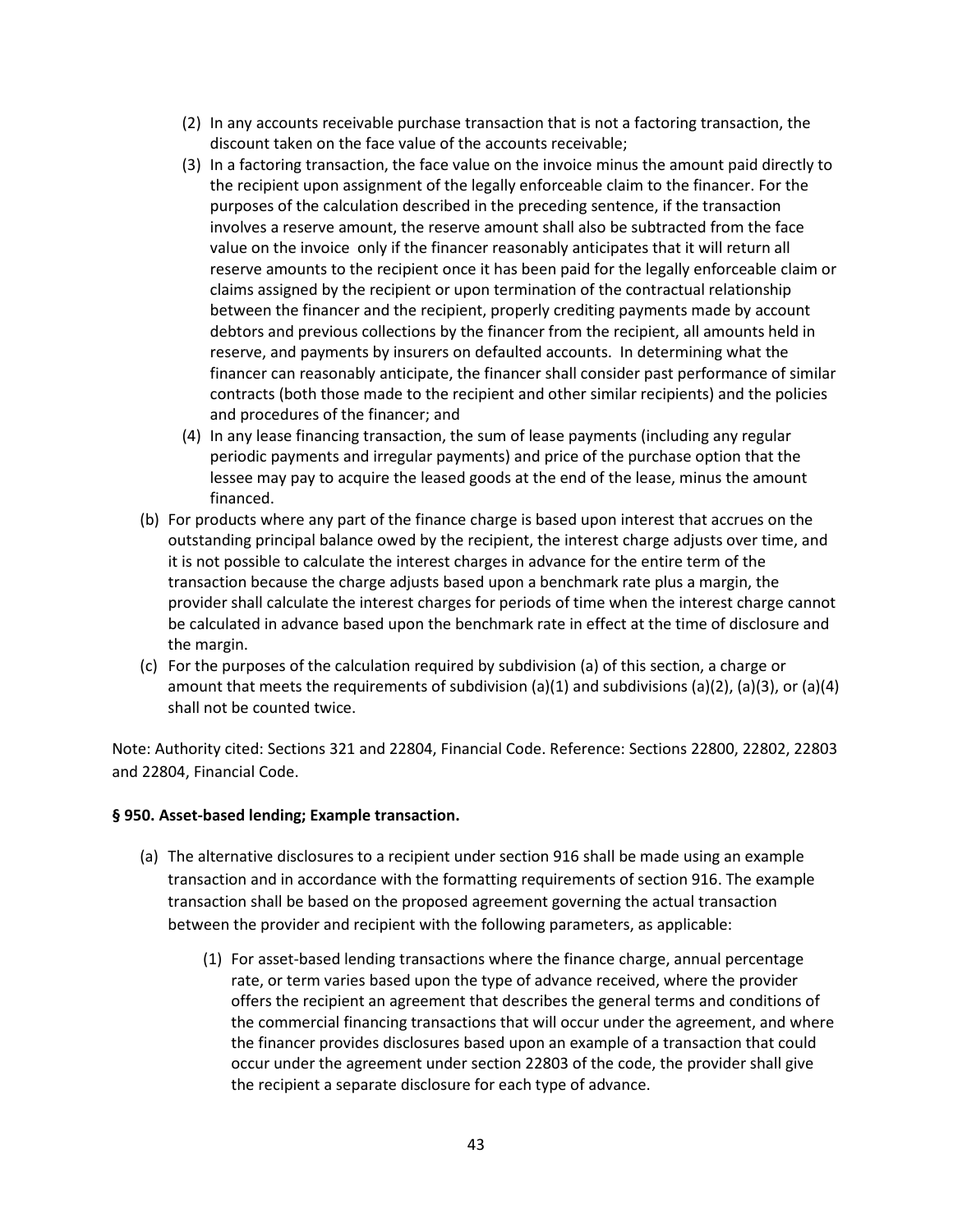- (2) If the agreement between a financer and recipient permits an advance of funds to the recipient up to and including an approved credit limit, the example transaction used in making the disclosures shall assume:
	- (A) The recipient borrows up to the approved credit limit at origination;
	- (B) The recipient maintains a balance equal to the approved credit limit by reborrowing up to the approved credit limit for a time equal to the draw period or one year, whichever is less; and
	- (C) At the end of the time specified under subdivision (a)(2)(B), the financer is repaid according to the terms specified in the contract.
- (3) If the agreement between a provider and recipient does not specify an approved credit limit, the example transaction used in making the disclosures shall assume:
	- (A) The recipient has drawn \$10,000;
	- (B) The recipient maintains a balance equal to \$10,000 by reborrowing up to the approved credit limit for a time equal to the draw period or one year, whichever is less; and
	- (C) At the end of the time specified under subdivision (a)(3)(B), the financer is repaid according to the terms specified in the contract.

#### **§ 951. Factoring; Example Transaction.**

- (a) For factoring transactions where the finance charge, annual percentage rate, or term varies based upon the type of the legally enforceable claim assigned, where the provider offers the recipient an agreement that describes the general terms and conditions of the commercial financing transactions that will occur under the agreement, and where the financer provides disclosures based upon an example of a transaction that could occur under the agreement under section 22803 of the code, the provider shall give the recipient a separate disclosure table under section 913 for each type of legally enforceable claim.
- (b) Maximum draw amount. If the agreement between a financer and recipient permits an advance of funds to the recipient up to and including an approved advance limit for legally enforceable claims that have not yet been paid by the account debtor, the example transaction used in making the disclosures shall be equal to the approved advance limit.
- (c) No maximum draw amount. If the agreement between a provider and recipient does not specify an approved advance limit for legally enforceable claims that have not yet been paid by the account debtor, the example transaction used in making the disclosures shall assume the recipient has drawn \$10,000.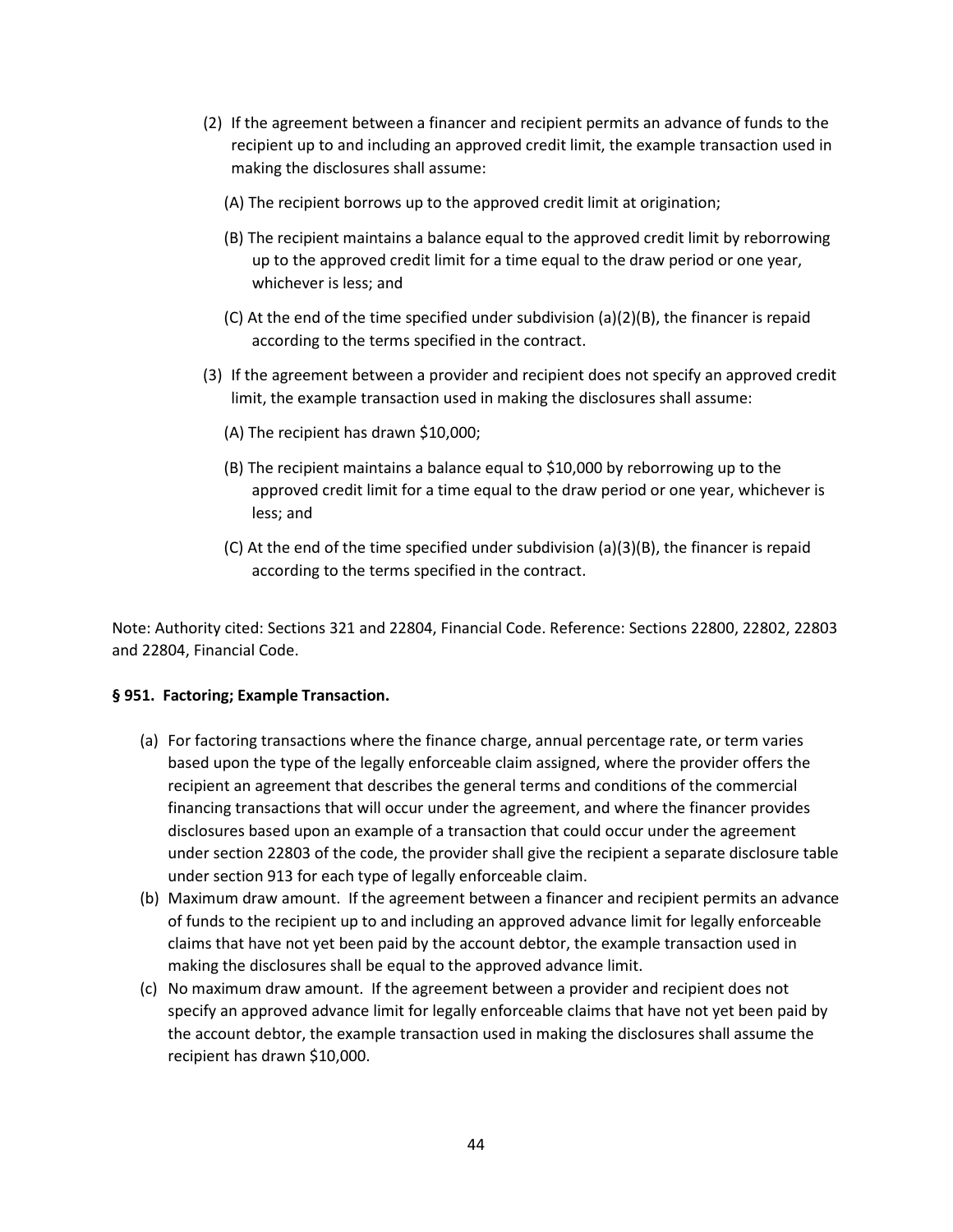# **§ 952. Duties of Financers and Brokers.**

- (a) A financer shall:
	- (1) Provide a copy of compliant disclosures to a broker, whenever a financer provides a broker with a specific commercial financing offer.
	- (2) Maintain a copy of the evidence of transmission of the disclosures provided by a broker to the financer in compliance with subdivision (b) for a period of at least four years following the date that the disclosure is presented to the recipient.
	- (3) Develop procedures reasonably designed to ensure that recipients receive the disclosures provided pursuant to subdivision  $(a)(1)$  of this section at the time that a broker provides a specific commercial financing offer to a recipient. These procedures may include:
		- (A) Contractual requirements that brokers timely provide to the financer documentation of transmission of the disclosure (including timing of transmission) to the recipient;
		- (B) Timely investigation of facts that would give a financer reasonable notice that a broker has not provided disclosures to recipients as required by subdivision (b); and
		- (C) Discontinuation of relationships with any broker who the financer has found to have engaged in a pattern of noncompliance with subdivision (b) of this section.
- (b) Following receipt of the disclosures required by subdivision (a)(1) of this section, and before communicating a specific commercial financing offer to a recipient, a broker shall transmit the unaltered disclosures received from the financer to the recipient. After a broker transmits disclosures to the recipient, the broker shall provide evidence of transmission of the disclosures to the financer, including the time of transmission.
- (c) A broker shall not provide a specific commercial financing offer to a recipient without:
	- (1) Complying with subdivision (b); or
	- (2) Confirmation from the financer that the disclosures required by this subchapter have been provided to the recipient.
- (d) A provider shall maintain a copy of each disclosure that it generates pursuant to this subchapter for a period of at least four years following the date that the disclosure is presented to the recipient or provided to a broker.
- (e) A provider may, in lieu of compliance with subdivision (a), provide a copy of compliant disclosures directly to a recipient any time the financer provides a broker with a specific commercial financing offer for the recipient.
- (f) This section shall not be construed to:
	- (1) Require a broker to evaluate the accuracy of the disclosures provided by the financer;
	- (2) Create any liability for a broker if the disclosures that the financer provides do not comply with this subchapter or Division 9.5 of the code; or
	- (3) Limit any liability that may arise when a broker makes representations concerning the commercial financing.

Note: Authority cited: Sections 321 and 22804, Financial Code. Reference: Sections 22800, 22802, 22803 and 22804, Financial Code.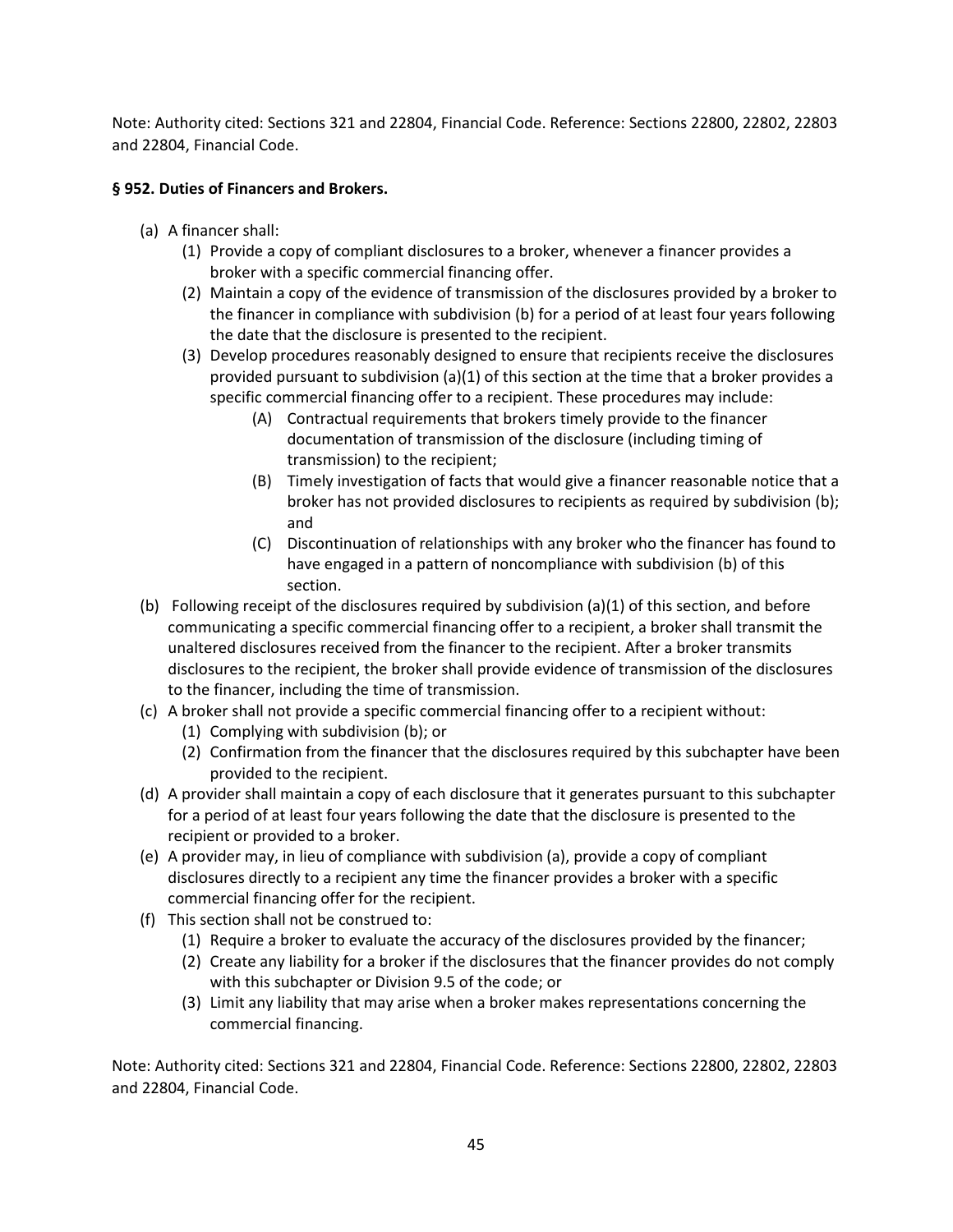### **§ 953. Other Laws.**

The rules of this subchapter are not intended to:

- (a) Clarify or interpret existing California law with respect to the definitions of loan, sale, and lease, as those terms may apply to the commercial financing transactions regulated by this subchapter.
- (b) Affect the Department of Financial Protection and Innovation's authority to regulate any person or transaction under other laws under its jurisdiction, except to the extent permitted by section 22805 of the code.

Note: Authority cited: Sections 321 and 22804, Financial Code. Reference: Sections 22800 and 22804, Financial Code.

#### **§ 954. Recipient's Relationship to California**

- (a) The requirement of section 22802, subdivision (a), of the code, applies only to recipients whose business is principally directed or managed from California.
- (b) For the purpose of determining whether a recipient's business is "principally directed or managed from California" as described in subdivision (a), a provider may rely upon (i) any written representation by the recipient as to whether it is principally directed or managed from California, or (ii) the business address provided by the recipient in the application for financing.

Note: Authority cited: Sections 321 and 22804, Financial Code. Reference: Sections 22800, 22802, 22803 and 22804, Financial Code.

### **§ 955. Tolerances.**

- (a) An annual percentage rate disclosed pursuant to these rules shall be considered accurate if: (1) It is not more than 1/8 of 1 percentage point below the annual percentage rate determined in accordance with subdivision (a) of section 940;
	- (2) In an irregular transaction, it is not more than  $\frac{1}{4}$  of 1 percentage point below the annual percentage rate determined in accordance with subdivision (a) of section 940. For purposes of this paragraph, an irregular transaction is one that includes one or more of the following features: multiple advances, irregular payment periods, or irregular payment amounts (other than an irregular first period or an irregular first or final payment); or
	- (3) The percentage difference between the annual percentage rate determined in accordance with subdivision (a) of section 940 and the annual percentage rate disclosed pursuant to sections 910 through 917 is 2.5 percent or less. The percentage difference shall be calculated as follows: The annual percentage rate disclosed pursuant to sections 910 through 917 shall be subtracted from the annual percentage rate determined in accordance with subdivision (a) of section 940, and the resulting difference shall be divided by rate disclosed pursuant to sections 910 through 917 and multiplied by 100.
- (b) A provider and financer shall have no liability under this subchapter for any inadvertent error in a disclosure to a recipient that does not comply with this subchapter, if within sixty days after discovering the error through the provider's or financer's own procedures, and prior to the institution of an action against the provider or financer for such error, the financer or its assignee notifies the recipient of the error and makes whatever adjustments in the appropriate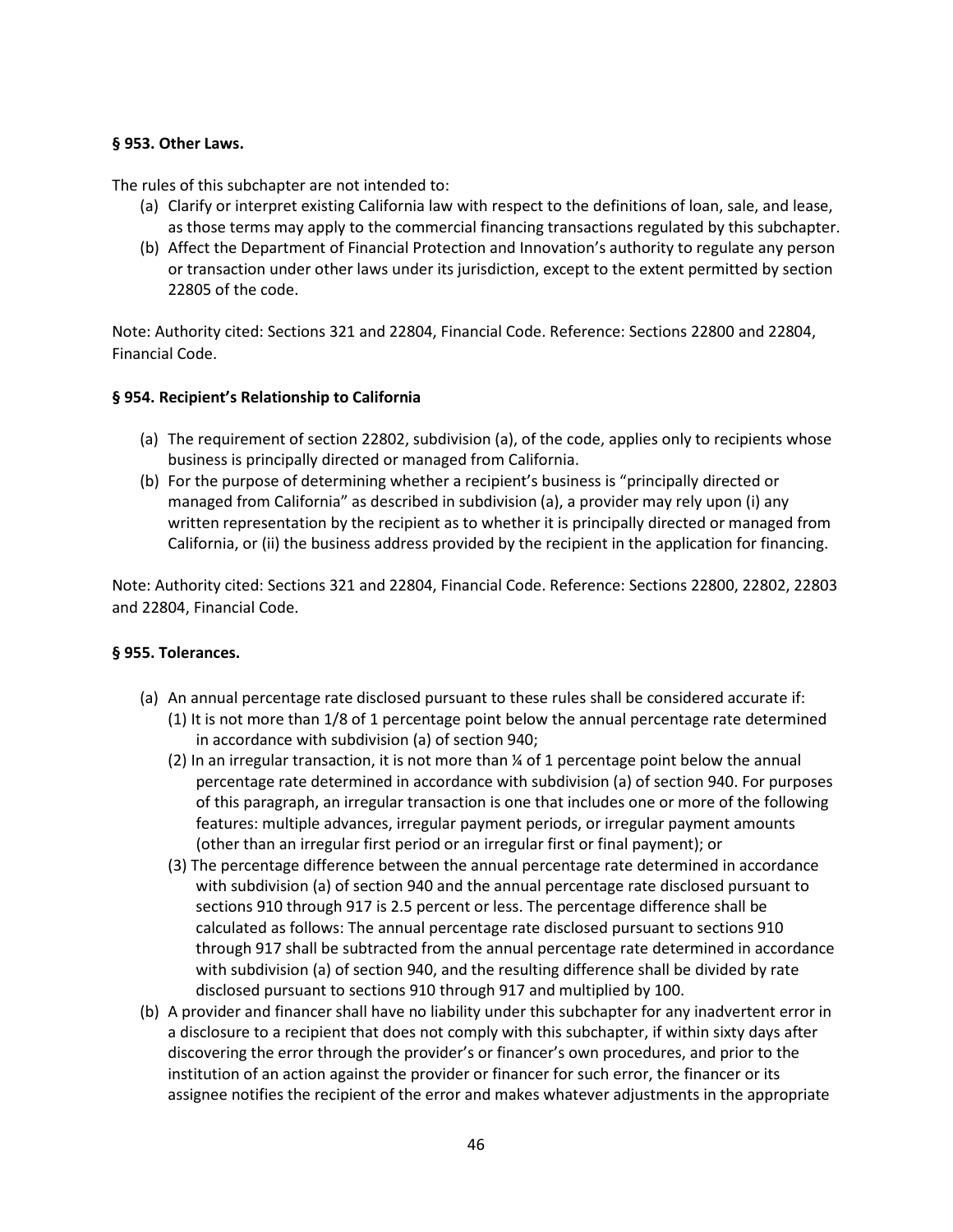account are necessary to assure that the recipient will not be required to pay an amount in excess of the finance charge actually disclosed, or the dollar equivalent of the annual percentage rate actually disclosed, whichever is lower.

(c) A provider or financer shall have no liability for inadvertently disclosing a finance charge, annual percentage rate, periodic payment or irregular payment, average monthly cost, maximum noninterest finance charge, or prepayment fee or charge that exceeds the amount that the provider is required to disclose under this subchapter.

Note: Authority cited: Sections 321 and 22804, Financial Code. Reference: Sections 22800, 22802, 22803 and 22804, Financial Code.

# **§ 956. Funding Recipient Will Receive**

- (a) When a provider provides a disclosure (either directly to the recipient or to a broker) under sections 910 through 917, and the amount financed is greater than the recipient funds, the provider shall also provide a disclosure entitled "Itemization of Amount Financed". The disclosure shall be substantially similar in form to the example disclosure provided in subdivision (b) below, including at a minimum:
	- (1) The recipient funds, described as "Amount Given Directly to You."
	- (2) The amount credited to the recipient's account with the financer, described as "Amount Paid on your Account with Us" followed by the account number, if applicable. Where the amount to be credited to the recipient's account may vary based upon changes to the outstanding balance due on the recipient's account, a disclosure shall be considered accurate if it is accurate at the time the disclosure is provided.
	- (3) Any amounts paid to other persons by the financer on the recipient's behalf, each listed on a separate line. The disclosure shall identify those persons. The following payees may be described using generic or other general terms and need not be further identified: a recipient's supplier or retailer, public officials or government agencies, credit reporting agencies, appraisers, and insurance companies. Where an amount disclosed pursuant to this section may change based upon changes to the outstanding balance due under the recipient's other obligations, a provider's disclosure of a payoff amount shall be considered accurate if it is accurate at the time the disclosure is provided.
	- (4) The sum of the amounts described in paragraphs (a)(1), (2), and (3), described as "Amount Provided to You or on Your Behalf", followed by a reference to how the amount was calculated (e.g., "Sum of Items 1-7.").
	- (5) The prepaid finance charge, described as "Prepaid Finance Charge" or "Prepaid Finance Charges", as applicable, followed by a description of the purpose of the charge or charges (e.g., "Brokerage Fee").
	- (6) The amount financed, described as "Amount Financed", followed by a reference to how the amount was calculated (e.g., "Item 5 minus Item 4.").
	- (b)
- (1) Example disclosure for transactions where no part of the amount financed is credited to the recipient's account with the financer:

# **ITEMIZATION OF AMOUNT FINANCED**